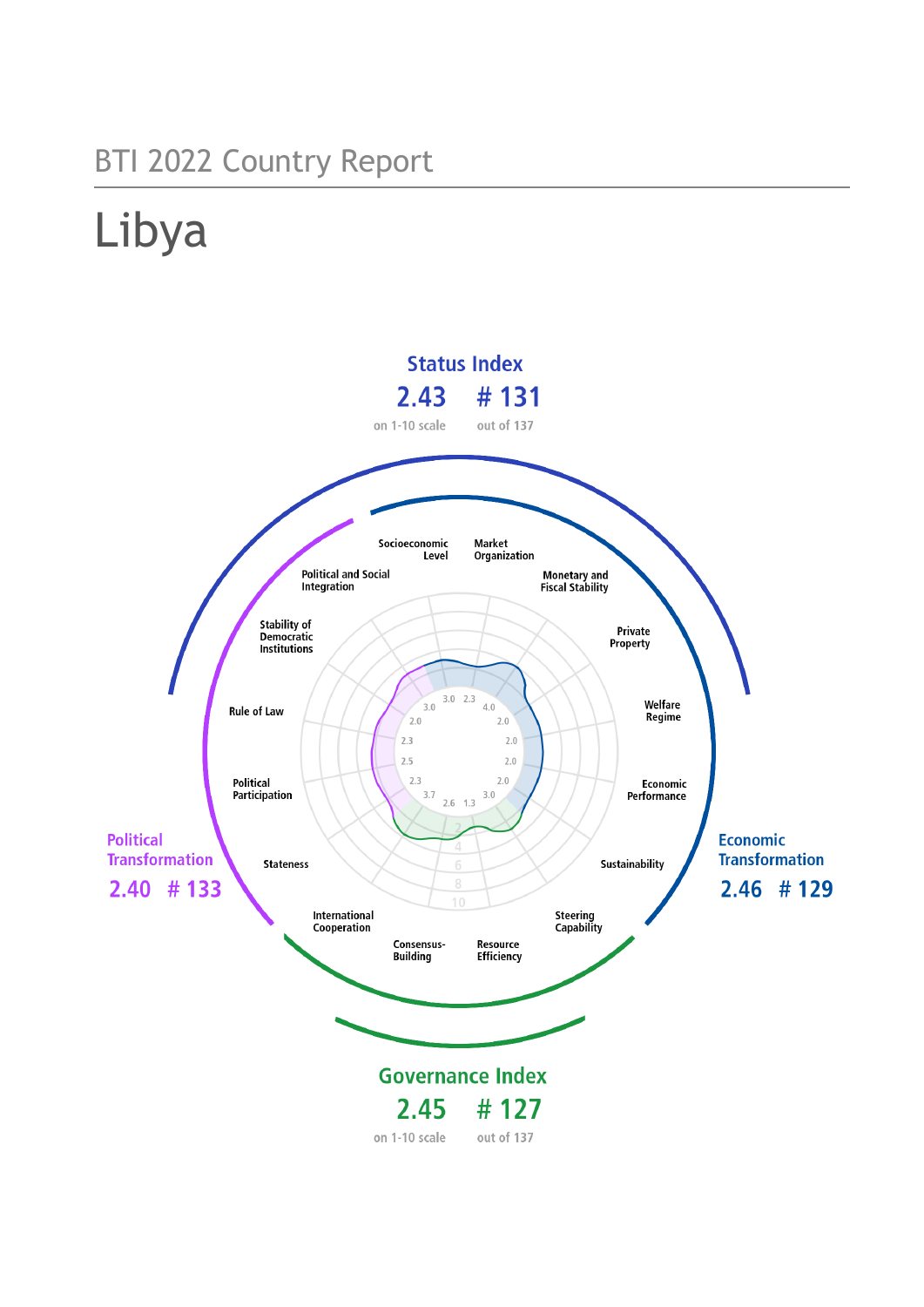This report is part of the **Bertelsmann Stiftung's Transformation Index (BTI) 2022**. It covers the period from February 1, 2019 to January 31, 2021. The BTI assesses the transformation toward democracy and a market economy as well as the quality of governance in 137 countries. More on the BTI at [https://www.bti-project.org.](https://www.bti-project.org/)

Please cite as follows: Bertelsmann Stiftung, BTI 2022 Country Report — Libya. Gütersloh: Bertelsmann Stiftung, 2022.

This work is licensed under a **Creative Commons Attribution 4.0 International License**.

#### **Contact**

Bertelsmann Stiftung Carl-Bertelsmann-Strasse 256 33111 Gütersloh Germany

**Sabine Donner** Phone +49 5241 81 81501 sabine.donner@bertelsmann-stiftung.de

**Hauke Hartmann** Phone +49 5241 81 81389 hauke.hartmann@bertelsmann-stiftung.de

**Claudia Härterich** Phone +49 5241 81 81263 claudia.haerterich@bertelsmann-stiftung.de

#### **Sabine Steinkamp** Phone +49 5241 81 81507 sabine.steinkamp@bertelsmann-stiftung.de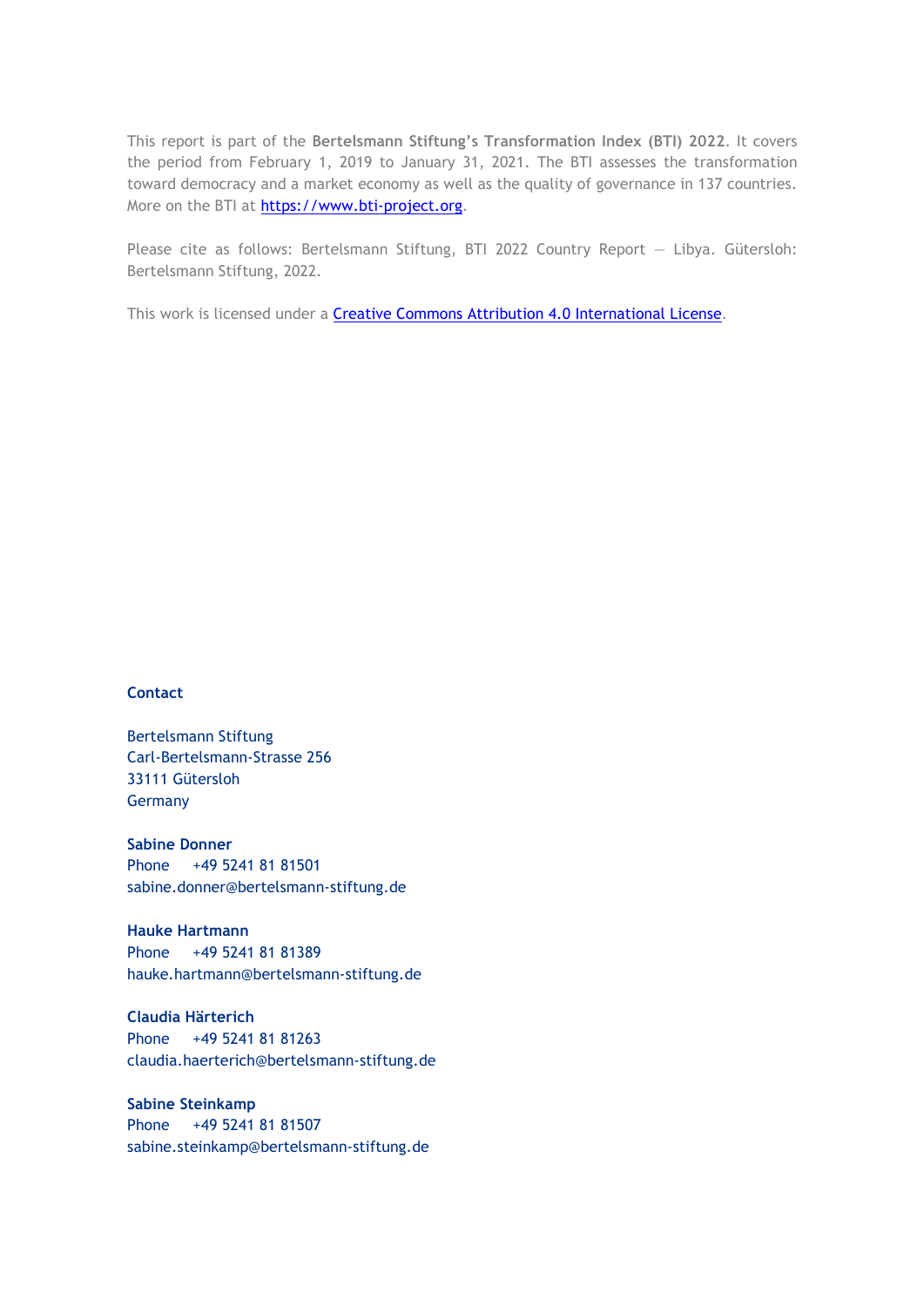#### **Key Indicators**

| Population               | M      | 6.9  | HDI                            | 0.724 | GDP p.c., PPP $\sqrt{5}$     | 10847 |
|--------------------------|--------|------|--------------------------------|-------|------------------------------|-------|
| Pop. growth <sup>1</sup> | % p.a. | 1.4  | HDI rank of 189                | 105   | Gini Index                   |       |
| Life expectancy          | vears  | 72.9 | UN Education Index             | 0.610 | Poverty <sup>3</sup><br>$\%$ |       |
| Urban population %       |        | 80.7 | Gender inequality <sup>2</sup> | 0.252 | Aid per capita $S$           | 46.6  |
|                          |        |      |                                |       |                              |       |

Sources (as of December 2021): The World Bank, World Development Indicators 2021 | UNDP, Human Development Report 2020. Footnotes: (1) Average annual growth rate. (2) Gender Inequality Index (GII). (3) Percentage of population living on less than \$3.20 a day at 2011 international prices.

## Executive Summary

The hopeful reconciliation steps that were meant to overcome the de facto division of Libya between the Libyan National Army (LNA) with the Tobruk-based House of Representatives (HoR) in the east, and the Government of National Accord (GNA) with the Tripoli-based General National Congress (GNC) in the west, came to an abrupt end on April 4, 2019, when the LNA under General Khalifa Haftar launched a military offensive toward Tripoli. The intervention of a number of external actors turned the conflict into a regional proxy war that targeted civilians, vital infrastructures, hospitals and medical staff. While attempts at crisis management were promoted by governments in the country's west and east, such measures proved ineffective. They contributed instead to further reinforcing the power of the armed groups and military forces in charge of enforcing restrictive measures such as curfews and lockdowns. Meanwhile, the country entered an unprecedented phase of economic recession, due to Haftar's January 2020 blockade of oilfields, the damage to infrastructure and the closing of communication routes within the country. The generalized decrease in oil prices negatively affected Libya's economy, and since March 2020, the spread of the coronavirus further aggravated conditions in an already collapsing health care system.

The war lasted until June 2020 in the capital and continued until October 2020, as GNA forces – supported by Turkey and Qatar – pushed Haftar's forces eastward in hopes of obtaining control of the Sirte oil basin. Despite a U.N. arms embargo on the country, the international sponsors of both parties provided them with sophisticated weaponry including guided missiles and drones, armored vehicles, and air defense systems. Russian contractors and foreign fighters from Syria and Sudan were provided to both GNA-affiliated forces and Haftar's LNA by their respective international sponsors. Throughout 2019 and early 2020, then U.N. special envoy for Libya, Ghassan Salamé, promoted repeated attempts to resume an intra-Libyan process of reconciliation in dialogue with international actors who had an influence on the parties to the conflict. With this aim, the Berlin Conference on Libya was launched in January 2020, but Salamé resigned in March, complaining that the third-country governments involved in the conflict were not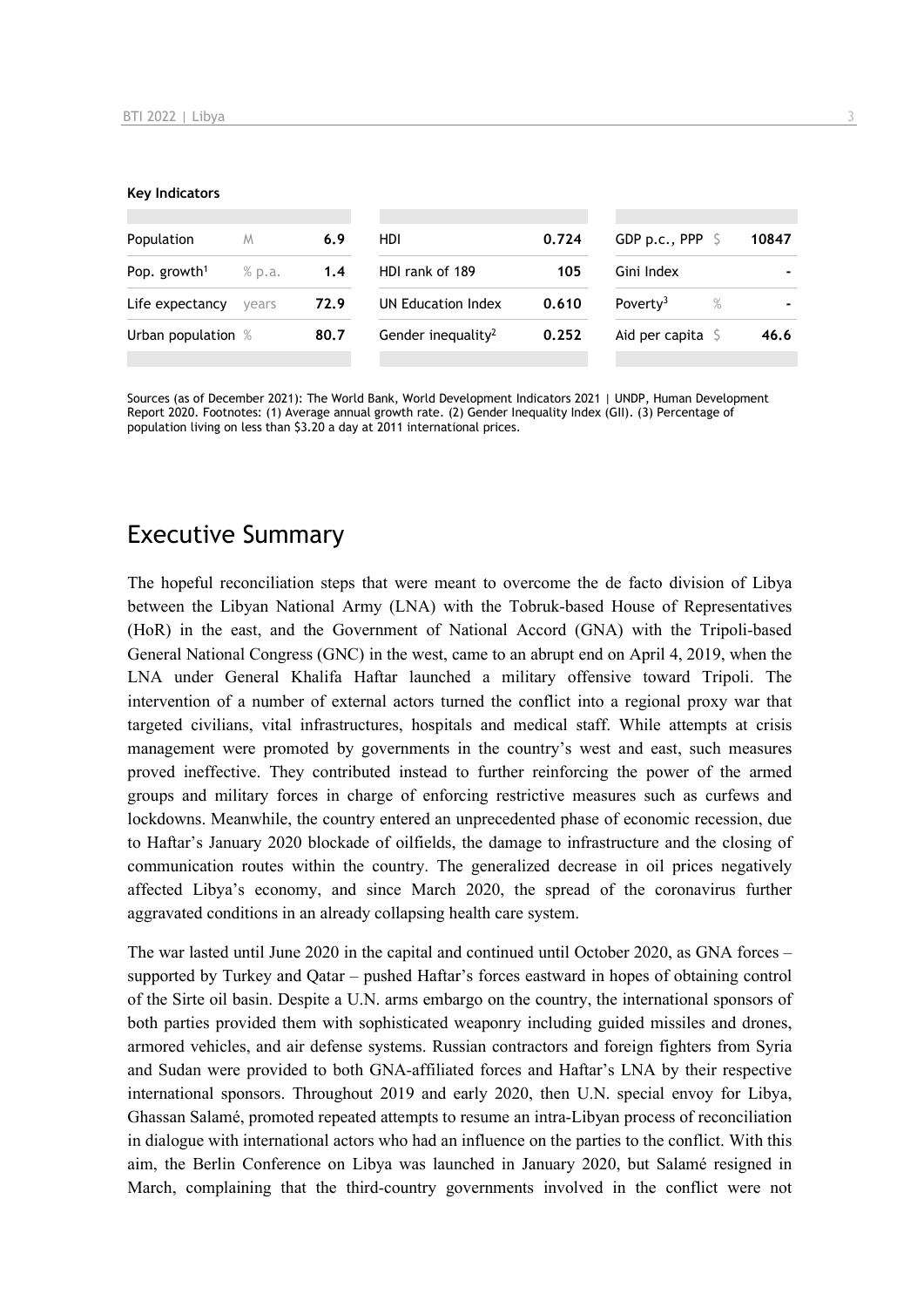supporting the peace process. Deputy Secretary Stephanie Williams resumed Salamé's mediation efforts. The military 5+5 GNA+LNA follow-up committee was created, which started negotiations in Geneva in February 2020.

Meanwhile, military confrontations reached a stalemate between summer and fall 2020. Only on October 23, 2020, was a cease-fire agreement reached. A few weeks later, the Libyan Political Dialogue Forum (LPDF) opened in Tunis, with 75 members chosen by the United Nations Support Mission in Libya (UNSMIL) as representatives for women, youth, minorities and other relevant political actors – although it was criticized for allegedly underrepresenting certain ethnic groups, kin groups and political factions, some observers argued that some appointed members had been involved in corrupt practices. The "Preparatory Phase for a Comprehensive Solution" to the Libyan crisis was launched, thanks to the approval of a roadmap for resuming the political process, with presidential and parliamentary elections slated to be held on December 24, 2021. In January 2021, LPDF members reconvened in Switzerland, where they agreed on a selection mechanism for both the Presidency Council and the Government of National Unity, whose elections were to take place in February 2021.

## History and Characteristics of Transformation

The territory known as Libya is a relatively recent historical product signaled by December 24, 1951's proclamation of the federal monarchy of Libya, under King Idris al-Sanusi. The byproduct of an "octroyed decolonization" overseen by the United Nations, Libya was not imagined as a unified nation before the 1940s. A series of instances of nationhood and anticolonial resistance had emerged among political exiles from Cyrenaica, Tripolitania and Fezzan during the violent Fascist repression. However, these lacked coherence and unity.

The 1947 Paris Peace Treaty eventually forced Italy to renounce its colonies, whose future became an international issue. Independent Libya, therefore, emerged from a difficult compromise between diverse national aspirations and competing foreign interests. The establishment of the al-Sanusi monarchy was strongly sponsored by the United Kingdom and supported by the United States within an apparently modern institutional framework inspired by European constitutionalism. Nevertheless, as shown by Antonio Morone, it accounted for the return to a pre-colonial and pre-modern political leadership, whose legitimacy depended on traditional sources such as religion and tribes. Idris' version of Islamic nationalism, however, did not meet with unconditional acceptance among Cyrenaica's urban notables, and was opposed by most Tripolitania's ones. Political parties and nationalist associations were banned in 1952.

After Africa's largest reservoirs of hydrocarbons were discovered primarily in eastern Libya in 1959, competition over natural resources became another source of tensions. In this atmosphere of aggravated internal and external tensions, a coup d'état by the Free Officers Movement under the leadership of Colonel Mu'ammar al-Qadhafi fundamentally overhauled Libya's politics, economics and society, introducing a regime whose model was Nasser's pan-Arab nationalism,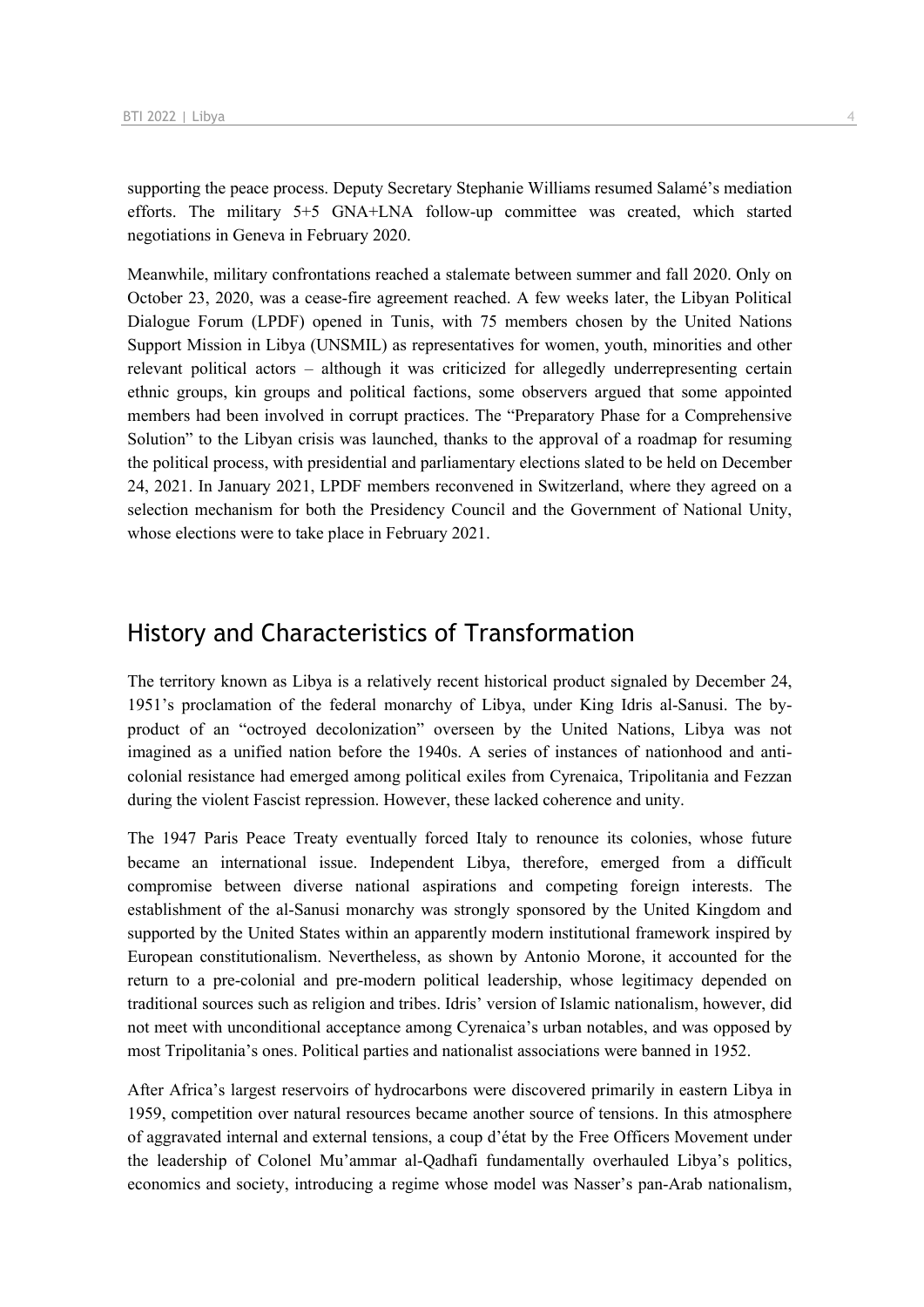although with an interpretation that still closely linked Islam and Arabism. Qadhafi started accusing all Libyan citizens who did not identify as Arabs of being instruments of Western interference, and enemies of the Arab and socialist revolution. The Proclamation of Sabha in 1977 marked the advent of the "society of the masses," or "Jamahiriyya." Afterward, Qadhafi's "permanent revolution" was pursued through a vertically organized system of "direct democracy" based on executive people's committees responsible to legislative people's congresses at the national, regional and local levels. Qadhafi also leveraged oil rents to distribute privileges among his support networks, which regionally revolved around Tripolitania's rural and desert hinterland, and the groups controlling them. Opposition groups and territories in Tripolitania and the vast majority of Cyrenaica were economically, politically and socially marginalized. Therefore, regional identities, ethnicity and dynamics of belonging associated with the tribes persisted as competing forces to the pan-Arab ideology.

Inspired by similar events in neighboring Tunisia and Egypt, the Libyan uprisings that started on February 17, 2011, quickly took the form of a civil war between armed forces loyal to Qadhafi and revolutionary militias. The overthrow of the former regime, marked by the so-called "liberation" of Tripoli by the forces of the National Transitional Council (NTC) on August 28, 2011, and the eventual killing of Qadhafi inaugurated a military occupation of the capital by some prominent anti-Qadhafi militias. Transitional authorities absorbed these militias into the state security apparatus. This occupation has continued to date, despite having been carried out by changing constellations and alliances of armed actors. Mid-2014 witnessed an institutional split between two rival parliaments and their associated governments. In Tripoli, the General National Congress (GNC) continued to claim legislative power, while the House of Representatives – elected in June to replace the GNC – eventually relocated to Tobruk, while its associated government went to al-Bayda.

The U.N. tried to mediate this dispute and prevent military escalation. In December 2015, the Libyan Political Agreement (LPA) was signed in Skhirat, Morocco, creating a nine-member Presidency Council (serving as quasi-head of state) and the interim GNA with 17 members.

Meanwhile, after he failed in an attempted coup against Tripoli in February 2014, renegade General Khalifa Haftar – a self-described anti-Islamist backed by Egypt, the United Arab Emirates (UAE) and increasingly Russia – proclaimed the birth of the Libyan National Army (LNA), which was recognized by both the Tobruk-based HoR and the al-Bayda government.

Starting in summer 2017, significant steps toward the reunification of the country's political institutions were taken by Prime Minister Fayez Mustafa al-Sarraj and General Haftar. In May 2018, they met in Paris to sign a roadmap to peace, which in turn looked ahead to a referendum on the constitution, and the electoral law was adopted to allow general elections to be held. However, Haftar's spring 2019 offensive toward Tripoli postponed them indefinitely, and new heavy fighting erupted instead.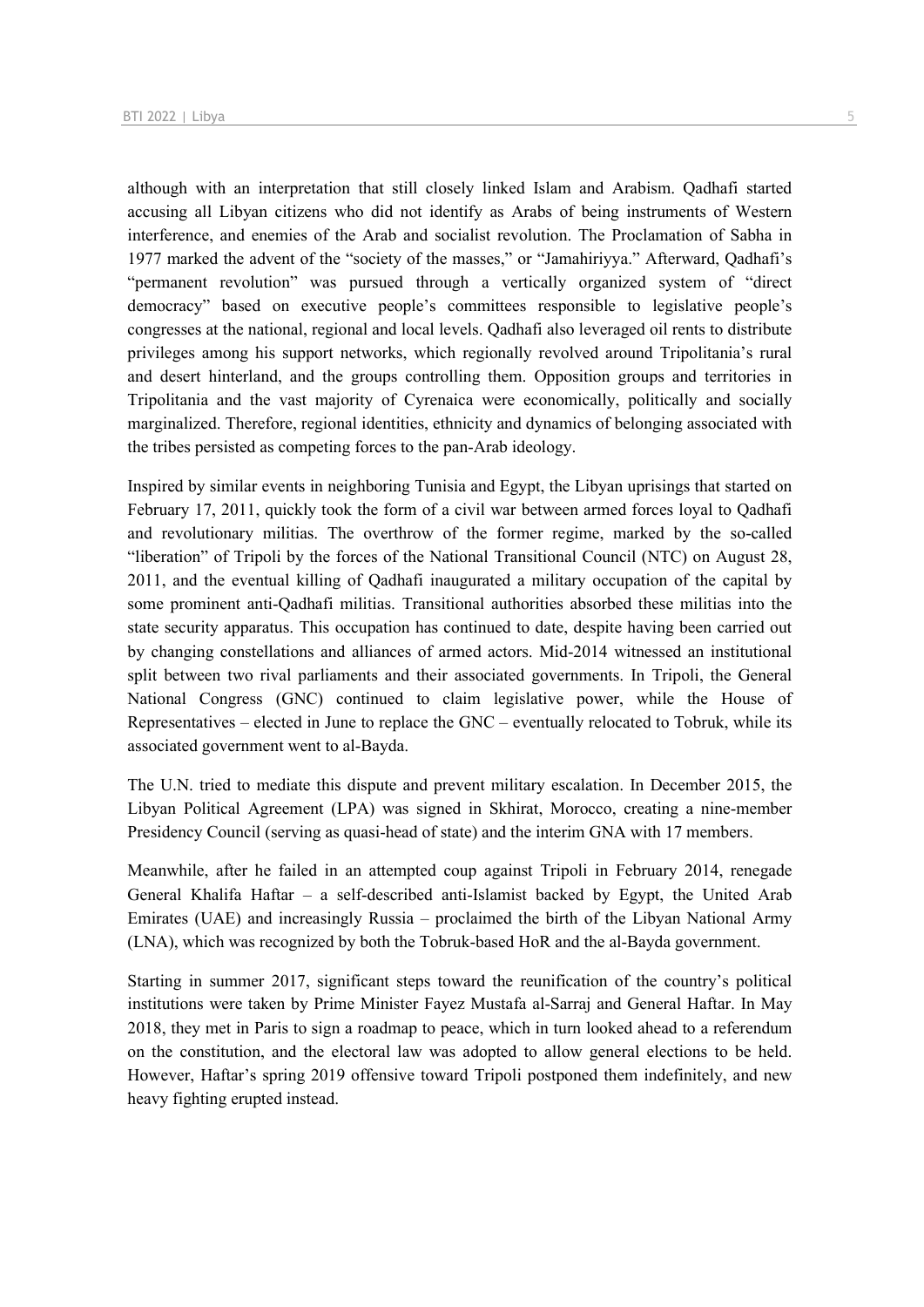The BTI combines text analysis and numerical assessments. The score for each question is provided below its respective title. The scale ranges from 1 (worst) to 10 (best).

## Transformation Status

## I. Political Transformation

#### **1 | Stateness**

Beginning in 1977, Qadhafi downsized the police and army due to his "Green Book" ideology that focused on the militarization of the people instead (al-sha'b almusalah, the armed people). Parallel paramilitary forces were established for his personal protection.

The February 2011 revolution led to the collapse of the remaining police and army forces and triggered the creation of a multiplicity of military councils coordinating armed groups scattered throughout the country.

After Qadhafi's death in 2011, these militias continued to use their weapons, and violent competition over local resources soon emerged. Transitional authorities' decision to include entire militias into the formal security forces, rather than individuals, fatally ratified local military powers. Such developments jeopardized subsequent attempts by Libyan institutional actors to establish a monopoly on the use of force and to guarantee security. This has prevented them from securing state control over the country's economic resources.

Libya is awash with weapons from the Qadhafi era. Moreover, international sponsors of local competing actors have continued shipping war materials to the country in breach of the U.N.-imposed arms embargo of 2011. The lack of a state monopoly on the use of force enabled the November 2013 occupation of Tripoli by the militias of Misratah, Ansar al-Sharia and armed groups loyal to the Muslim Brotherhood.

Clashes over the 2014 elections for the Constituent Assembly and the House of Representatives (HoR) eventually led to the de facto split of Libya into two rival entities respectively backed by changing alliances of national, regional and international actors. The Tripoli-based Government of National Accord (GNA), under the leadership of Fayez al-Sarraj, nominally controls Tripolitania, but only with the help of local militias. Moreover, it relies on Turkey and Qatar's military

#### **Question** Score

Monopoly on the use of force  $\overline{\phantom{0}}$  $\frac{22}{10}$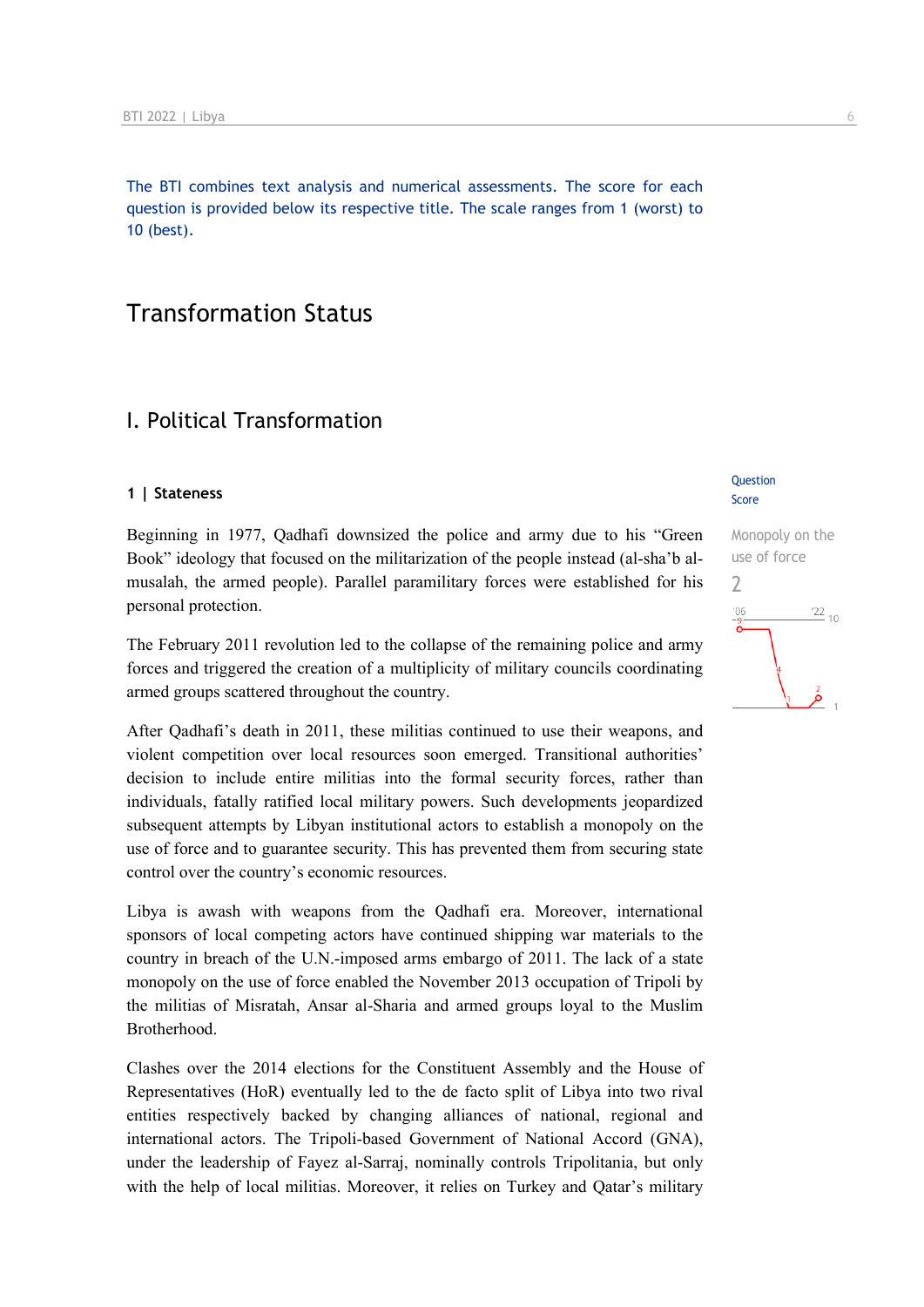support. The internationally recognized House of Representatives (HoR) in Tobruk, with the affiliated interim government in al-Bayda, relies instead on the military support of the Libyan Arab Armed Forces (LAAF) under the command of General Khalifa Haftar. They receive support from Russia, the United Arab Emirates (UAE), Egypt, Jordan, Sudan and France.

Military confrontations between these two coalitions saw an unprecedented escalation between April 2019 and June 2020, as a result of Khalifa Haftar's decision to attack Tripoli and extend his control over the whole country. An agreement on a permanent and complete cease-fire was reached only on October 23, 2020, after the almost 14-month war had reached a stalemate. Since that time, reunifying national institutions and providing them with a monopoly on the use of force has been identified as a priority by representatives of both warring parties. They have agreed on a 12-point plan that calls for the complete withdrawal of armed groups from fighting lines; the departure of foreign fighters; security cooperation among the involved parties; and the demobilization of fighters from both sides. This latter point is now considered as a precondition to their eventual reintegration into state forces.

As a result of Qadhafi's 42-year promotion of pan-Arabism and Islamism as the basis of Libyan nationalist discourse, most citizens currently hold a fairly strong sense of national identity. However, the narrative of Libyan national identity eclipsed the non-Arab components of the society, which are mostly Amazigh, but also Tuareg and Tebu.

This peaked after 2011. Results of the World Values Survey, conducted in 2014 by the University of Benghazi Research Center, showed that 94.9% of Libyans considered religion to be a very important source of identity, while 83% considered themselves to be part of the Islamic nation ("umma"). In parallel, 96.7% saw their national identity as being very important, and 94.5% were proud of their belonging to the local society and its tribe.

The outbreak of the civil war in 2013 and the following severe political division increased the importance of other sources of identity, such as the regional identities based on the three historical regions of Cyrenaica, Tripolitania and Fezzan. Consequently, a 2015 survey conducted by the University of Benghazi Research Center showed the main factors creating a shared sense of identity were Islam (95.2%), the Arabic language (88.8%), a shared future (83.5%), traditions and customs (83.3%), and geographic location (69.9%). The survey further showed that, in general, Libyans support the principles of political and cultural pluralism.

However, Libyan transitional authorities have failed at promoting a more inclusive and polyphonic national imaginary. This has contributed to almost a decade of instability and conflict, which has in turn helped to increase the importance of regional identities as well as those deriving from ethnicity and kin groups. Political State identity 3 $^{\prime}06$  $\frac{22}{10}$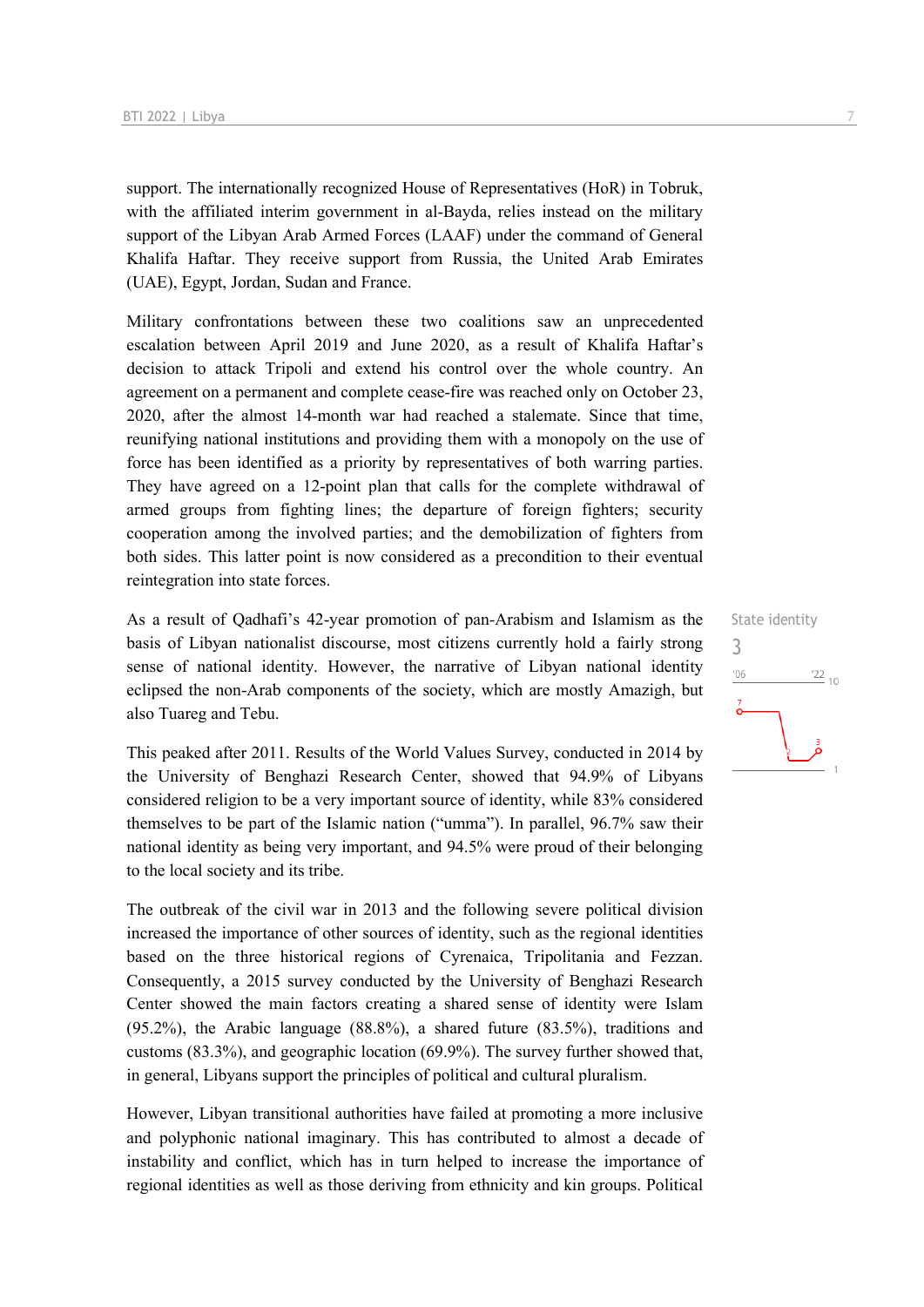and community leaders based in the east have lamented political and socioeconomic marginalization and have repeatedly called for greater regional autonomy. The same can be said of some majoritarian Amazigh areas in the western part of the country, which have also lamented persistent cultural marginalization and lack of constitutional recognition.

Communities from Fezzan, who structurally and historically lacked efficient connections with the rest of the country, have been demanding better service delivery and improved local governance.

Accommodating divergent expectations has become increasingly challenging for political authorities, resulting in their further delegitimization. The 2017 constitutional draft was opposed by eastern and southern groups, as well as some Amazigh activists, and a weak form of decentralization based on governorates and municipalities was suggested instead. The 2017 draft constitution named Arabic as the sole official language but called for the protection and promotion of the Amazigh, Tuareg and Tebu languages. However, practical implementations of this policies have been limited to majoritarian Amazigh towns in the west of the country.

If the October 2020 cease-fire and the launching of the Libyan Political Dialogue Forum have reopened a national debate on a sustainable democratic transition for the country, the past decade has shown that no viable solution will be found unless any future constitutional framework includes the recognition of some form of subnational governance able to channel the diverging aspirations of Libya's constituencies.

Libyan society is deeply permeated by Islam. In March 1977, the "Declaration on the Establishment of the Authority of the People," Qadhafi's quasi-constitution, stated that the Qur'an was the source of legislation in Libya, as interpreted by the Maliki school. However, most of the legislation issued during Qadhafi's era was secular, aside from family-status laws.

The 2011 interim constitutional declaration also declared Islam to be the state religion, and Shariah as the principal source of lawmaking. The current struggle is not over secular or religious norms, but rather about the "type" of Islam in state and legislation. While General Haftar has mobilized the rhetoric of anti-terrorism to justify his military attacks to widen the LNA's territorial control, al-Serraj established his control over Tripoli thanks to the support of Misratah's militias, which are close to the Muslim Brotherhood and other moderate Islamists. External influencers on both sides – Qatar and Turkey in the west of the country, Saudi Arabia in the eastern regions – have further mainstreamed the influence of Islam.

In Tripoli, the General Authority for Awqaf and Islamic Affairs (often called the "Awqaf ministry") uses its local branches to administer religious endowments including the zakat tax, lands and real estate, and thus also wields politico-economic

No interference of religious dogmas 3 $\frac{22}{10}$  $'06$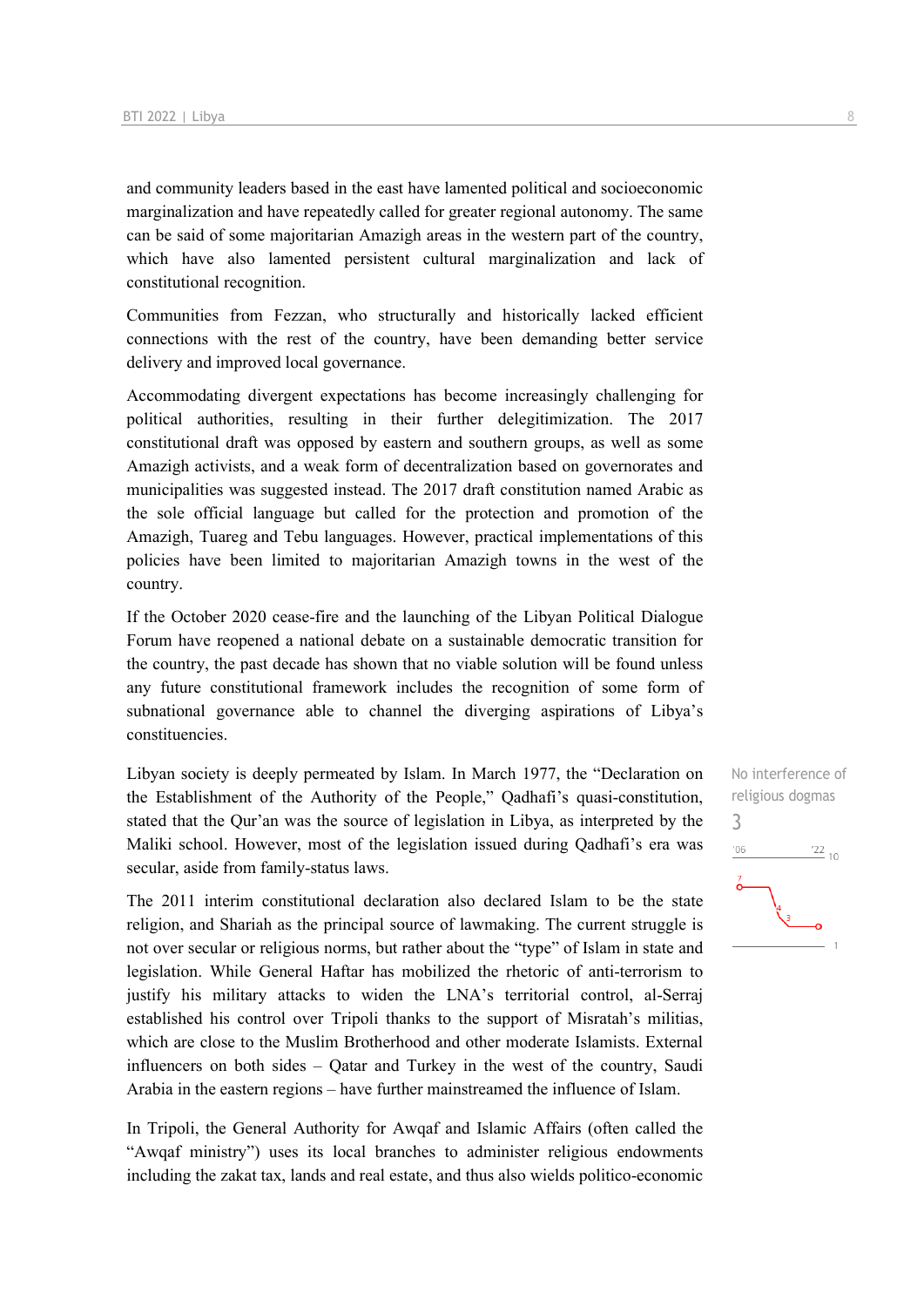and social influence. While the Special Deterrence Forces, formally aligned with the interior ministry, are said to act as "moral police" at the behest of the Awqaf ministry, the local Awqaf offices were also vital in ensuring people's compliance with the anti-COVID-19 measures imposed early in 2020.

The 2014 institutional split heavily undermined administrative structures and their capacities. In many instances, citizens are forced to resort to militia intermediation even to obtain basic services. However, despite the fragmentation of the high-level administrations, the mid-level administrations kept the country united across sectors.

Law 59 of 2012 on local administration provided for the establishment of 120 municipal councils. While municipalities overall suffer from a chronic lack of funding, security and common political vision, they nevertheless have become the most reliable interlocutors for international cooperation programs since 2017, as it was hoped that they would act as local stabilizers.

Both warring parties' attacks on civilian infrastructures caused repeated and protracted power outages, and even access to potable water has been considerably limited. According to the World Bank, only 26.1% of Libyans had access to sanitation in 2017. The oil blockade imposed by Khalifa Haftar in January 2020 put serious financial constraints on a state that relies on imports for nearly everything, a problem the spread of the coronavirus further aggravated.

The GNA initially attempted to decentralize the provision of emergency health materials by directly allocating COVID-19 budgets to municipal authorities. However, strained municipalities struggled to meet Libya's budgetary requirements for the management of the coronavirus emergency funds. Meanwhile, the LNA adopted a military-style administration of the COVID-19 response in the eastern part of the country, where dissenters were treated as treasonous.

#### **2 | Political Participation**

Three electoral events have been held in post-2011 Libya; citizens have voted for the General National Congress (GNC, July 2012), the Constitution Drafting Assembly (CDA, February 2014) and the House of Representatives (HoR, June 25, 2014). The last-mentioned took place in a climate of violence and uncertainty, as even the approval of the new electoral law had been highly contested. Several groups, such as the Amazigh Supreme Council, called on their supporters to boycott the elections. Voter turnout was 18% (630,000 persons), compared to a 60% at the GNC elections in 2012. The low turnout has compromised the HoR's legitimacy, and ultimately constituted the basis for the country's institutional split.



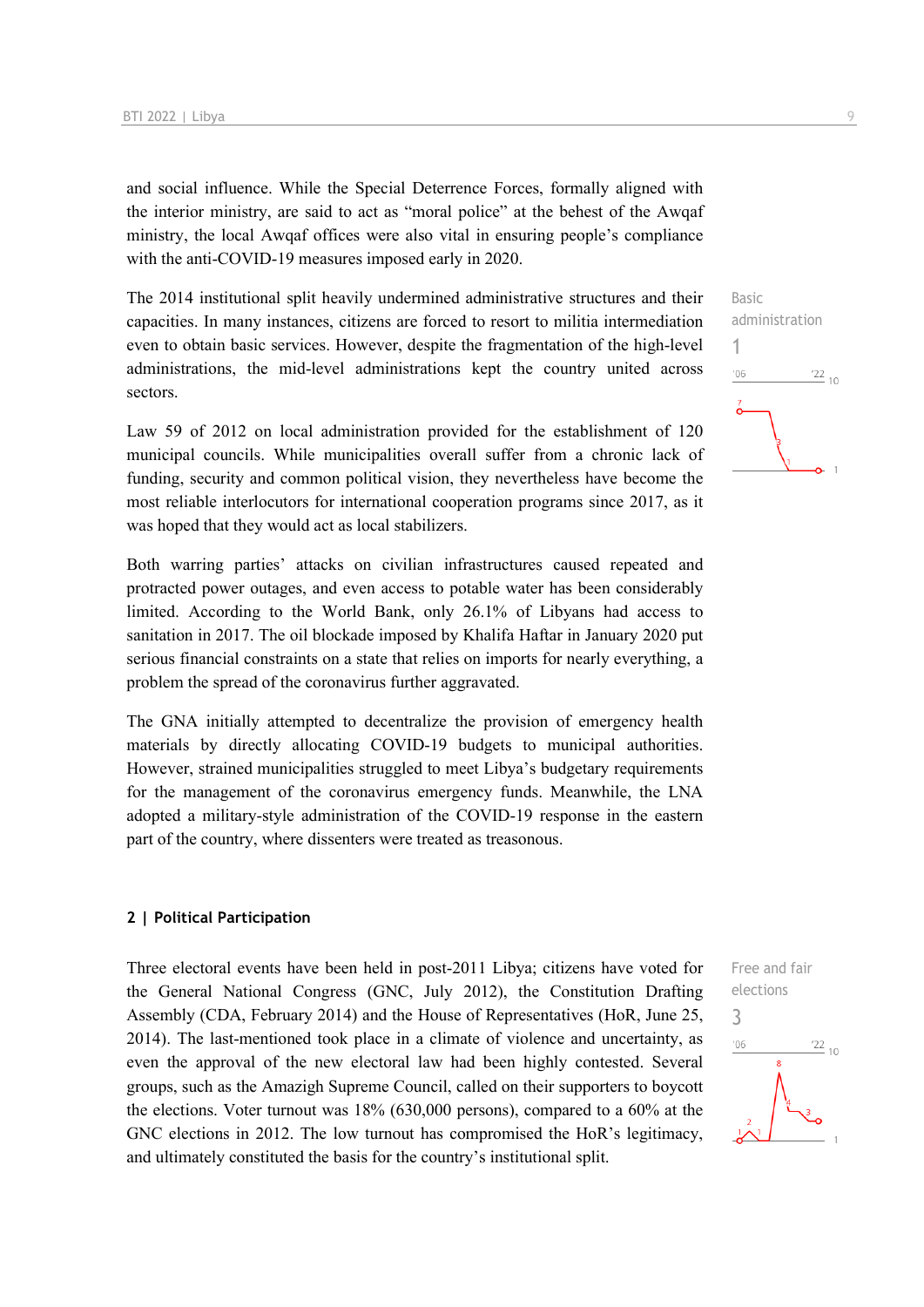In May 2018, Libya's rival powers met in Paris, where leaders of the GNA, the LNA, the HoR and the High Council of State committed to setting the constitutional basis for elections; adopting the necessary electoral laws by September 16, 2018; and holding parliamentary and presidential elections on December 10, 2018. This process was first postponed to early 2019, and then violently interrupted by Haftar's April 2019 attack on Tripoli. After the cease-fire of October 23, 2020, the UNSMIL-sponsored Libyan Political Dialogue Forum (LPDF) established a temporary advisory committee to resolve the deadlock on the selection mechanism for the interim executive authority. Showing full support for LPDF's November 2020 roadmap, the GNA has allocated LYD 50 million to the High National Elections Commission (HNEC) in preparation for these national elections. LPDF also designated a legal committee tasked with ensuring that constitutional requirements for holding elections have been met. On January 19, 2021, 73% of LPDF members voted to approve the proposed selection mechanism for a new three-member Presidency Council and a prime minister. They are expected to form an interim government within 21 days from their designation, which will guide Libya to a new round of national elections to be held on December 24, 2021.

However, there are a number of challenges to be met before Libya's 2021 elections can be held. Among these are the required referendum on the draft constitution, which has not yet been approved by the HoR; the absence of an election law, on the basis of which elections can be held; the security challenge; and the participation of displaced Libyans in the upcoming elections.

On a positive note, elections of local authorities resumed with the launch of the LPDF. Eight municipal council elections were conducted by the Central Committee for Municipal Council Elections (CCMCE) in and around Tripoli in December 2020, as well as in three municipalities of the Wahat eastern district in January 2021, under the auspices of the Benghazi-based Central Committee for Municipal Elections. Problems persist concerning the lack of uniform voter registers and the use of two different electoral systems in the western and eastern parts of the country.

None of the current actors in Libya is democratically legitimized. Instead, most crucial decisions are made either by GNA's or Khalifa Haftar's affiliated forces. Their decision-making processes incorporate a complex and often changing landscape of militias.

Whatever government has been in power, it has been state policy to promote appeasement and win the support of the militias in both the east and the west. State officers have either paid stipends to militiamen or accepted their bribes, handing crucial assets of the country's economic and security sector over to them. Libya's economy has progressively stagnated, while militias' military and economic power has never stopped growing; militiamen become the most prominent actors, effectively guiding decision-making.

Effective power to govern 1 $\frac{22}{10}$ 

 $'06$ 

 $\frac{1}{2}$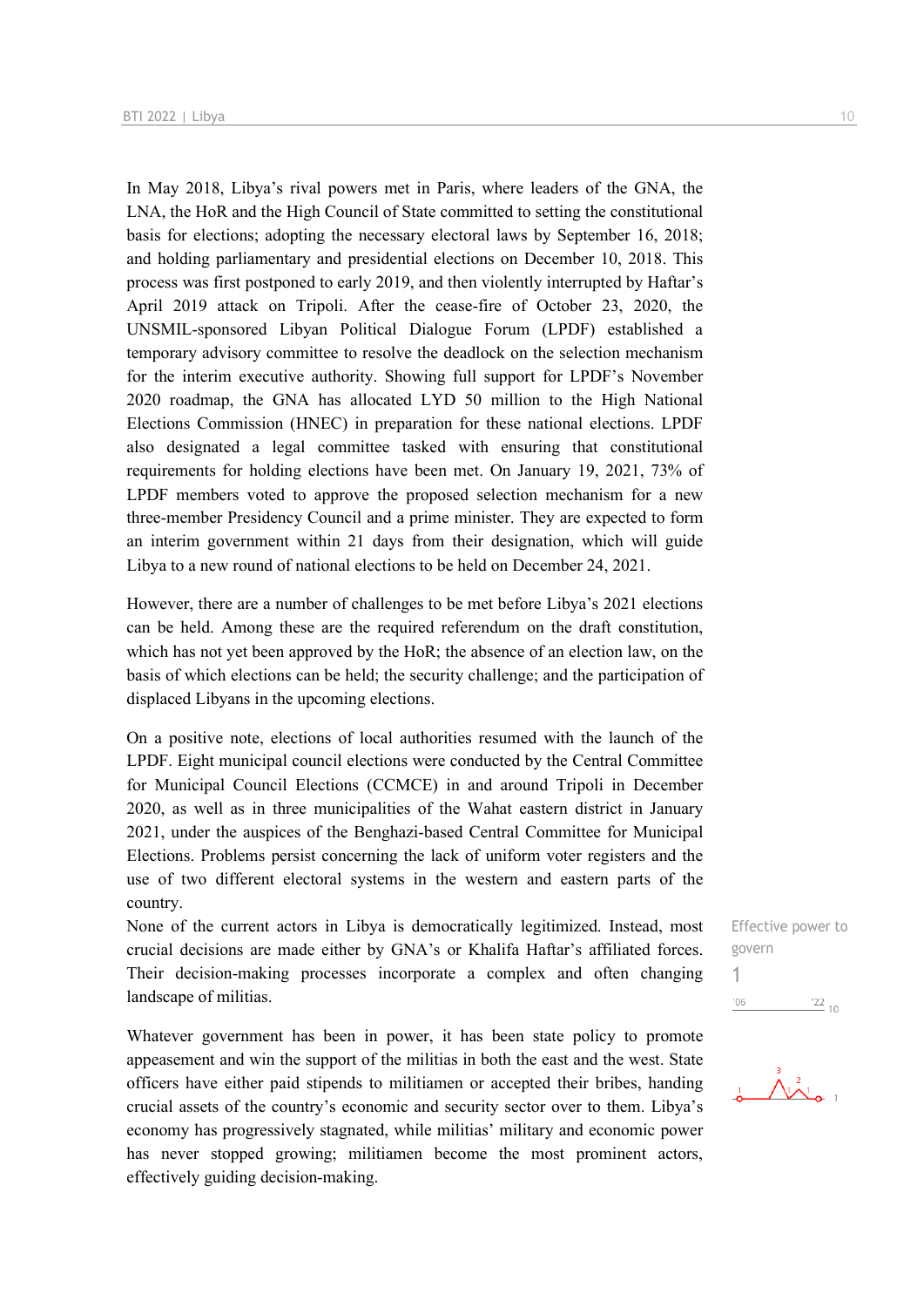Khalifa Haftar's LNA attack against western Libya led even previously rival militias to join with the GNA. An anti-LNA front emerged, which is embodied by the so-called Tripoli Protection Force. Its major components are the Special Deterrence Force, the Nawasi and Abu Salim Brigades, and the Tripoli Revolutionaries Brigade, all operating in Tripoli; the 301 Battalion, operating in Misrata and Tripoli; and the Bunyan al-Marsous forces, operating in Misrata and Sirt.

Wolfram Lacher has defined most of these actors as responsible for the emergence of a "Tripoli Cartel," and many analyses have stressed that they would morph into whatever new forms are necessary to preserve a balance of power. Such a balance of power has indeed allowed these actors to profit so far from preferential access to subsidized products, both older and newer smuggling networks, and the possibility of exerting political pressure on the GNA.

Amazigh militias from Zwara and the Nafusa Mountains have been generally quite supportive of the GNA, and of Western Libya anti-LNA coalition in general. The latter, however, benefited most crucially from the support of two cities that, after the LNA, have the largest number of fighters: Misrata and Zintan. Misrata has as many as 200 militias, among them the Misrata's Joint Security Operations Room's "Special Task Force," the Halbous Brigade, the Marsa Brigade and the 166th Brigade. Zintan, which has been Misrata's main regional competitor, also saw the majority of its Military Council, led by Osama Juweili, siding with the GNA, together with the Zintani General Security Service, led by Emad Trabelsi. Nevertheless, a portion of the city's fighters continued supporting the LNA, as Brigadier General Idris Madi led the LNA's Western Military Zone.

Zawiyya's more prominent militiamen – such as those from the Nasr brigade led by Mohammad Kushlaf – sided with GNA militias, while others have aligned themselves with the LNA.

Haftar's forces also received more unanimous support in some western towns such as Sabratha and Sorman, but also in Tarhuna and Gharyan, where the LNA successfully co-opted the Kaniyyat and Adel Da'ab militias.

Militias aligned with the GNA did not directly follow its directives. It was their opposition to Haftar and/or the LNA that united them, more than any commitment to the government in Tripoli.

Notwithstanding its claims to be a "national army," militias are also crucial to Khalifa Haftar's LNA, which is made up of a minority of around 7,000 rank and file soldiers, constituting its troop, and a vast majority of around 18,000 auxiliary troops, mostly made up of civilian paramilitaries, including Chadian and Sudanese forces, as well as irregular armed groups from eastern and central Libya (Libya Analysis).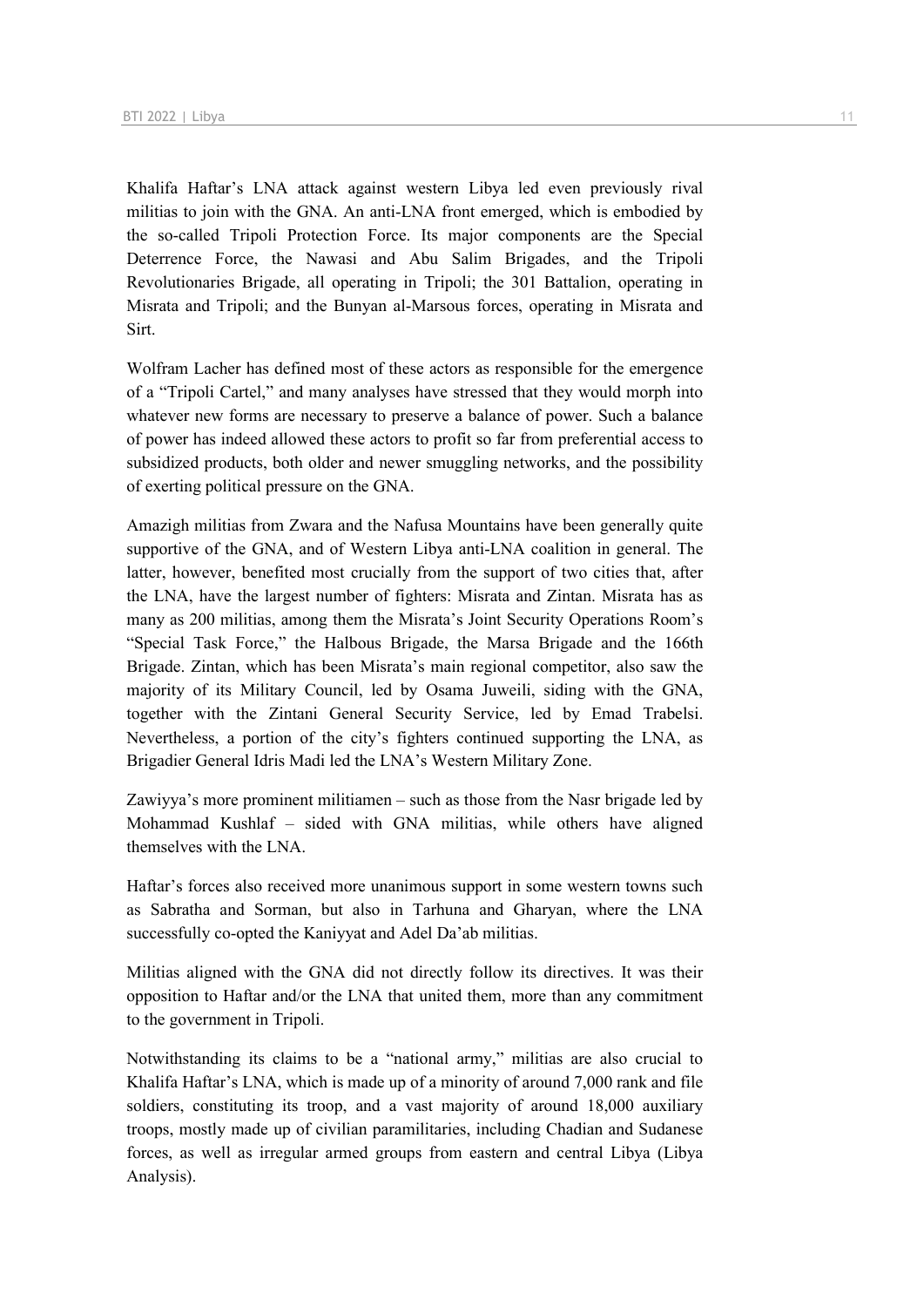As much as their leaders have stressed their unity and the support they have received from the various communities, these armed formations are highly fragmented and localized, resulting in equally fragmented and localized veto powers and political enclaves. They battled against each other, but also among themselves, until a cease-fire agreement was reached in October 2020.

In the aftermath of the cease-fire agreement, UNSMIL – not Libya's citizens – selected the 75 LPDF members. These members have agreed on a set of rules for the designation of the new executive authorities, whose elections were taking place at the time of writing.

Strong criticisms as to the questionable democratic nature of such a designation mechanism have been already raised in Libya, where some groups have declared they will not recognize the legitimacy of the interim executive.

On the local level, some democratic legitimization can be inferred with regard to municipal councils for which elections have been conducted, but their overall influence remains minimal where powerful armed groups persist.

While the 2012 law on freedom of assembly is broadly compatible with international standards, peaceful assemblies have become extremely difficult due to the protracted armed conflict.

Since April 2019, military attacks have targeted civilians especially in the highly populated urban areas of the capital, and Tripolitania in general. Civic and political groups have continued to operate within very tense circumstances to address urgent humanitarian needs. Nevertheless, active civil society organizations have declined in numbers. Activists have been attacked, threatened, kidnapped and even killed by militias affiliated with both warring parties.

The spread of COVID-19 has further restricted access to the public space for individual citizens and CSOs. The GNA imposed partial curfews beginning in March 2020 to reduce COVID-19 transmissions. On April 17, 2020, a 10-day lockdown and a ban on individual movement were introduced, with limited exceptions for the transport and sale of food. Moving on foot was allowed only between 7 a.m. and 12 p.m. Moreover, the GNA suspended all public gatherings and events. The Presidential Council used the risk of COVID-19 to impose a fourday curfew and two weeks of partial curfews in August 2020, although a first ceasefire had been proclaimed by both the head of the Tripoli Presidential Council and the resident of the House of Representatives on August 21.

Starting on August 23, 2020, protests spread from Tripoli throughout the country, focused on corruption and the poor standard of living. Protesters were arrested and attacked by armed militias loyal to GNA's Interior Minister Fathi Bashagha, not only in Tripoli but also in Misratah, Sabratah, al-Zawya, al-Asab'a and Sabha. August curfews were therefore interpreted as an attempt to prevent protesters from

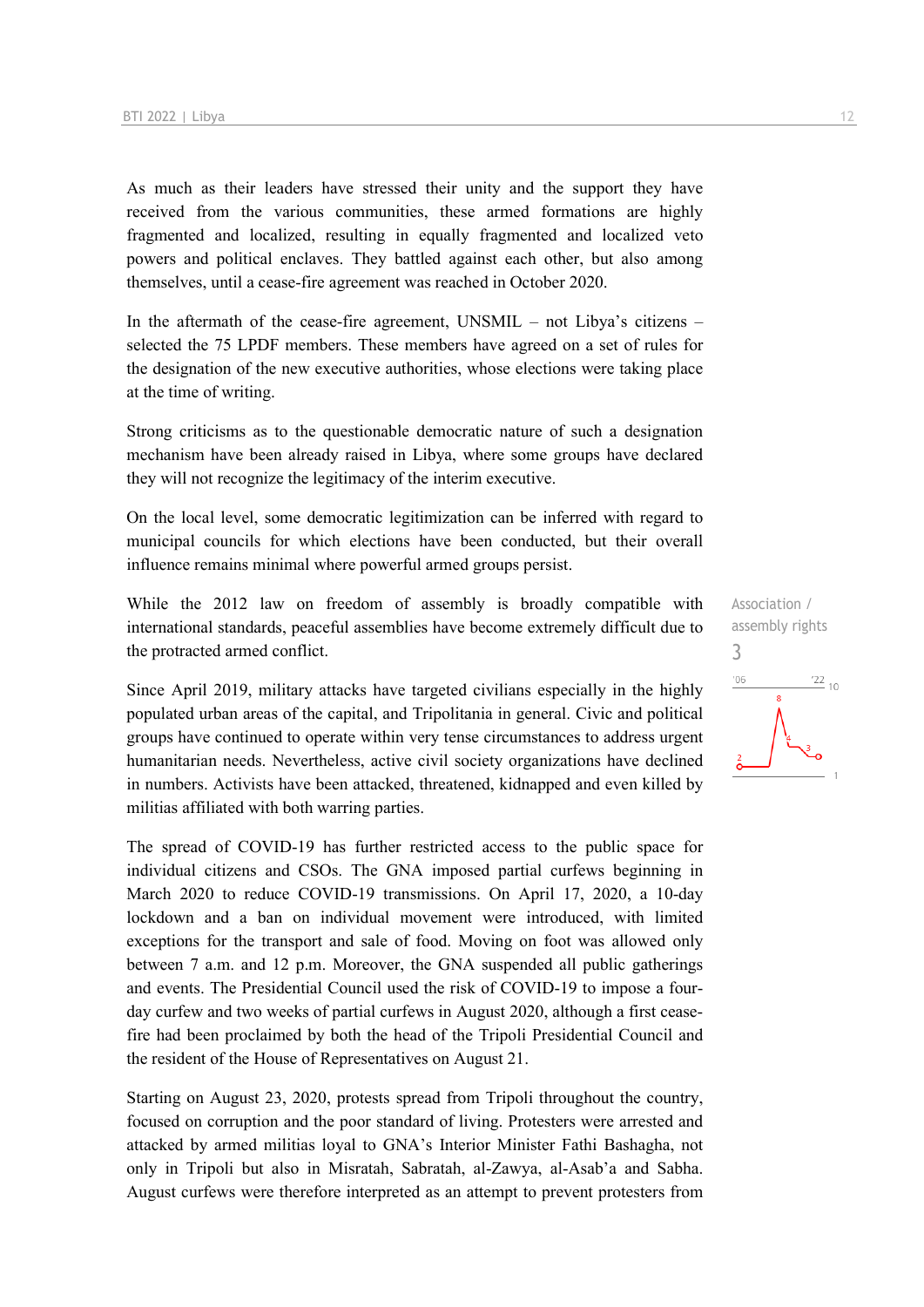demonstrating. In the east as well, COVID-19 measures have allowed for further militarization of the public space, with the LNA violently repressing any form of resistance.

Libya's legal framework on the freedom of expression is inconsistent and contradictory. Article 14 of the 2011 constitutional declaration protects "freedom of opinion for individuals and groups, freedom of scientific research, freedom of communication, liberty of the press, printing, publication and mass media." Libya's Supreme Court has ruled that some laws passed since 2011 have been unconstitutional because they undermine freedom of expression.

However, authorities have failed to amend or repeal restrictive measures, and they have introduced new limits to freedom of expression. In 2012, what Human Rights Watch called a "draconian law" was passed, which "bans insults against the people of Libya or its institutions." This law also prohibits "criticism of the country's 2011 revolution and glorification of the deposed former leader Muammar Qadhafi."

The World Press Freedom Index ranked Libya at 164th out of 180 countries in 2020, attesting to a worsening of conditions as compared to 2018, when the country was ranked 162nd. Both in the west and the east, journalists and activists have been persecuted, attacked and arrested for criticizing government authorities, the LNA or even militiamen. Meanwhile, attacks on and intimidation of politicians, activists and journalists have been usually met with complete impunity, as demonstrated by the forced disappearance of HoR parliamentarian Seham Sergewa from Benghazi, on July 17, 2019. Those responsible for her abduction were members of the LNA 106th brigade, led by Khalifa Haftar's son Khaled, who were never prosecuted.

According to Human Rights Watch's 2021 World Report on Libya, Benghazi military court sentenced freelance photojournalist Ismail Abu Zreiba al-Zway after a secret trial to 15 years in prison in May 2020, accusing him of "communicating with a TV station that supports terrorism" after his cooperation with al-Nabaa, a private satellite television channel. On December 14, 2019, journalist Reda Fhelboom was abducted by GNA-affiliated al-Nawasi Brigade upon his arrival at Mitiga airport in Tripoli. Accused of illegally establishing a non-governmental organization, Fhelboom was actually targeted for an article he had written in 2015 on LGBT issues. He later said he was held for 12 days in two different facilities where he was interrogated in a forced position for hours and detained in inhumane and degrading conditions. In January 2020, the general prosecutor eventually charged him for "practicing journalism without a license and communicating with an international organization without state permission."

Media distortion and manipulation has shaped matters of public debate in Libya, to the extent that the 12-point agreement reached in Geneva on October 23, 2020, stated that ensuring de-escalation of rampant media rhetoric and hate speech should be the first steps toward democracy and consensus-building in the country.

 $\frac{22}{10}$  $06'$ 

3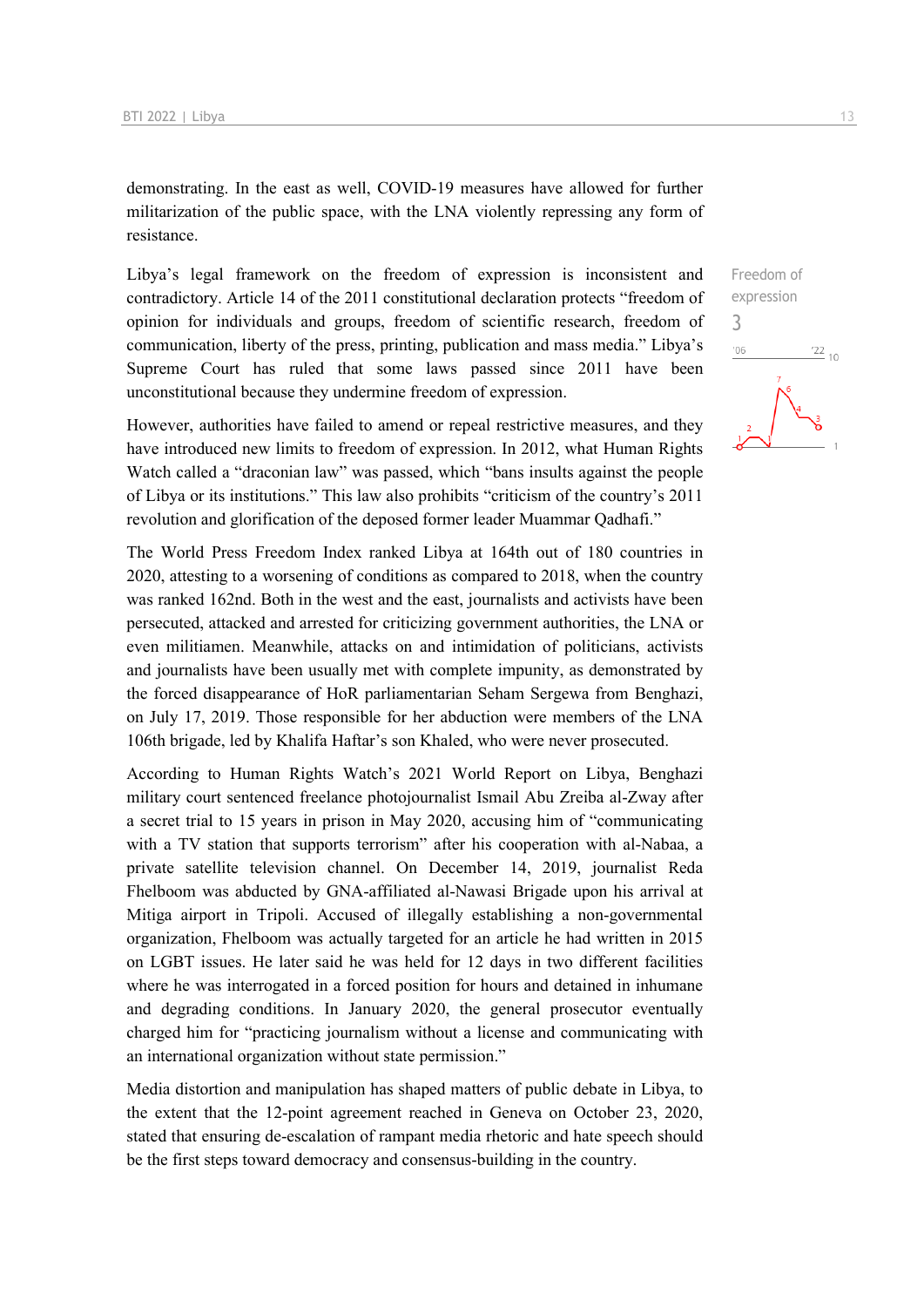#### **3 | Rule of Law**

Libya's transitional institutions have made repeated attempts to forge consensus on a new constitution, as outlined in the interim constitutional declaration of August 2011. Nevertheless, key issues have remained contested, namely issues of subnational governance arrangements, cultural pluralism, and how to distribute political power and the country's enormous oil wealth.

As all attempts to draft and vote on a new constitution have failed, Libya's separation of powers still lacks legal clarity. The Supreme Judicial Council organizes judicial affairs according to Law 4 of 2011, but the exact setup and responsibilities of the judiciary will remain unclear until a proper constitution has been enacted. Moreover, since political decision-makers have resorted to the use of militias to enhance their negotiation power, legal judgments today do not make any real difference.

The LPDF has identified the organization of a referendum on Libya's new constitution before December 2021 as one of the most urgent priorities of the interim period inaugurated in January 2021.

The protracted conflict and political division has compromised the independence of domestic courts, and citizens often resort to informal conflict resolution mechanisms. Pressures from armed militias have hampered the procedures of both civil and criminal courts, and serious due process violations have been registered. Civilian and military courts operate at reduced capacity or not at all in some parts of the country. "Lawyers For Justice Libya" has repeatedly questioned the independence and impartiality of Libyan courts in such a heavily militarized context.

After the beginning of the April 2019 war, judges and prosecutors were subject to harassment, threats, assaults, abductions and even killings. On November 20, 2020, unidentified gunmen shot and killed Hanan al-Barassi, a lawyer and activist from Benghazi who had spoken up against alleged widespread corruption and abuse of power by officials and members of armed groups in eastern Libya, including Haftar's direct family members.

Prison authorities are often only nominally under the control of the GNA or al-Bayda governments. Long-term pre-charge detentions as well as other forms of arbitrary detention are the rule, especially for migrants. Prisons and detention facilities are overcrowded, characterized by inhumane conditions, ill-treatment and a lack of specialized services for women with children.

Separation of powers 2  $'06$  $\frac{22}{10}$ 



| Independent |               |
|-------------|---------------|
| judiciary   |               |
| Z           |               |
| '06         | $^{22}_{-10}$ |
|             |               |

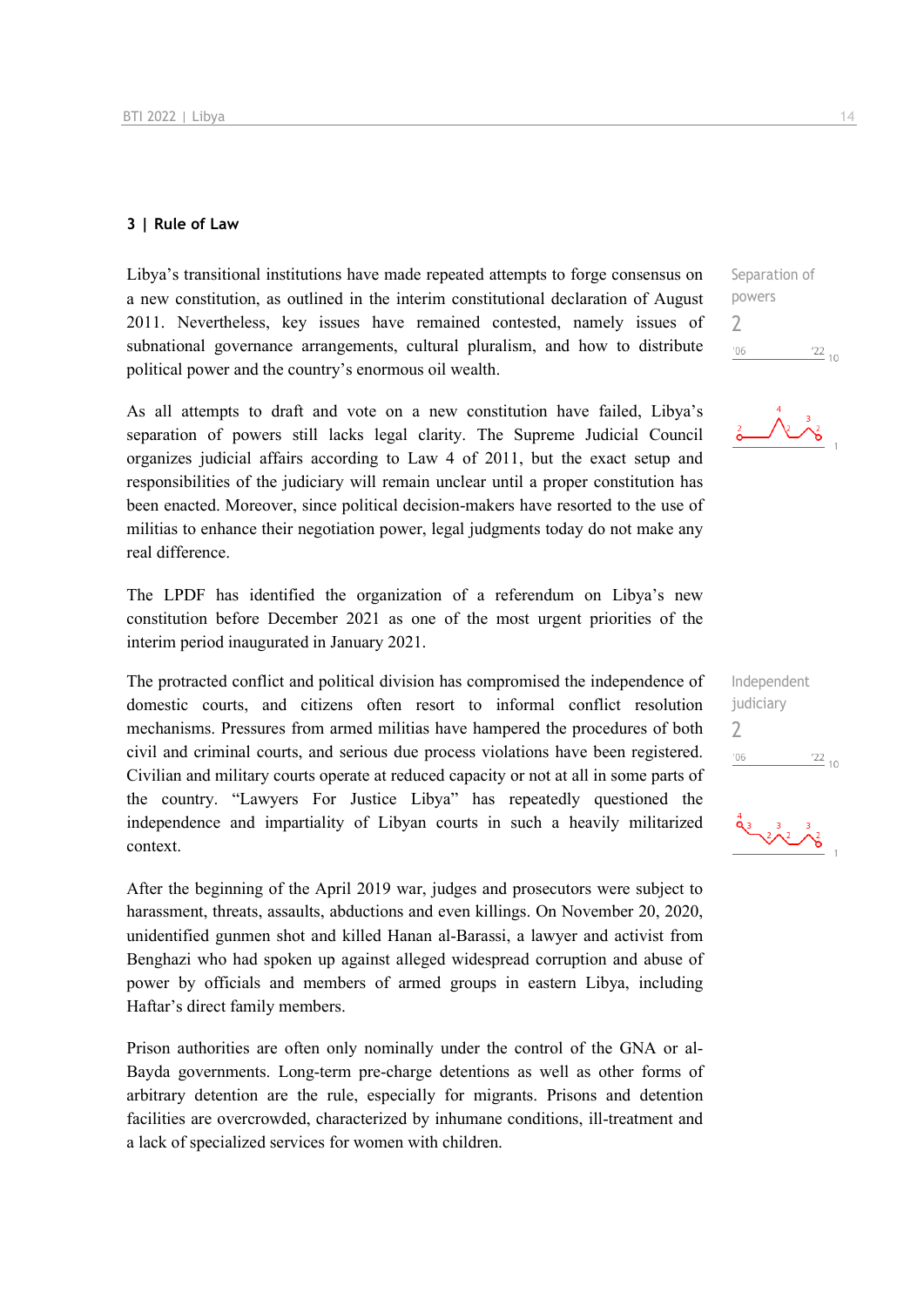As a response to the spread of COVID-19, in March 2020 the GNA Ministry of Justice released 466 pretrial detainees, as well as detainees who met the rules for conditional release, from prisons in Tripoli. Many more remained in unlawful detention. During the same month, the High Judicial Council ordered the closure of courts for one month. The measure was renewed on April 28, 2020, further restricting detainees' access to judicial review of their detention.

There have been occasional attempts to rein in corruption, such as the sweeping investigation of oil-sector corruption undertaken in January 2017. Warrants and travel bans were issued for officials within specific oil companies. Additionally, Attorney General Siddiq al-Sour has issued warrants against several government ministers suspected of involvement in corruption. In October 2020, he also investigated alleged corruption at Libyan embassies in Italy and the Vatican and accused some mayors of municipalities of squandering funds and exploiting their positions for their benefits.

In May 2018, the Presidential Council announced investigations into corruption charges against a number of government ministers. However, the war put a halt to such investigations. The combined effects of Libya's weak institutional and judicial framework, political instability, and ongoing violence have created a situation in which officeholders are able to act with impunity.

After Khalifa Haftar forces evacuated the district of Tarhouna in June 2020, eight mass graves were discovered. Assailants remain largely unidentified and local authorities failed to investigate and prosecute these crimes.

The U.N. has sanctioned individuals in the Libyan coast guard for their involvement in people smuggling and trafficking. One of them, Abd al-Rahman al-Milad, was arrested in October 2020 by GNA-linked forces in the western town of al-Zawiya. Nevertheless, the EU has continued collaborating with Libyan coast guard forces by providing equipment and training to intercept and return thousands of people to Libya.

Although Libya's 2011 interim constitution formally devotes its second chapter to the recognition and thus the protection of civil rights, most of these rights have in practice been significantly compromised at both the individual and collective levels by the ongoing conflict. Violence has resulted in serious restriction to individual freedoms, as well as to the rights to education and health care, the right to own property, and the rights to work and enjoy a reasonable standard of living. The conflict has caused mass displacement across the country and resulted in a high civilian loss of life. According to UNSMIL's data on civilian casualties of the Libyan civil war, 986 casualties were reported between July 2019 and June 2020 alone.

Prosecution of office abuse 3  $-06$  $\frac{22}{10}$ 



Civil rights 2



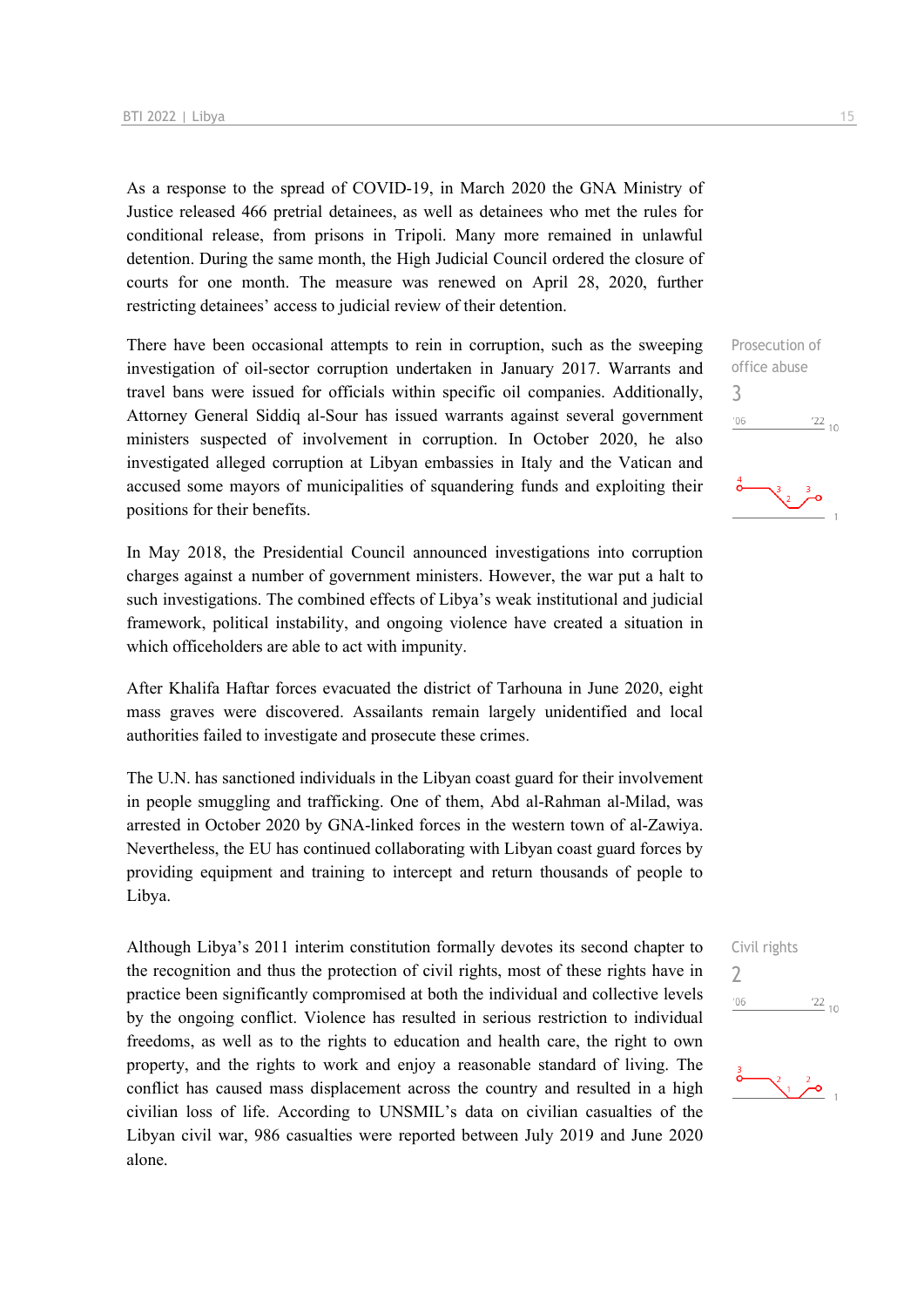Both warring parties – and especially the LNA – have repeatedly violated the laws of war by resorting to unlawful air and drone strikes and indiscriminate shelling that has targeted and killed civilians. Rival fighters and their international sponsors have made extensive use of internationally prohibited anti-personnel landmines and booby traps. Long-term arbitrary detention, and politically motivated executions continued throughout 2019 and 2020, in some cases entailing the desecration of bodies.

As of August 15, 2020, there had been over 37 attacks on health workers and facilities during the COVID-19 pandemic, according to UNSMIL. Around 19 hospitals were hit and 11 medical personnel killed. Haftar's LAAF hit the maternity ward of Tripoli's al-Khadra Hospital on April 7, 2020; this was also one of the health facilities assigned for potential COVID-19 use. Later that month also Tariq al-Shouq Royal hospital was destroyed, south of Tripoli. Medical staff is also at risk of infection due to persistent lack of the necessary equipment, water and beds to host a potential influx of patients.

Migrant detention centers have also been targets of attacks. In July 2019, an aerial attack hit the official migrant and asylum-seekers detention center in Tajoura. A total of 46 people were reported dead, and at least 130 were wounded. In early January 2021, 121 migrants and refugees were released from al-Zintan detention center and entrusted to UNHCR, the World Food Program and their local partners for the necessary assistance. However, as of the time of writing, more than 900 migrants and refugees remained in detention across Libya.

As denounced by Lawyers for Justice Libya, "militias routinely abduct individuals from their homes, streets, checkpoints and places of work, holding them in unofficial places of detention with no access to lawyers, their families, or judicial oversight, and usually subjecting them to torture and other ill-treatment."

#### **4 | Stability of Democratic Institutions**

Libya's only democratic institutions are the 120 municipal councils, whose performance has been severely impacted by the war, the country's economic recession of 2020 and the spread of COVID-19. The LPDF inaugurated the process for the reunification of Libya's national government institutions between November 2020 and January 2021. Citizens' needs have not been addressed.

LPDF members have also started working to support the reunification of the national financial and economic institutions. Tasked with the primary goal of preparing credible, inclusive and democratic national elections, to be held on December 24, 2021, LPDF members also outlined a structure and prerogatives for the Presidency Council and a separate head of government, together with the eligibility criteria for these posts. The necessary steps for holding a vote on the new constitution were also being discussed.

Performance of democratic institutions 2 $^{\prime}06$  $\frac{22}{10}$ 

 $2\lambda^2$  $\overline{\phantom{a}}$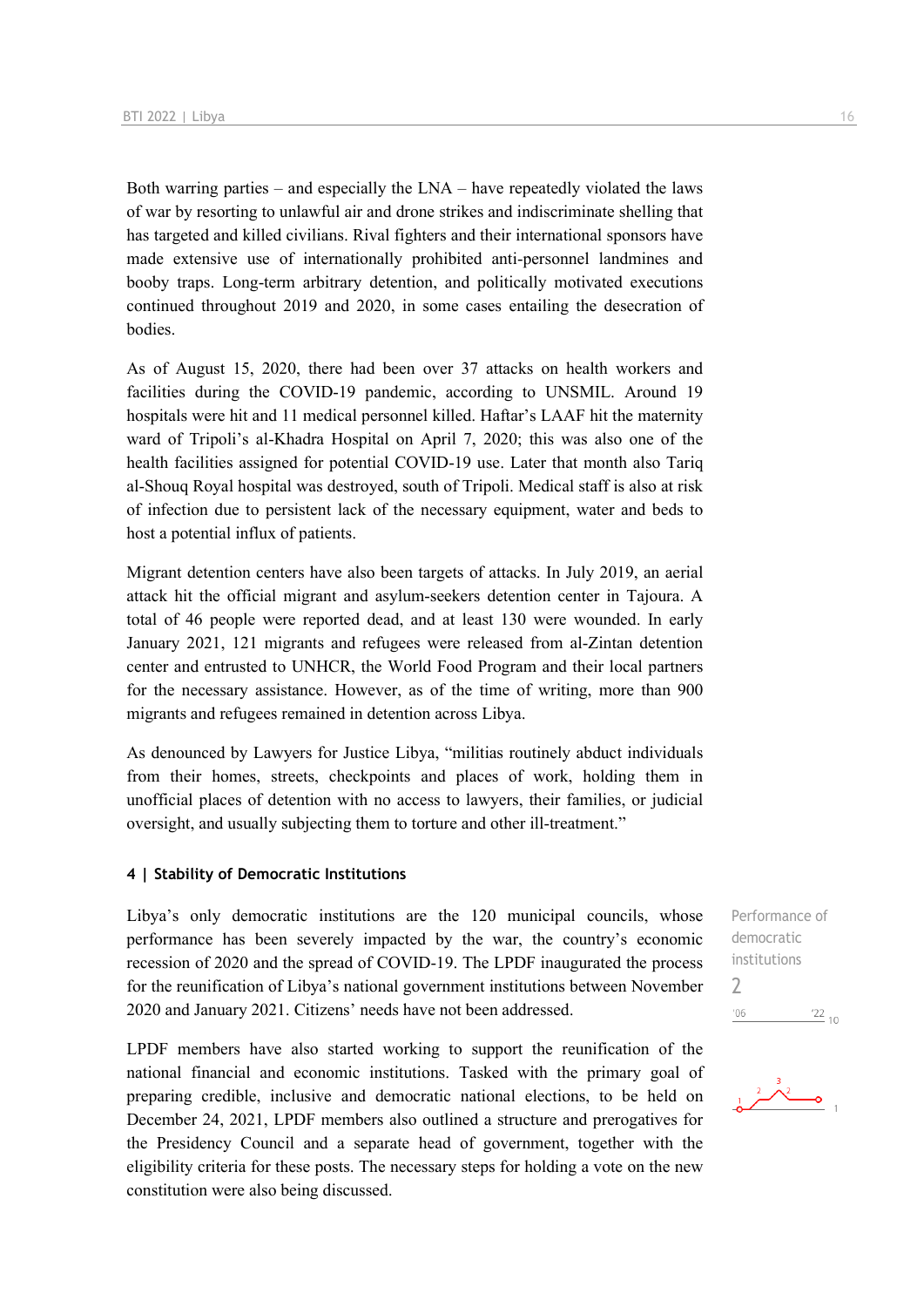At the time of writing, it was not yet possible to determine whether the interim institution designated by LPDF would be recognized as legitimate by a sufficient number of citizens, or whether the ongoing National Dialogue will succeed in overcoming the country's deep-seated hostilities.

After the 2014 split in Libya's political institutions, the commitment to such institutions was polarized, and in some cases disappeared altogether.

Municipal councils represent a rare exception, for they remained the only elected authorities whose legitimacy has not been questioned, and which have continued to provide some basic services. Many of these elected municipal councils were militarized in the eastern regions of the country, for instance in Derna, Benghazi, Ajdabya and Kufra. Later, the new mayors were replaced by steering committees that were appointed by Prime Minister Abdullah al-Thani. This decision was a violation of law 59, which stipulates that the management of municipalities must be handled through their elected councils (Article 26).

Haftar's military offensive targeting Tripoli jeopardized the reconciliation process that had been ongoing since April 2019. U.N. efforts to mediate a cease-fire succeeded only in October 2020. After over a year of war, the country's key players expressed their willingness to engage in political solutions. However, the LPDF interlocutors chosen by UNSMIL provoked much criticism, and on January 21, 2021, formerly GNA-affiliated militias constituting the Tripoli Protection Force issued a statement officially rejecting the results of the LPDF process. One week later, the heads of several Amazigh municipalities from Zwara and the Jabal Nafusa, together with the leaders of the Amazigh Supreme Council, declared their total rejection of the LPDF project for designating the new executive authorities, and announced their decision to boycott any future constitutional referendum. They declared that they would instead draft their own constitution and announced the birth of an autonomous region uniting the territories inhabited by a majority-Amazigh population.

Commitment to democratic institutions 2 $\frac{22}{10}$  $'06$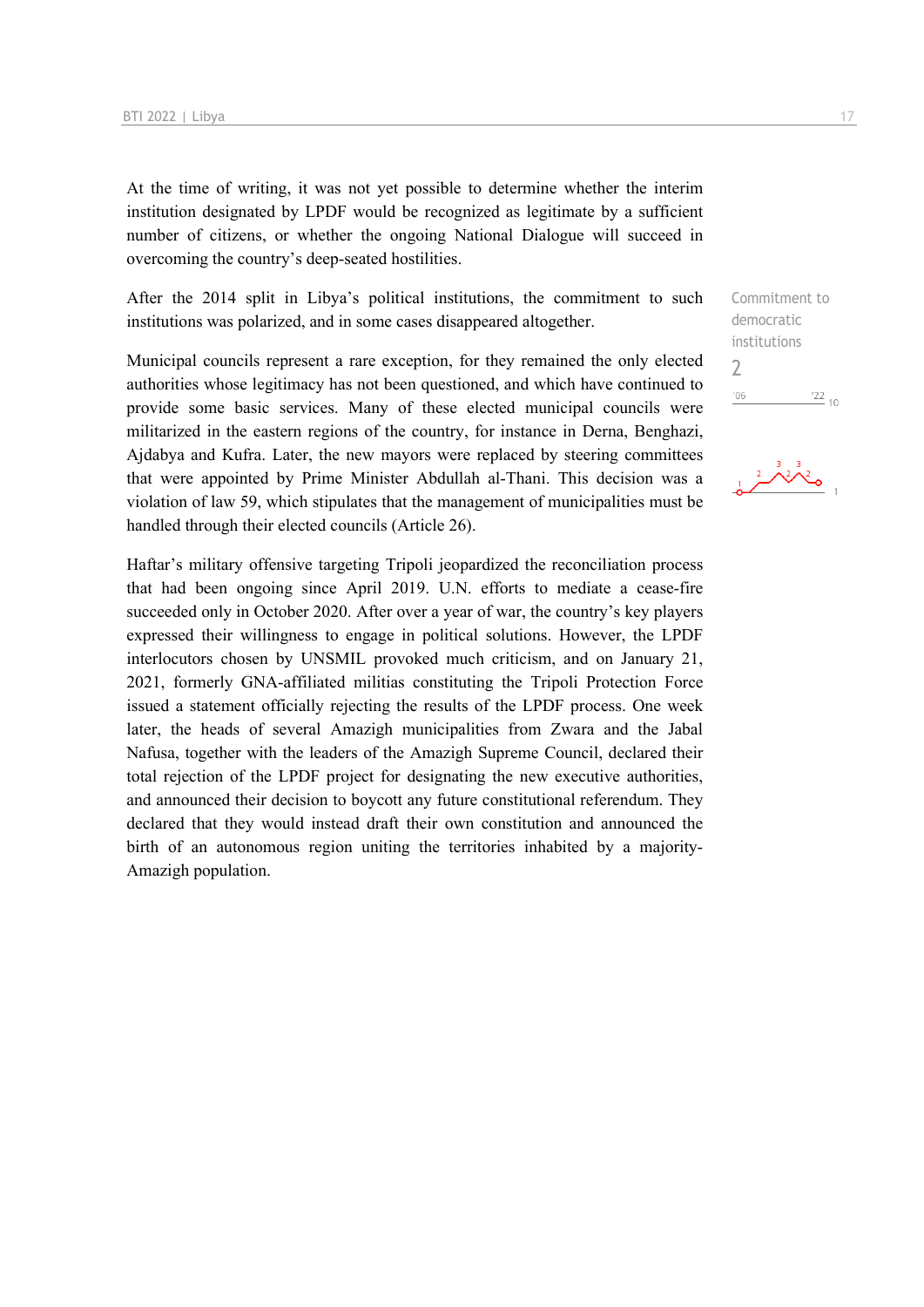#### **5 | Political and Social Integration**

On January 4, 2012, the NTC abrogated Qadhafi's prior ban on political parties, but continued to prohibit parties that do not conform to Shariah law with Law 29 of May 2, 2012.

According to the High National Election Commission (HNEC), 374 political entities emerged in the lead-up to the July 2012 elections, including 130 political parties. Eventually, however, only 21 parties won seats in the General National Congress (GNC).

Former interim Prime Minister Mahmoud Jibril's National Forces Alliance (NFA) obtained the vast majority of seats. It encompassed 61 centrist and liberal parties, including Ali Tarhouni's National Centrist Party. The NFA called for a moderate "Islamic state" with "liberal" tendencies. The party receiving the second-highest vote total was the Justice and Construction Party (JCP). Also known as the "Justice and Development Party," it was set up by the Libyan branch of the Muslim Brotherhood in March 2012. Its leader, Mohammad Sawan, defined the party as "centrist," aiming to seek and promote "cultural moderation" according to Shariah law.

Only 80 seats were assigned to political parties in the 2012 elections (out of an overall 200 seats), and the remaining 120 seats went to individual candidates. Political parties were even banned in the 2014 elections, and party members ran as individuals.

Notwithstanding the obstacles posed to party policy in Libya, new parties emerged even in the aftermath of 2014 elections' failure to designate democratically legitimate authorities.

In September 2017, then UNSMIL-head Ghassan Salamé presented the "New Action Plan for Libya in three phases" to resolve the country's political divisions. These phases included presidential and parliamentary elections in December 2018. Many political parties prepared for these elections, which eventually were not held. For instance, Fathi Ben Khalifa – former president of the World Amazigh Congress – founded the Libu party in 2017, also known as the "Libya the Nation" party. Libu's headquarter is located in the coastal city of Zwara, but it also has branches in Tripoli and Ubari. Its declared aims are the establishment of a secular and democratic Libyan state, as well as the affirmation of the Amazigh Libyan identity in contrast to Arabism, and the recognition of Tamazight as an official language in Libya.

On December 26, 2016, the Popular Front for the Liberation of Libya was formed by the members of the homonymous Qadhafi loyalist militias. The party's aim is to



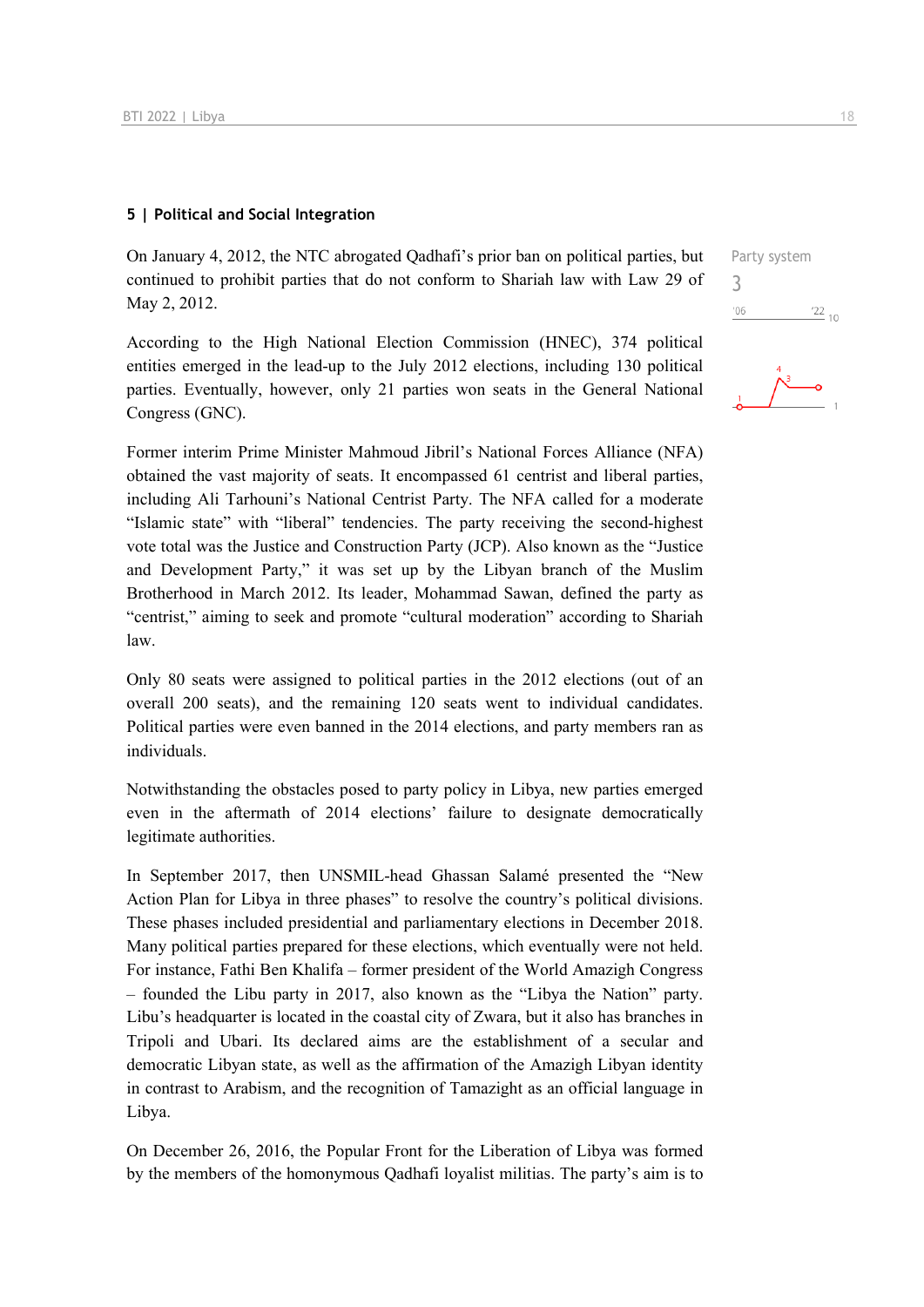bring Libya out from the control of terrorist organizations, while reframing the 2011 uprising as the result of an international conspiracy against Libya. In March 2018, Qadhafi's son Saif al-Islam announced his intention to run in the upcoming general elections as a part of the Popular Front for the Liberation of Libya.

The 2020 KAS PolDiMed survey indicated that only 22% of Libyan interviewees trusted political parties. This data contrasts with Libyans' recorded trust in CSOs (60%) and local mosques (77%).

The 2019 war again challenged Libyan civil society's access to the public space and, therefore, reduced opportunities for civic mobilization.

One of the foremost challenges facing civil society in Libya today is the absence of an effective legislative framework. Since 2011, the authorities have failed to enact any law on CSOs. The country's political and institutional division eventually led to the establishment of two High Civil Society Commissions in Benghazi and in Tripoli in 2018 as a consequence of the Presidential Council's decision 1605, regarding the reorganization of the Civil Society Commission. Although the two bodies tried to work together closely by coordinating their meetings and programs, many of these meetings were still held in Tripoli and others in Tunis. As a result, effective cooperation remained impossible.

According to the Civil Society Commission's first report (2018), 563 organizations were registered in 2016. Around 60% of these were concentrated only in Tripoli (39%) and Benghazi (21%). These organizations' main activities were charity work (14%), social services (12%), culture and arts (10%), and law and human rights (6%). In December 2016, 40,010 activists were registered at the Civil Society Commission, one-fifth of them being women. An important field of engagement is reconciliation and mediation at the local and national level; organizations active here are sometimes connected through the Peacemakers Network ("shabakat sina'a al-salam").

Organizations run by Libyans outside the country, such as the London-based Lawyers for Justice in Libya, continue to play a significant role in reaching out to CSOs in different parts of Libya and engaging them in addressing the crisis, as many Libyans have fled the country.

Initial enthusiasm for democracy in the aftermath of the 2011 revolution quickly faded with the spread of violence and the eventual collapse of the state. The University of Aberdeen's 2014 Arab Transformations Project found that while 32% of the poll's 1,540 respondents supported a democratic parliamentary system, 27% supported government by Islamic law with no political parties or elections.

Nevertheless, a UNSMIL report on the Libyan National Conference in 2018 found that many conference participants felt that ending the transitional phase and holding elections on a constitutional basis was the keystone to addressing the various other



Approval of democracy n/a $\frac{22}{10}$  $106$ 

 $\overline{n/a}$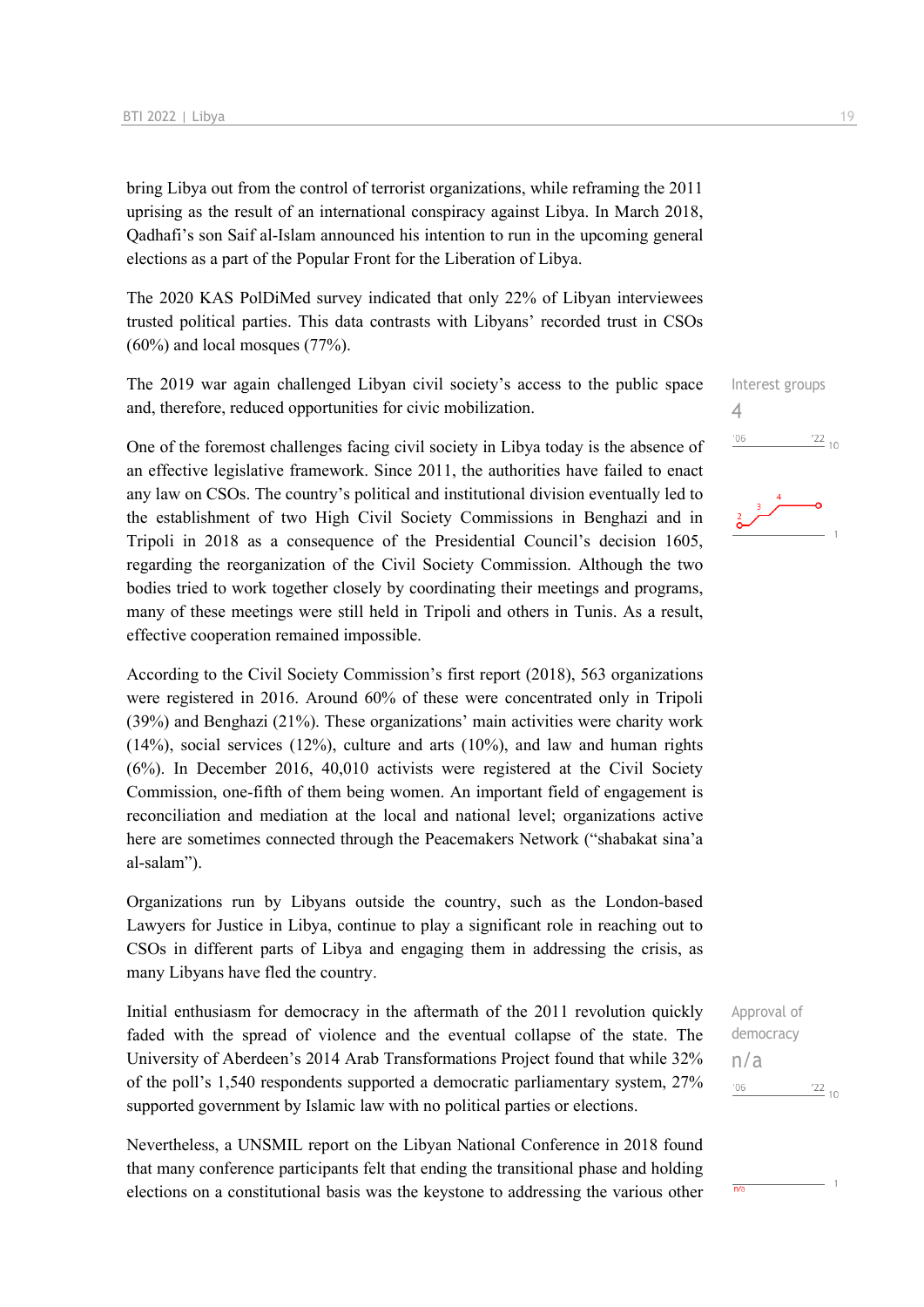priorities. The report articulated a preference for rational and effective democratic governance that is not based on the kin group, political or regional affiliations, but rather on clear and objective criteria and competences.

This orientation was confirmed in a 2020 survey performed by the Konrad Adenauer Foundation. Here, 56% of Libyan interviewees agreed that their country should have a system of governance governed by parliament, with all parties competing in elections.

Such a preference appears to have been confirmed during the LPDF's sessions and is currently inspiring the preparation of new national elections at the end of 2021.

While self-organization and trust are visible at an individual level, this does not extend to the national level, where a sharp sense of fragmentation persists. Libya's population is divided by geographical location, ideological leanings, political representation, militia representation, strategic alliances (local, regional and international) and funding sources. Civil society groups exist and are engaged in attempts to bridge this fragmentation but rebuilding trust between individuals and communities remains a major challenge. World Values Survey data from 2014 indicated that only 10% of Libyans felt that "most people can be trusted," while 84.1% identified the "need to be very careful."

## II. Economic Transformation

#### **6 | Level of Socioeconomic Development**

Despite having the largest oil reserves on the entire continent, Libya structurally suffers from a weakly diversified economy both in terms of goods and markets.

Oil revenues represent an average of 90% of total revenues, and exports have depended on the country's key resource ever since its discovery. In the UNDP's 2019 Human Development Index, Libya ranked at 105th place with a score of 0.724. The prevalence of discrimination against women is reflected in Libya's very low (and recently declining) score of 0.252 in the Gender Inequality Index.

The intensification of the conflict since April 2019 has suffocated economic activities, in part due to the frequent targeting of key infrastructure such as oilfields, roads and airports. The COVID-19 pandemic added additional strain after the first case was recorded on March 23, 2020. Within a population officially of 6.78 million, the WHO reported 118,631 infections and 1,842 coronavirus-related deaths as of January 30, 2021.

#### **Ouestion** Score



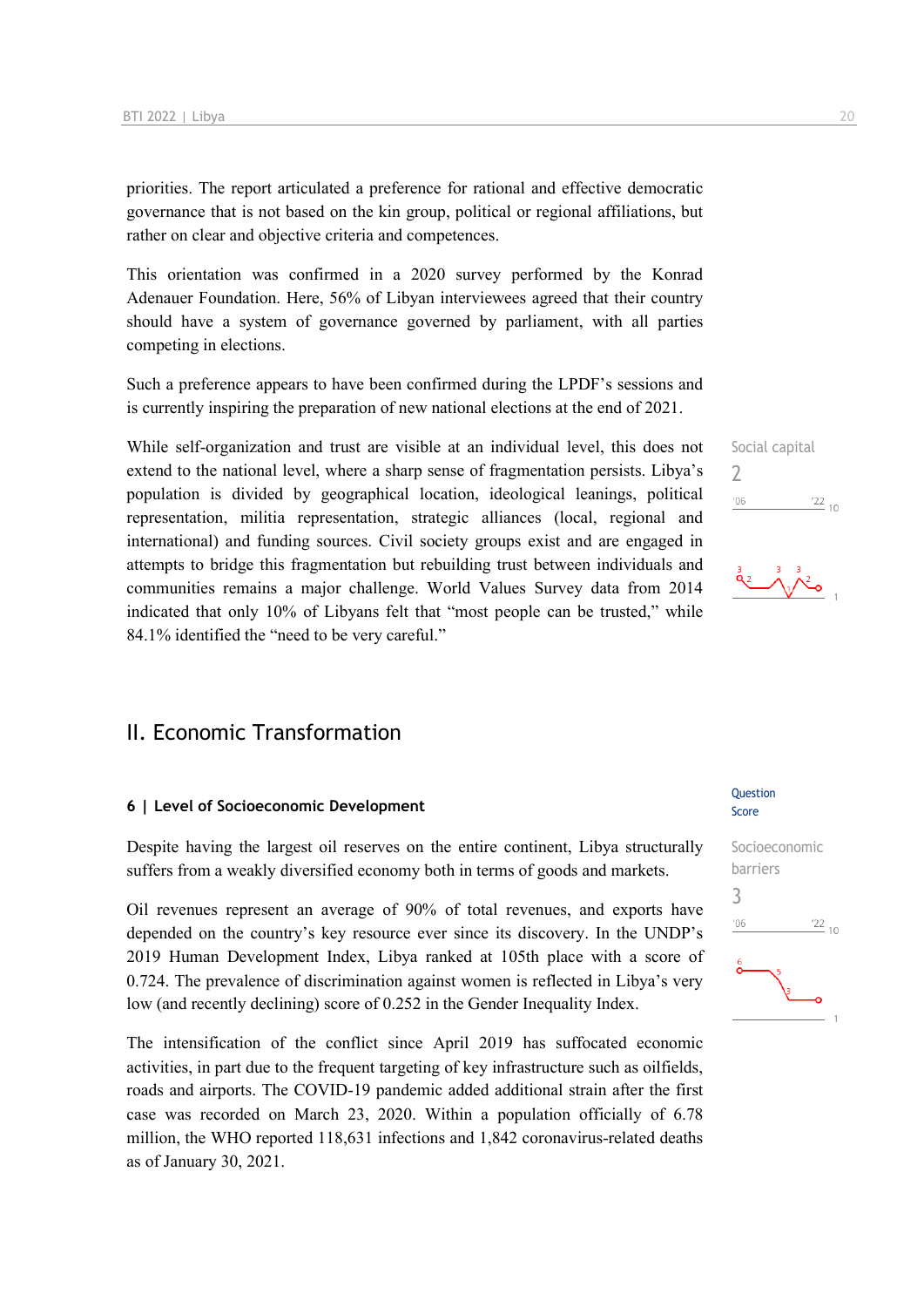In 2020, an estimated 1.3 million people were in need of some form of humanitarian assistance. Moreover, strong inequalities persist. A series of articles edited by Lawyers for Justice Libya in partnership with Open Democracy on the relation between the pandemic and human rights in a time of conflict showed that, since 2019, the generalized worsening of living conditions has been worse for women and refugees. The former are paid less than men, and have been more likely to lose their jobs during the current economic crisis. On the other hand, migrant communities in Libya, and especially women and refugees among them, are likely to be most severely affected by the current crisis. Traditionally excluded from state-funded essential services, the war has imposed additional hurdles on this community. The international and non-governmental organizations that had been filling state gaps in providing such services, saw their capacity to intervene scaled dramatically back beginning in 2019 as a result of both the war and the pandemic.

| <b>Economic indicators</b> |          | 2017                     | 2018                     | 2019                     | 2020    |
|----------------------------|----------|--------------------------|--------------------------|--------------------------|---------|
|                            |          |                          |                          |                          |         |
| <b>GDP</b>                 | \$ M     | 37883.2                  | 52607.9                  | 52091.2                  | 25418.5 |
| GDP growth                 | %        | 26.7                     | 15.1                     | 2.5                      | $-31.3$ |
| Inflation (CPI)            | $\%$     |                          |                          |                          |         |
| Unemployment               | $\%$     | 18.6                     | 18.5                     | 18.3                     | 19.4    |
|                            |          |                          |                          |                          |         |
| Foreign direct investment  | % of GDP | 0.0                      | 0.0                      |                          |         |
| Export growth              | $\%$     | 128.6                    | 22.0                     | 17.3                     | $-62.6$ |
| Import growth              | $\%$     | 27.4                     | 23.8                     | 44.2                     | $-27.8$ |
| Current account balance    | S M      | 4426.4                   | 11276.0                  |                          |         |
|                            |          |                          |                          |                          |         |
| Public debt                | % of GDP | $\overline{\phantom{m}}$ | $\overline{\phantom{a}}$ | $\overline{\phantom{a}}$ |         |
| External debt              | \$ M     | $\overline{\phantom{a}}$ | $\overline{\phantom{a}}$ | $\overline{\phantom{a}}$ |         |
| Total debt service         | \$ M     | $\overline{\phantom{a}}$ |                          |                          |         |
|                            |          |                          |                          |                          |         |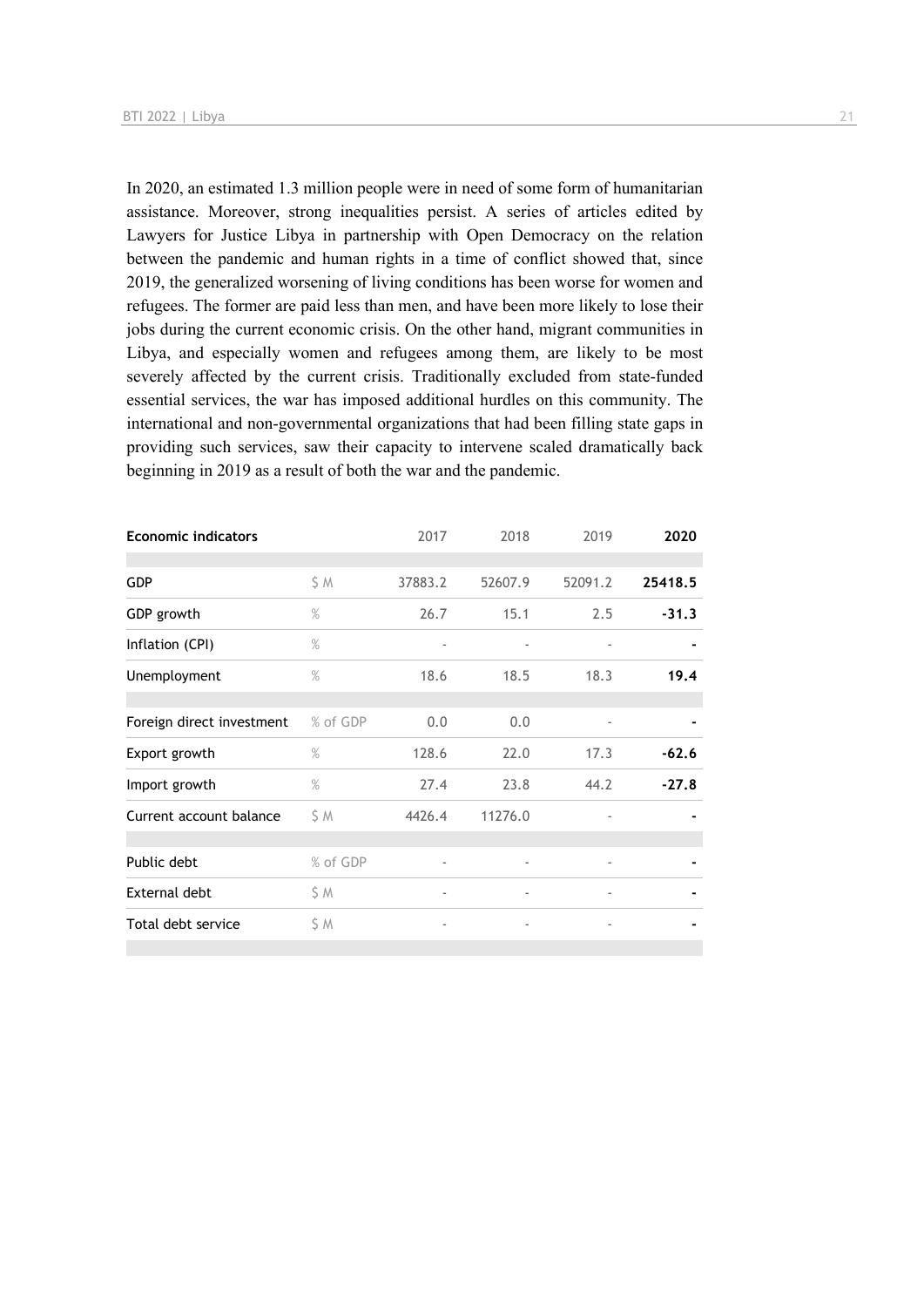| <b>Economic indicators</b> |          | 2017                     | 2018                     | 2019                     | 2020 |
|----------------------------|----------|--------------------------|--------------------------|--------------------------|------|
|                            |          |                          |                          |                          |      |
| Net lending/borrowing      | % of GDP | $\overline{\phantom{a}}$ |                          | $\overline{\phantom{a}}$ |      |
| Tax revenue                | % of GDP | ٠                        | $\overline{\phantom{a}}$ | $\overline{a}$           |      |
| Government consumption     | % of GDP | ٠                        |                          |                          |      |
| Public education spending  | % of GDP | ٠                        |                          | $\overline{a}$           |      |
| Public health spending     | % of GDP | ۰                        |                          |                          |      |
| R&D expenditure            | % of GDP | ٠                        | ٠                        | $\overline{\phantom{a}}$ |      |
| Military expenditure       | % of GDP |                          |                          |                          |      |

Sources (as of December 2021): The World Bank, World Development Indicators | International Monetary Fund (IMF), World Economic Outlook | Stockholm International Peace Research Institute (SIPRI), Military Expenditure Database.

#### **7 | Organization of the Market and Competition**

Libya's public sector employs some 2.9 million workers, thus more than half of the working-age population. Thus, large amount of oil revenues, equal to 42% of Libya's GDP, are channeled into public wages. Capital investments amount to only 10.8% of GDP.

Post-2011 governments have made attempts to encourage investment by foreign companies, but the precarious political and security conditions have largely discouraged inflows of foreign direct investment, which have remained at their 2013 levels. Until the October 2020 cease-fire, armed confrontations continued to include attacks on important foreign investments. The country's split in 2014 also provoked increasing tensions and divisions between key financial and economic institutions; these conditions, combined with corruption and mismanagement, have strongly disincentivized private investments.

In 2018, GNA and Libya's central bank introduced a 183% foreign-exchange fee on hard currency transactions, which was accompanied by the easing of access to foreign exchange. In August 2019, this fee was reduced to 163%. Some public sector purchases and all family allowances remain exempted from the fee. According to the World Bank Libya Economic Monitor of July 2020, this move introduced a two-system exchange regime that engenders risks of economic distortion as well as potential abuses.

Market organization  $\overline{\phantom{0}}$  $\frac{22}{10}$  $'06$ 

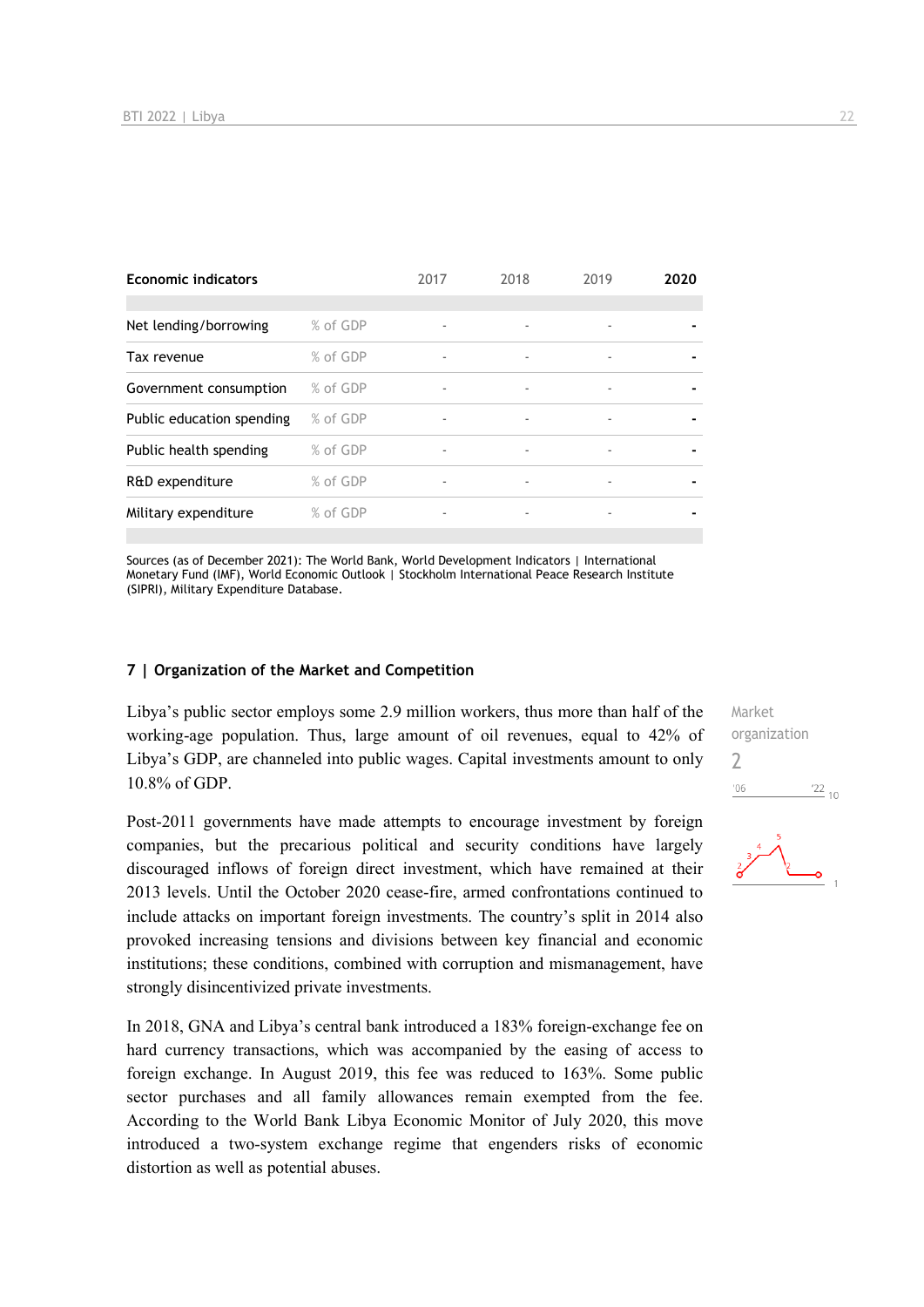According to World Bank data, starting a business takes 35 days and 10 procedures, leading to costs of 24.6% of per capita GNI.

Inefficient subsidies inherited from the Qadhafi regime, such as those on fuel consumption, have drained critical resources and have also fueled the informal economy. While smuggling and human trafficking existed during the Qadhafi era, the lack of centralized state control over the country's territory has led to their explosion, especially since 2014. Kidnapping, smuggling and protection, including criminal activities that are generating funds outside the formal system, constitute a challenge to the construction of a sound economy. Forced labor of men and women is also common.

Libya's transitional state authorities have been unable to prevent the development of economic monopolies. According to a 2020 report by the U.N. Panel of Experts on Libya, a supply monopoly has been established among fuel distribution companies that might jeopardize the stability of the fuel distribution system in Libya. Sea and land smuggling of refined petroleum products continues, albeit at a lower level than in previous years.

Libya introduced a trademarks law in 2010 but does not yet have a national competition authority. According to the International Law Office, the Libyan Trademarks Office (LTMO) has sporadically resumed its operations since June 2013 and has issued its first official gazette since civil unrest broke out in 2011. This may be an indication that the 2010 law is still in effect, but how and whether the law is implemented has yet to be determined.

Since 2006, Libya has been a member of the Common Market for Eastern and Southern Africa (COMESA), which aims to promote economic integration among its 19 African member states. In 2013, COMESA began regulating mergers, although it did not set minimum monetary thresholds for notification of merger transactions.

Libya applied for WTO membership in 2004, but negotiations never started. In the period following the 2011 revolution, levels of trade freedom were high in Libya due to the 2005 abolition of tariffs on imported goods, which were replaced by a 4% "port services tax."

According to World Bank data, the country exports 70% of its goods to only six countries. Imports likewise depend on a very limited number of markets (56% of products from six countries) and products (mainly food and fuels). The repeated battles for control of Libya's most important oil terminals have however negatively affected Libya's overall ability to trade.

Competition policy 3  $\frac{22}{10}$  $06'$ 





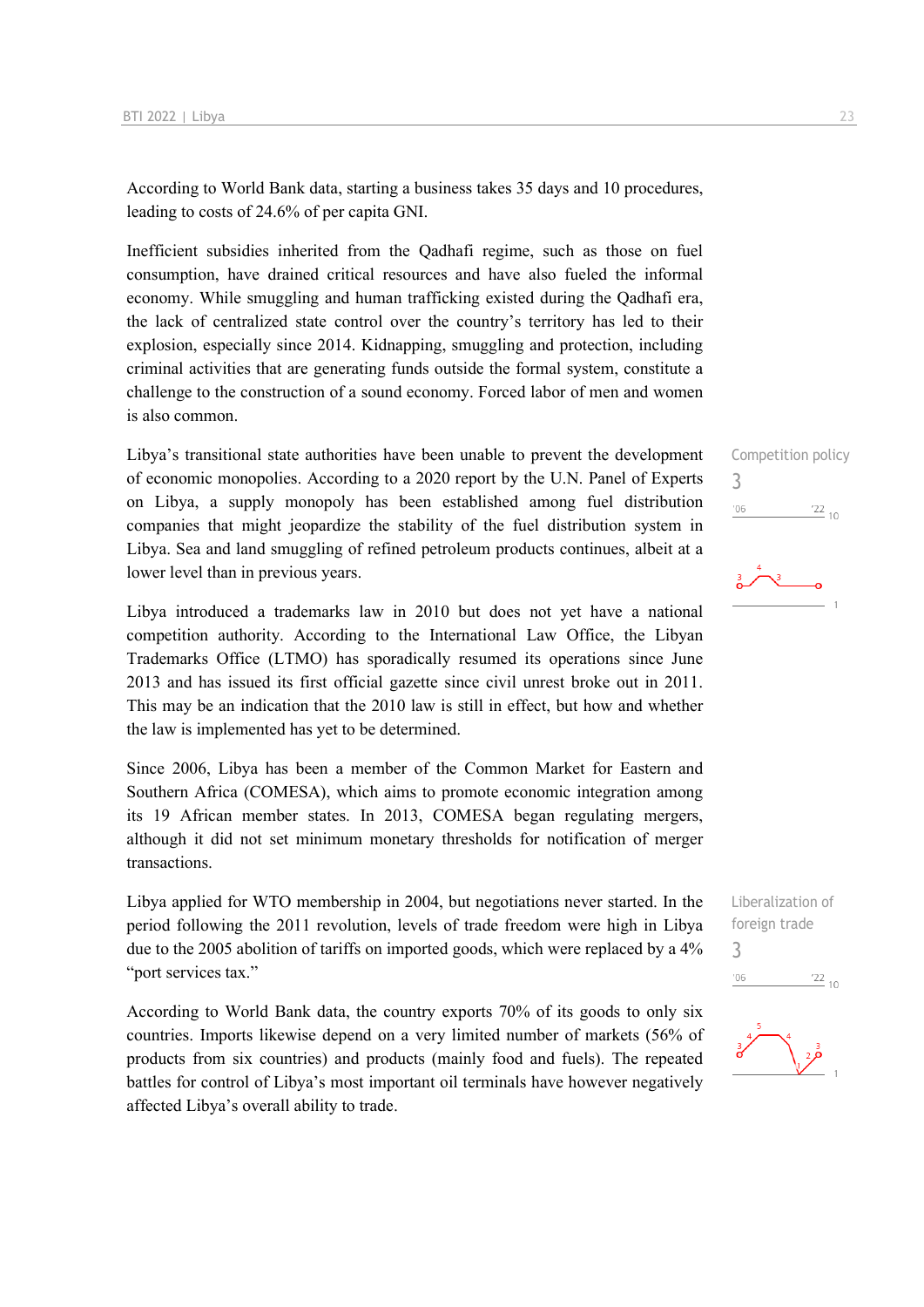The Libyan financial sector is largely controlled by the state with an estimated ownership of 85%.

Libya's banking system is poorly differentiated. According to the U.N. Panel of Experts on Libya, over 90% of Libya's deposits are held by the five state banks, which are today largely poorly functioning. Accounting for 81% of the assets in the financial sector, the state banks far overshadow commercial banks.

Potential conflicts of interest arise from the fact that Libya's central bank is a shareholder in all public banks and serves as the regulatory agency for the banking sector as a whole. Government salaries are mainly transferred to public sector workers through state banks, which do not provide much financial intermediation beyond salary transfers. Private sector businesses remain largely excluded from the formal financial sector.

Access to banks is often regulated by militia members patrolling banks' entrances. Moreover, corrupt practices in the banking sectors have been reported by both the Tripoli-based Libyan Audit Bureau and the U.N. Panel of Experts. Concerns have included smuggling via the manipulation of letters of credit; phantom imports; money-laundering; manipulation of debit cards; fake deposits through the manipulation of the clearing system; misuse of checks; and the overextension of credit.

Banks frequently have liquidity problems and are often unable to satisfy their customers' demands. This has increased customers' preference for cash, and led to a steady decline in deposits, which fell by 7.5% in 2019. Meanwhile, the circulation of currency outside the banking system has continued and even increased by 3.5% in 2019.

The institutional division of the central bank poses significant challenges for the banking sector in general, and for local commercial banks that have to deal with two central banks. The division of the country's financial institutions, deriving from the Tobruk parliament's decision to establish a parallel central bank in the east, has complicated the situation. Even if the Tripoli branch exercises the main central bank's duties, the position of central bank governor has been claimed by Sadiq al-Kebir for the west and Ali al-Hibri for the east. The competition between the two central banks has had a severe impact on liquidity and has created banking issues for citizens who sometimes have difficulties in issuing certified letters of credit or even in transferring money from their accounts.

The eastern branch has started printing money and issuing bonds despite its lack of recognition in the international market. This has overall undermined the central bank's control over monetary and fiscal policy.



Banking system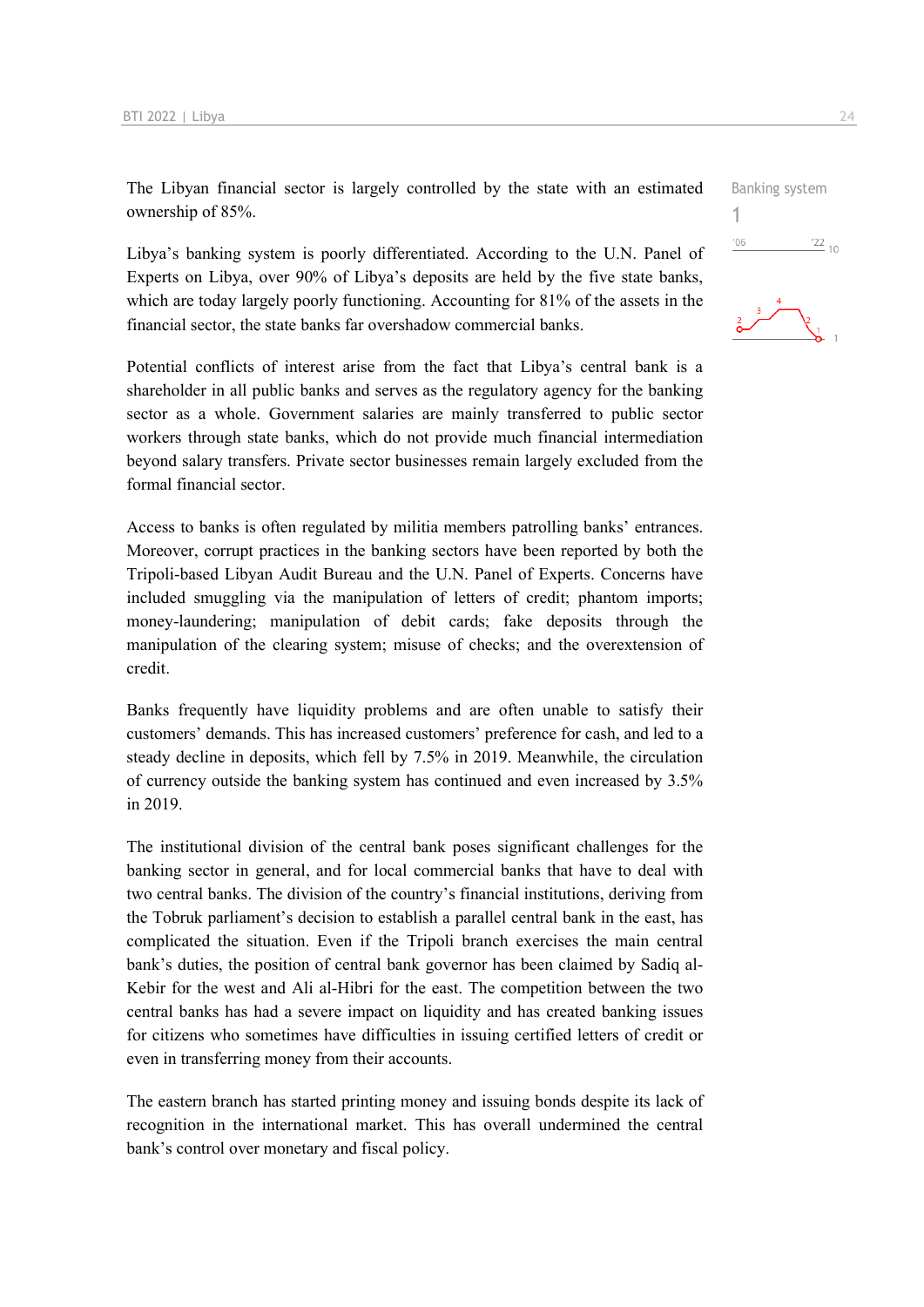In July 2018, GNA Prime Minister Sarraj requested U.N. support in facilitating an international audit of the central bank branches in Tripoli and al-Bayda, with the goal of initiating a process that would restore integrity, transparency and confidence in the Libyan financial system. The finalization of this process, which was considered as a precondition for the unification of Libya's financial institutions, was announced in July 2020 by UNSMIL.

#### **8 | Monetary and fiscal stability**

Libya's central bank is responsible for issuing the Libyan dinar, maintaining its stability in Libya and abroad, and regulating and supervising the foreign-exchange market. The bank's policy has been to peg the dinar to the U.S. dollar or to the IMF's SDR (special drawing rights), which led to the dinar being overvalued internationally. Despite political pressure, the internationally recognized central bank (which is headquartered in Tripoli) has attempted to maintain an independent monetary policy. Such attempts have been negatively impacted by the conflict.

Since 2014, Libya has faced a chronic shortage of dinar banknotes, with the currency weakly valued on the black market due to the ongoing monetary crisis triggered by persistent instability. As a result of the 2014 institutional split, the bank's deputy governor, Ali al-Hibri, broke from Tripoli and started to operate the Benghazi branch autonomously, but with the support of the Tobruk-based HoR. The Benghazi branch's decision to start printing its own dinar bills has engendered confusion, consequently undermining confidence in the currency, and increasing risks of counterfeiting. The central bank's decision to ration the hard currency supply, limiting its use for essential imports only, helped the country achieve a current account surplus for the third year in a row in 2019 (a status also assisted by higher hydrocarbon revenues). Nevertheless, due to the war, FDI in 2019 registered its most dramatic drop since 2014, engendering a further decline in foreign reserves.

The deteriorating security conditions were mirrored by the deterioration of both governments' finances and the increase in consumer prices. Over the 2016 – 2018 period, the inflation rate reached 21.6%. According to the World Bank, the 2018 introduction of a 183% foreign-exchange fee (reduced to 163% in August 2019) also engendered a 2.2% decline in the consumer price index by 2019, as a result of the decrease in exchange rates on the parallel market. Nevertheless, each intensification of the conflict has also led to an intensification in shortages. Inflation rose again in 2020 until a complete cease-fire was reached, reaching 1.3% by April 2020.

After more than a year of military confrontation around the capital, 2020 witnessed raised voices in both Benghazi and Tripoli pushing for the approval of a unified budget between the east and the west in 2021, the first time such calls have been heard in years. Such an undertaking will require the reunification of economic and financial institutions as well as a unified executive.

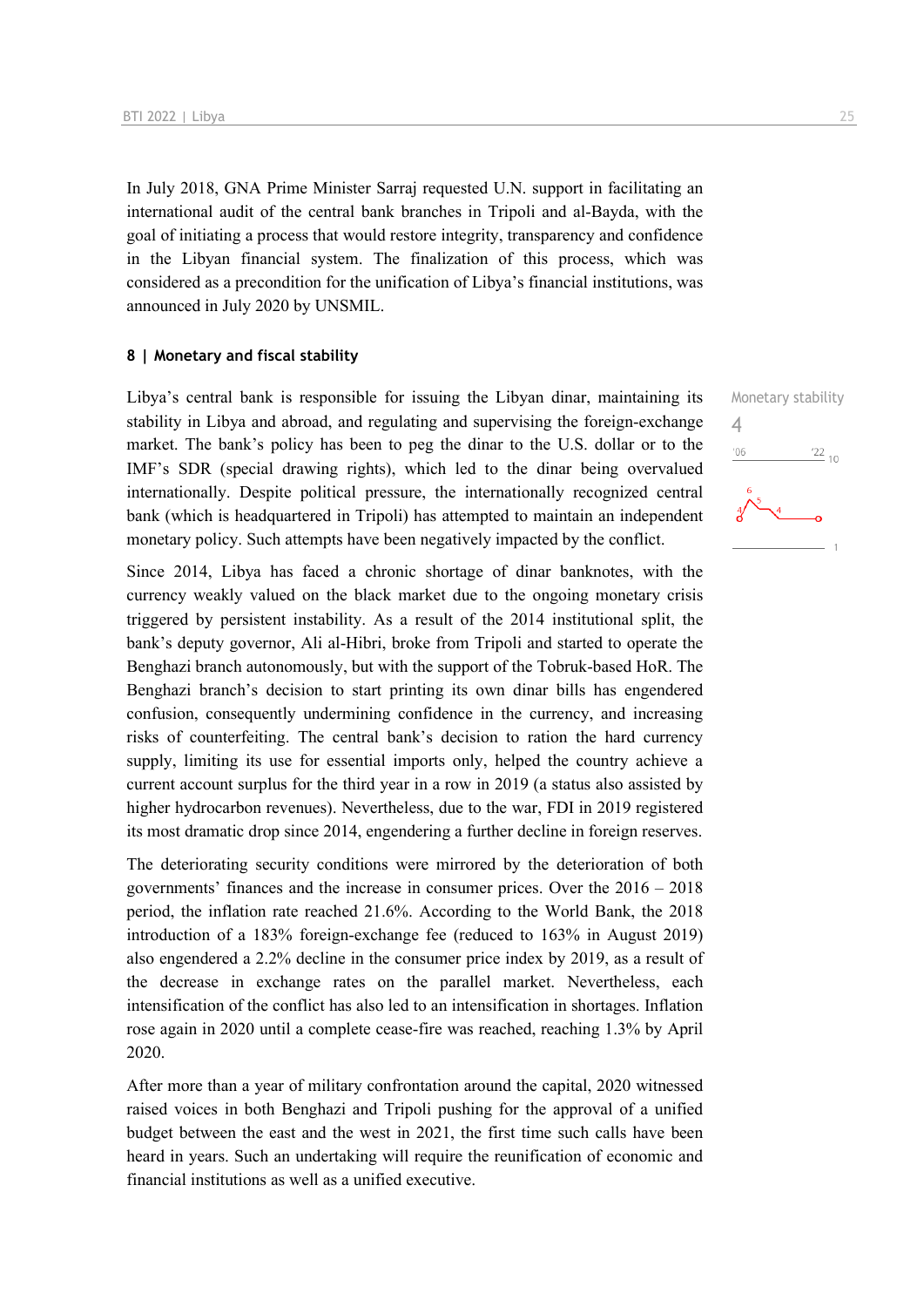To date, the central bank's board of directors has been reactivated, and both the western and eastern branches have agreed on the unification of the exchange rate. Furthermore, both ministers of finance have developed a unified budget draft.

The introduction of a foreign-exchange fee in 2018 had eased access to foreign exchange, while allowing for a steady convergence between the parallel and official exchange rates. The official exchange rate of the dinar stood at 1.37 per U.S. dollar in August 2020, having depreciated by 1.1% compared to August 2018. Both the eastern and western branches of the central bank have now concurred on an official and unified exchange rate of LYD 1.34 per U.S. dollar.

The 2014 split of Libya's financial institutions has hampered both the eastern and western authorities' capacity to secure fiscal stability. The April 2019 war aggravated this already critical situation. The blockade of oil facilities in January 2020 threatened hydrocarbon revenues, which represent Libya's predominant source of fiscal revenues. This exacerbated existing challenges such as difficulties in exporting oil and the decline in oil prices.

In 2019, revenues from the hydrocarbon sector represented 54.7% of Libya's total revenues but were not enough to cover the extremely high state expenditures due to the wage bill and subsidies.

Libyan authorities introduced a foreign-exchange transactions fee in 2018 partially as a means of temporarily filling the gap in oil revenues. Fiscal revenues from the foreign-exchange fee ultimately totaled more than 32% of GDP in 2019. This allowed the Libyan budget to register a surplus of 1.7% of GDP after six years of deficit. Nevertheless, the country's debt remains high, overall totaling 144% of GDP. The foreign-exchange fee was reduced by 20% in 2019.

Shrinking fiscal revenues were not met with a decrease in the wage bill until mid-April 2020, when the GNA resorted to new fiscal measures aiming at controlling expenditures. It introduced a 20% salary cut in the public administration sector that according to the World Bank would ensure potential annual savings of LYD 4.2 billion. The GNC also decided to implement a reform of the fuel subsidy system in 2015, replacing it with a universal cash transfer.

In 2020, both the coronavirus crisis and the economic crisis aggravated Libya's already serious budgetary difficulties. The GNA's March 2020 budget showed the highest deficit ever, reaching 90.6% of the country's GDP (LYD 29.2 billion: LYD 19.3 billion for Tripoli and LYD 9.9 billion for al-Bayda). However, in April 2020, the GNA allocated about 1% of the country's GDP (LYD 500 million) to anticoronavirus policies as an emergency measure. According to the central bank, by early December 2020, the Ministry of Finance had requested about LYD 970 million to combat the coronavirus pandemic.

 $\frac{1}{22}$  10

4

 $^{\prime}06$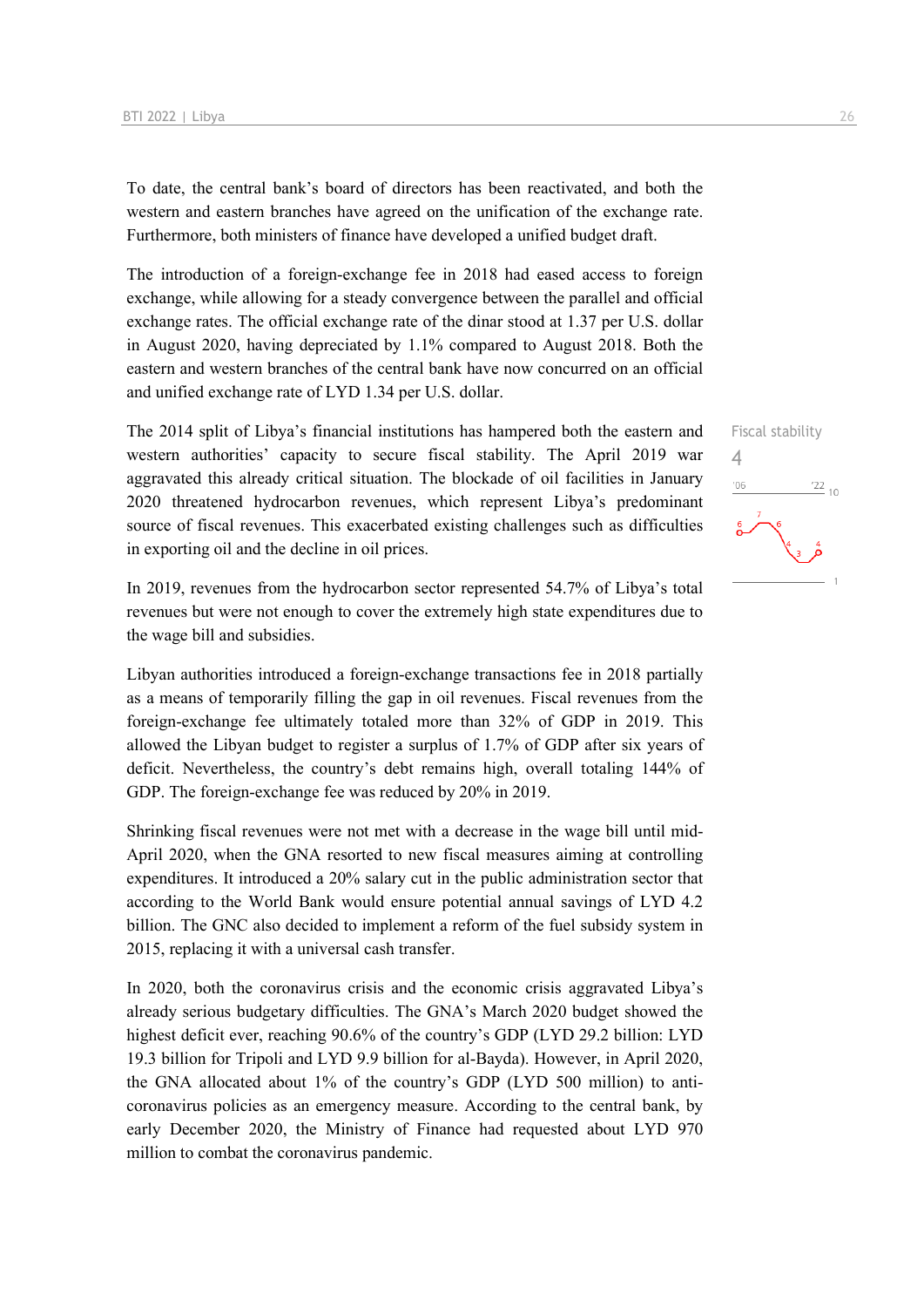#### **9 | Private Property**

Libyan citizens are allowed to own property and start businesses. However, militants have repeatedly and arbitrarily confiscated businesses as well as homes.

Ever since the beginning of the 2019 hostilities, the UNSMIL has reported looting and destruction of private property by both GNA- and LNA-affiliated militias. Forced displacement is indeed another cause of Libyan citizens' loss of property, land and real estate.

A widespread sense of impunity has been generated by the lack of a centralized security apparatus, as well as the weakening of civil and penal courts resulting from the ongoing war and the absence of a constitution. Overall, private property is not protected.

Land and real-estate property rights remain a problematic issue, since Law 4 of 1978 allowed tenants to occupy the house they lived in, which resulted in the expropriation of 56,000 to 75,000 properties. Property violations in Libya continue today through the appropriation of properties belonging to former regime members or to other displaced people who fled because of the civil war.

The private sector plays a limited role in the Libyan economy. It consists of a small number of formal companies, branches of foreign companies and numerous micro or small enterprises. Libya's experience with privatization started only after the annulment of the U.N. sanctions against the Jamahiriyya between 1992 and 2003. In 2003, Libya's public sector declared bankruptcy, and the regime opened up to the privatization of state-owned enterprises in 2005.

In the aftermath of the 2011 regime change, poor security conditions immediately started hampering economic activities. Many enterprise assets were destroyed.

According to the OECD's 2016 report, the private sector in Libya accounts for only 5% of GDP and around 14% of employment (four to six percentage points representing regularly employed workers, and around 8.6 percentage points representing the country's self-employed). In the World Bank's 2019 Governance Indicators, Libya was ranked at 187th place out of 190 countries in the "Registering Property" subcategory, with a score of 0. Not only are property rights largely unprotected, but even employment contracts may not be enforced.

There are obstacles to private sector development such as bureaucracy, political instability, corruption, a lack of transparency in the organizational structure and a fragile rule of law. The 14-month war erupting in April 2019 further aggravated this scenario. The lack of security and insufficient macroeconomic conditions have led to a shift toward informality for most economic activities.



|     | LIINALE EIITEI DI ISE |
|-----|-----------------------|
| '06 | $\stackrel{'}{=}$ 10  |
| å   | $\frac{2}{5}$         |

Private enterprise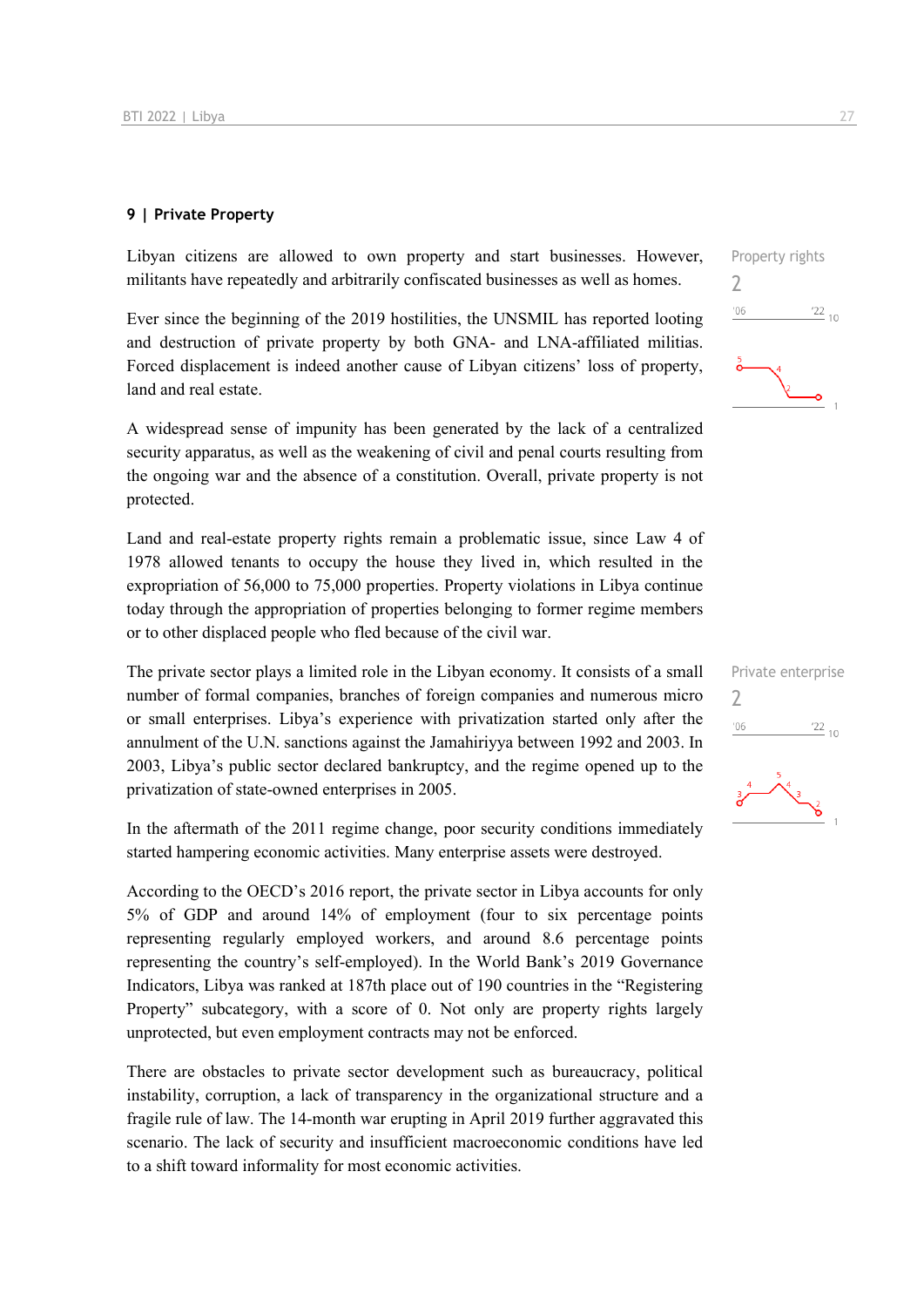#### **10 | Welfare Regime**

Shortages in food, fuel, water, electricity and cash persisted throughout 2019 and 2020, and access to even the most basic services has been contingent upon political and ideological divisions, as well as the use of force and geographic location. Both sides have attacked the other's supply lines, as the two warring parties have sought to create shortages in basic goods.

There were several initiatives related to social safety nets, among them an initiative by the Libyan Experts Forum in 2017, and another sponsored by the United Nations Economic and Social Commission for Western Asia's (ESCWA) Libya Socioeconomic Dialogue. However, none of these were ever implemented, due to the political division and the absence of a unified government.

The COVID-19 pandemic added to the heavy toll taken by the conflict on Libyan citizens, migrants and asylum-seekers. According to the Internal Displacement Monitoring Center 2020 report, half of the country's displaced persons were under 18, and had to seek shelter as a result of ad hoc arrangements reached between militias, community leaders and municipal authorities.

No structural crisis response was available and most displaced persons had to resort to their families, kin groups or local communities as social safety nets. In some cases, schools have been used as collective shelters, thus preventing children from attending classes.

Notwithstanding the current crisis, the GNA's 2020 budget cut public expenditure on wages and salaries (from LYD 30.5 billion in 2019 to LYD 27.8 billion in 2020) as well as on subsidies and transfers (from LYD 7.9 billion in 2019 to LYD 6.14 billion in 2020). The most drastic cuts were made in the supply of goods and services, whose reduction will amount to almost 50%, from LYD 11.7 billion in 2019 to LDY 6.0 billion in 2020.

While there is parity in the male-to-female enrollment ratio at the primary level of education, the World Bank's 2018 Development Indicators suggest that girls are disadvantaged relative to boys at both the secondary and tertiary levels (with the respective ratios being 1.2 and 1.1). Education is compulsory and free. However, according to 2014 World Bank data, the country's literacy rate was 89.9%, with men showing a higher literacy rate (96.1%) than women (83.7%). This illustrated a persisting gender gap in education even though education was provided to everyone under Qadhafi.

Women account for only 24.6% of the active labor force. According to the 2020 U.N. Women report entitled The Economic and Social Impact of Conflict on Libyan Women, the impact of gender-based violence on women's access to the public 1

 $^{\prime}06$ 

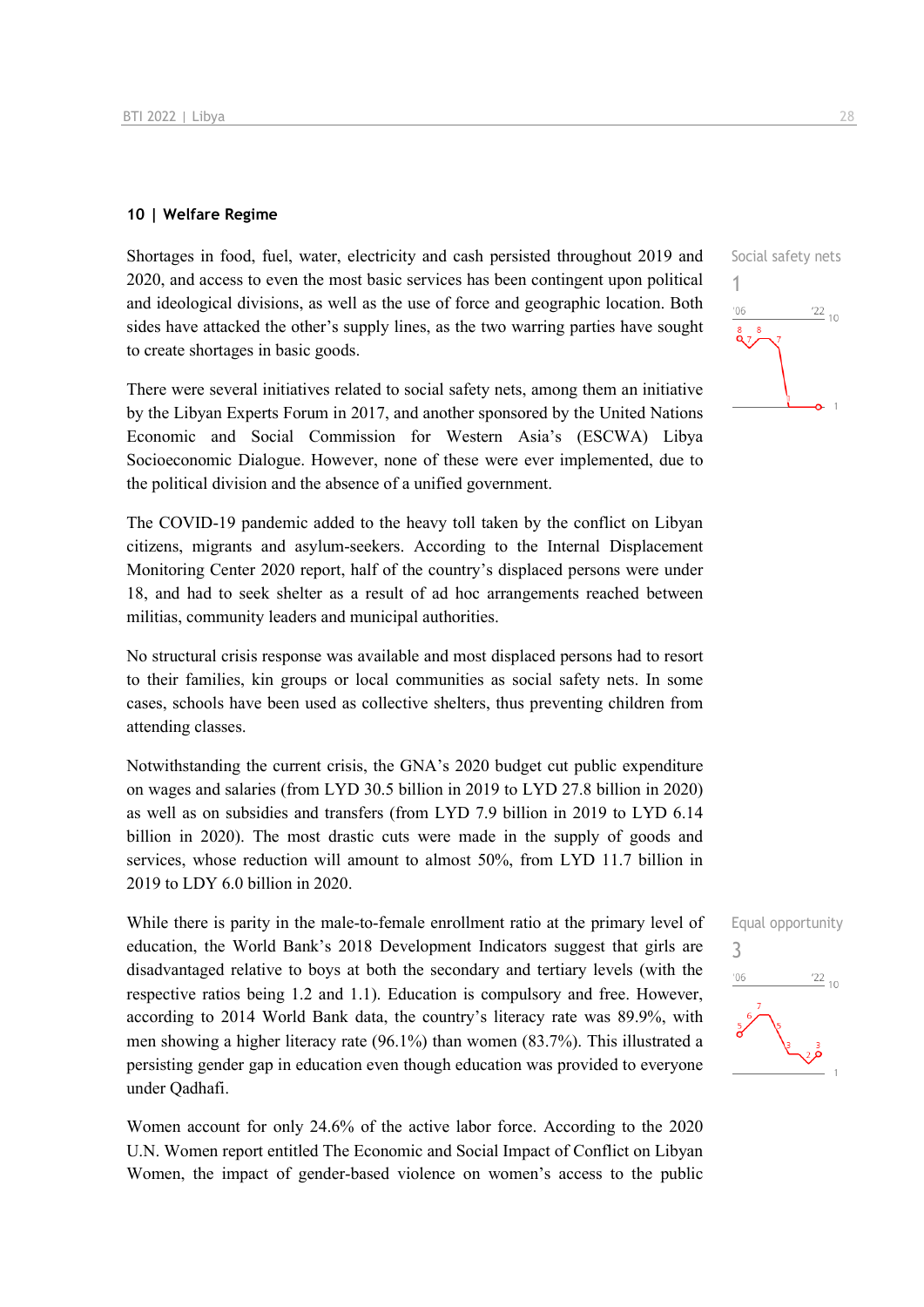sphere and therefore the economy has increased since the beginning of the 2019 war. The conflict forced children home indefinitely, and women had to take over the burden of schooling them, while also looking after the elderly and the sick, and continuing to do household chores. Their freedom of movement was limited by the ongoing clashes targeting areas inhabited by civilians, and the report found that women were four times more likely to have never left their homes alone since the beginning of hostilities. Health services were stretched to their limits, eventually diverting resources away from essential services targeting women such as pre- and post-natal health care and contraceptives. This further constrained the already extremely limited access to sexual and reproductive health services, and exacerbated gender-based violence. Moreover, the war worsened the country's unemployment rate, and the prevalence of substance abuse increased as people sought to deal with stress and anxiety. This often led to increased domestic violence.

On April 11, 2020, 14 Libyan NGOs working on women's rights issues led by Jusoor, Haaki and the Tamazight Women Movement addressed the GNA's Presidential Council, asking it to urge the COVID-19 Crisis Committee to adopt gender-sensitive recommendations in the drafting of the COVID-19 Crisis Response Plan. The recommendations noted that women and girls were the population most affected by the lockdown and listed the services the state should provide to tackle their needs. Among these services, the letter mentioned food support to women living in rural areas with no access to markets, as well as financial aid and programs to support women economically, countering the economic effect of COVID-19. No response was made to this letter, and no humanitarian assistance or compensation payments were provided, for instance, to the most vulnerable internally displaced women.

Since 2011, various militias have attacked religious minorities and destroyed religious sites with impunity. In July 2017, the Supreme Fatwa Committee under the General Authority for Endowments and Islamic Affairs – the al-Bayda government's religious authority – issued a decree labeling the minority Ibadi sect of Islam "infidels without dignity" and "a misguided and aberrant group."

Migrants' and refugees' intolerable living and working conditions have been aggravated by the conflict. Cases of forced labor and slavery have been reported, as well as sexual assault, rape, and other forms of sexual and gender-based violence. Libyan authorities have been unable or unwilling to address these serious human rights abuses.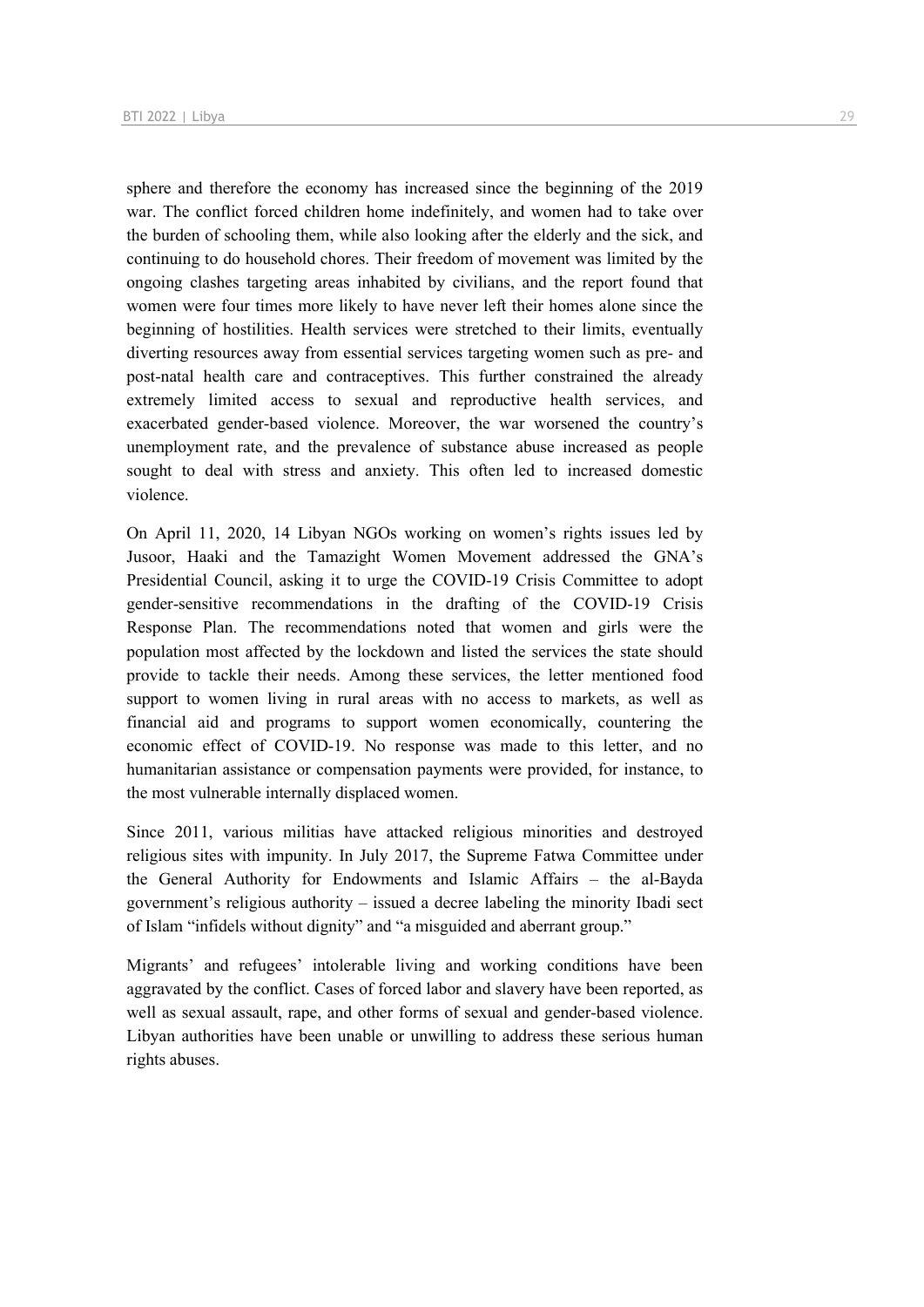#### **11 | Economic Performance**

Political and security arrangements reached during the second half of 2017 allowed Libya to double its production of oil and produce record levels of economic growth (26.7%), with budget revenues tripling between 2016 and 2017. The current account balance, after being in the negative since 2014, turned positive with a \$11.3 billion surplus in 2018.

The April 2019 war, however, halted Libya's economic growth. The World Bank estimated the country's real GDP growth in 2019 to be 2.5%, as compared to 15.1% in 2018. The January 2020 oilfield closures dramatically reduced Libya's capacity to extract and export oil. As a result, the World Bank has projected that GDP would shrink by 41% in 2020. The country is therefore in full recession. The official unemployment rate reached 19.4% in 2020, the highest such figure in the MENA region.

Libya has experienced massive GDP per capita growth fluctuations over the past decade. In 2012, GDP growth per capita was 123%. By 2014, this had fallen to - 24.1%, but rose again to 25.1% in 2017. After the outbreak of the 2019 war, GDP per capita growth was only 1%. In terms of purchasing power parity, GDP per capita was \$19,631 in 2017 compared to \$29,031 in 2010, according to the World Bank. In 2018, it even decreased to \$15,372 and in 2019 it was \$15,803.

Despite higher oil revenues in 2019, public finances have remained strained as a result of persistently high and rigid expenditures driven by political motives. The estimated budget deficit for 2020 reached the unprecedented level of 90.6% of GDP. Oil proceeds for 2020 are currently estimated at less than one-fifth of what they were in 2019 (LYD 6 billion). However, if an oil deal is reached and maintained throughout 2021 by unified fiscal and economic actors, the country's GDP could recover by as much as 41.7% in 2021, according to the World Bank.

#### **12 | Sustainability**

Libya has no formal environmental strategy and no incentives for environmentally sound consumption. U.N. projects have sought to collaborate with the Environment General Authority, established in 2008, although the political crisis has delayed these efforts or led to their abandonment.

Article 18 of the 2017 draft constitution makes the state responsible for the protection and safety of the environment and suggests the establishment of an Environmental Sanitation Fund. In addition, Article 162 calls for the creation of a Sustainable Development Authority attached to the parliament.





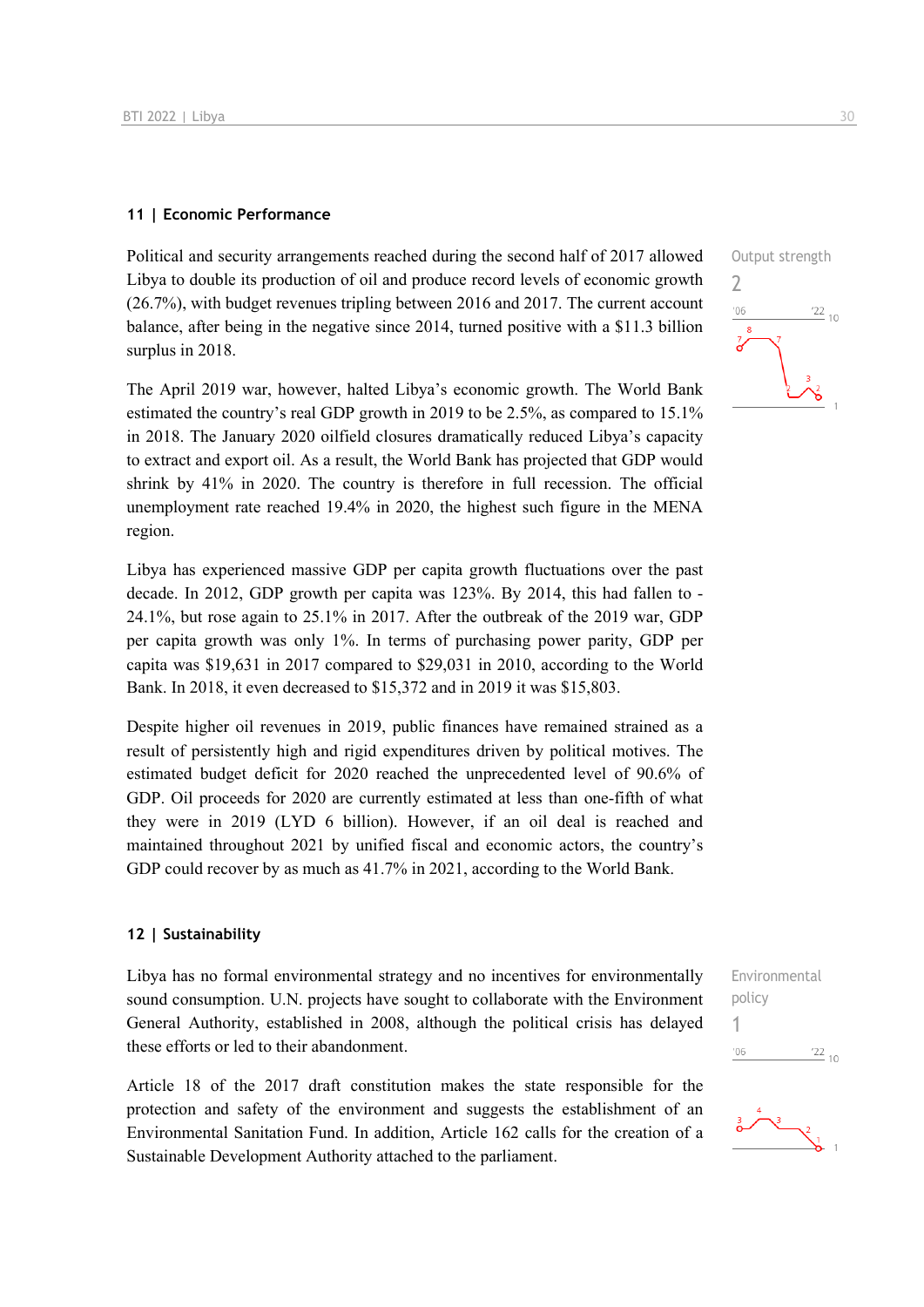Libya faces several environmental issues, including desertification and the lack of freshwater resources. Water pollution linked to the combined impact of sewage, oil byproducts and industrial waste, including radioactive materials, threatens Libya's coast. Ecologically disastrous exploitation methods have certainly not improved during the current political fights and clashes.

The only visible activities regarding environmental issues are currently conducted by CSOs and university research centers.

Libya's education system faces problems of quality and does not prepare graduates for local and international labor markets. Basic education includes primary school (grades one to six) and preparatory school (grades seven through nine).

Being largely isolated from the world under Qadhafi, for instance due to the removal of the English language from the curriculum in the 1980s, Libya's education system has faced extensive challenges since the 2011 revolution and is in need of significant reforms. In the 2019 U.N. Education Index, Libya scored 0.610, well below its pre-2011 numbers.

According to UNICEF, around 300,000 school-aged children are currently in need of educational assistance. Across the country, conflict has damaged some 212 schools and has fully destroyed 53 schools. At least 14 schools are currently being used as shelters for internally displaced persons. In addition, a lack of money to pay for transportation and school fees also forces children to not attend or to drop out of school.

Since 2011, the number of universities has increased dramatically to its current level of 17. This phenomenon became more visible after the 2014 institutional split, as two ministries became responsible for school education and two for higher education. Many of the new universities are branches of some of the wellestablished universities.

There are also over 100 technical and vocational institutions that function to some degree. Estimates indicate that the current number of government-funded students studying abroad is as high as 20,000 (in Europe, North America, Egypt and Malaysia). However, payments occur only very erratically, due to the difficult political situation in Libya.

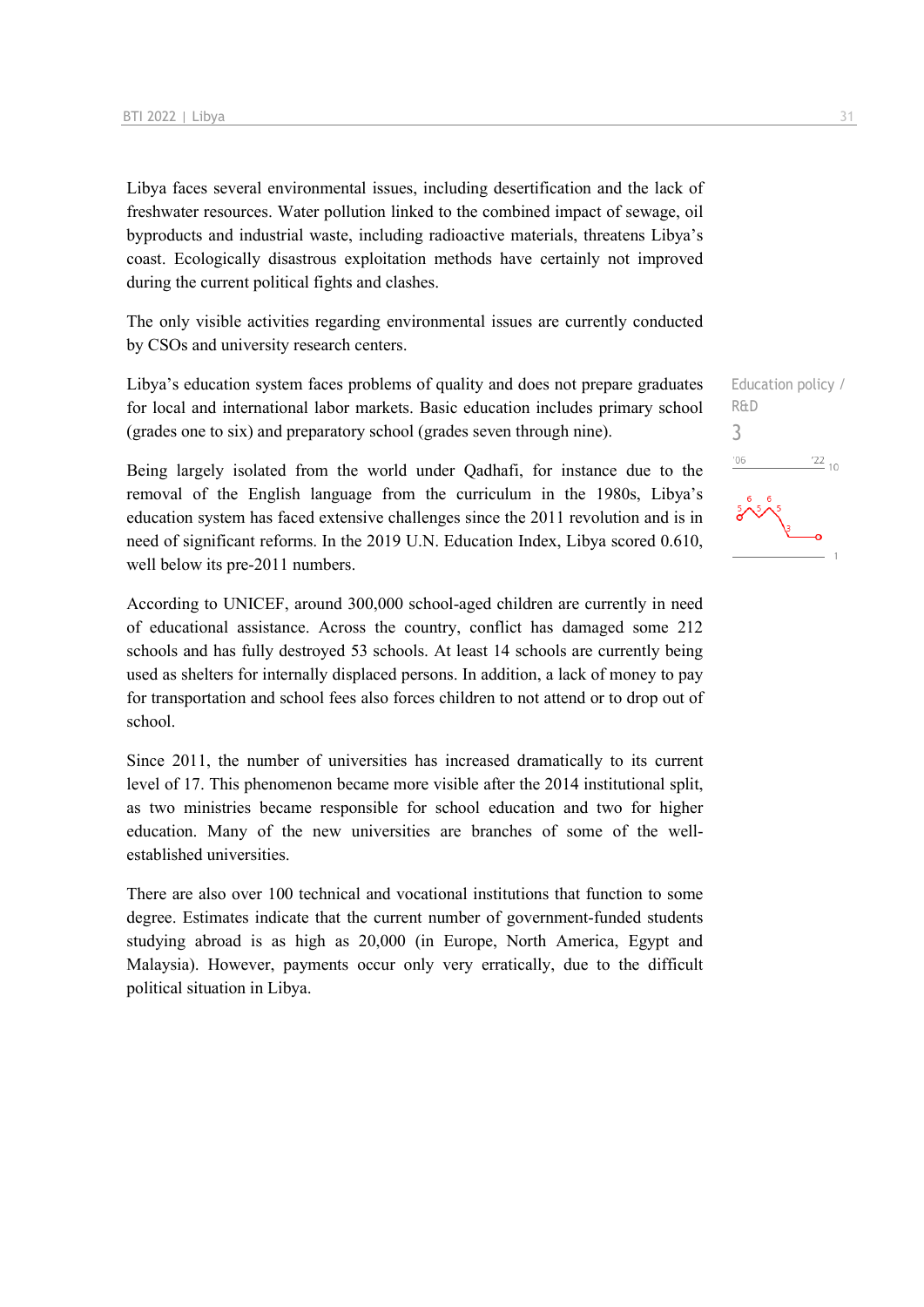## Governance

## I. Level of Difficulty

Libya's political leadership is fragmented into alliances based on territorial, political and ideological interests. Forces affiliated with two rival governments continue hostilities despite movement toward reconciliation. Another complication is that the two governments – in Tripoli and in al-Bayda/Tobruk – administer and are supported by their own militias and militaries. The civilian population has resorted to arms in order to survive in these circumstances.

According to the United Nations Office for the Coordination of Humanitarian Affairs (OCHA), 1.3 million people are currently in need of humanitarian assistance throughout Libya, and the number will probably increase to 1.8 million by the end of 2021. Only 36% of them will be reached by U.N. Humanitarian Response Plan for 2021. This includes almost 173,000 internally displaced persons, 228,000 returnees and 502,000 non-displaced persons. Of the 1.3 million people in need of humanitarian assistance, 1.2 million require assistance in the health sector. Fighting the COVID-19 pandemic, not least through vaccinations, is extremely difficult under such conditions. As of January 30, 2021, WHO had reported 118,631 infections and 1,842 deaths, equaling 1,742 infections and 28 deaths per 100,000 in the population, the second-highest rate in North Africa after Tunisia.

The International Organization for Migration's Displacement Tracking Index identified over 316,000 internally displaced persons in October 2020, a figure that is getting closer to the peak of 425,000 registered in June 2016.

Structural constraints are also embedded in historical and geographical limitations. Libya's institutional history has been fragmented, and Qadhafi consistently sought to weaken whatever structures were in place.

Suppressed for 42 years under Qadhafi's Law 111 of 1970, Libya had few registered non-governmental organizations before 2011. Those few included the Gadhafi International Foundation for Charitable Association (GIFCA) and the Arab Alliance for Democracy, Development and Human Rights, both headed by Qadhafi's son, Saif al-Islam.

Following the 2011 revolution, different forms of citizens mobilization emerged, which later started developing into more structured civil society organizations. Within a year after the regime fall, more than 3,000 groups had registered as nonprofit organizations, while many other groups organized informally, focusing primarily on humanitarian aid.

**Structural** constraints 9  $\frac{22}{10}$  $^{\prime}06$ 

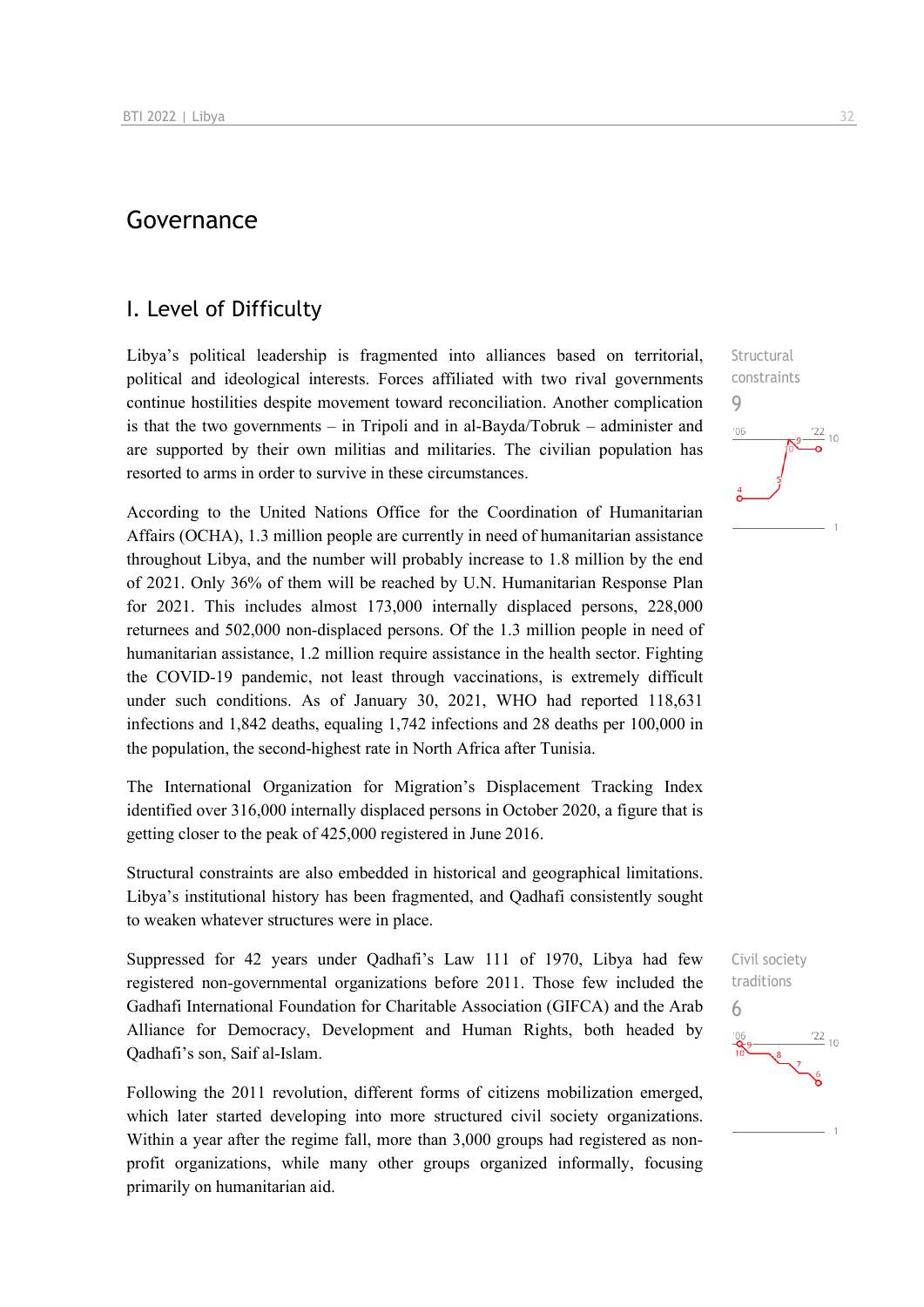Other than addressing the immediate needs of the people, many of these organizations also concomitantly mobilized on several other themes such as cultural pluralism, women's rights and empowerment, freedom of expression, climate change, and the preservation of the country's cultural heritage. The Libyan diaspora played an important part in fundraising for and directly assisting the creation of new organizations. According to the World Values Survey, Libya had a greater number of members of volunteer organizations per capita than any other North African country except Egypt.

Coordinated by the Ministry of Culture and the Civil Society Commission, which is in charge of registering CSOs, several small and independent networks exist, linking organizations by location or sector. Organizations such as the Libyan Women's Forum, the Libyan Women's Platform for Peace, and the Citizenship Forum for Democracy and Human Development are aiming to gain momentum despite the instability. The Red Crescent runs a school, trying to meet the needs of students whose education was disrupted because of the violence.

Traditional authorities also contributed to the activities of some organizations, as well as more informal groups, by mitigating conflicts and promoting peace-building efforts both during and after the uprisings. Moreover, Islamic charities have played a role in delivering basic services, including food and shelter, as well as advocating for former rebels and their families.

Targeted attacks on civil society activists and the extremely precarious security conditions deriving from the war have led to civil society's progressive withdrawal from public space. Nevertheless, a significant number of CSOs, such as trade unions, business councils, professional associations, faith-based groups, academia and independent media organizations, still operate.

According to a report published by the French Agency for Technical Cooperation and Development (ACTED), access to external funds remains a key barrier to smaller Libyan CSOs, and effective coordination and communication between local authorities and CSOs still need to be achieved.

As it began on February 17, 2011, the Libyan uprising took the form of a civil war, with the armed forces (regular and irregular) loyal to the regime opposing anti-Qadhafi militias. The overthrow of the former regime, marked by the so-called liberation of Tripoli by the forces of the National Transitional Council on August 28, 2011, inaugurated a military occupation of the capital by some prominent anti-Qadhafi militias. The latter were not demobilized and were instead absorbed into the state security apparatus. This occupation continues to date, despite having been carried out by changing alliances of armed actors. In mid-2014, transitional authorities' consensus crisis due to military fragmentation and the lack of a monopoly on the use of force was also mirrored by an institutional crisis. Political power was divided between two rival parliaments and their associated governments.

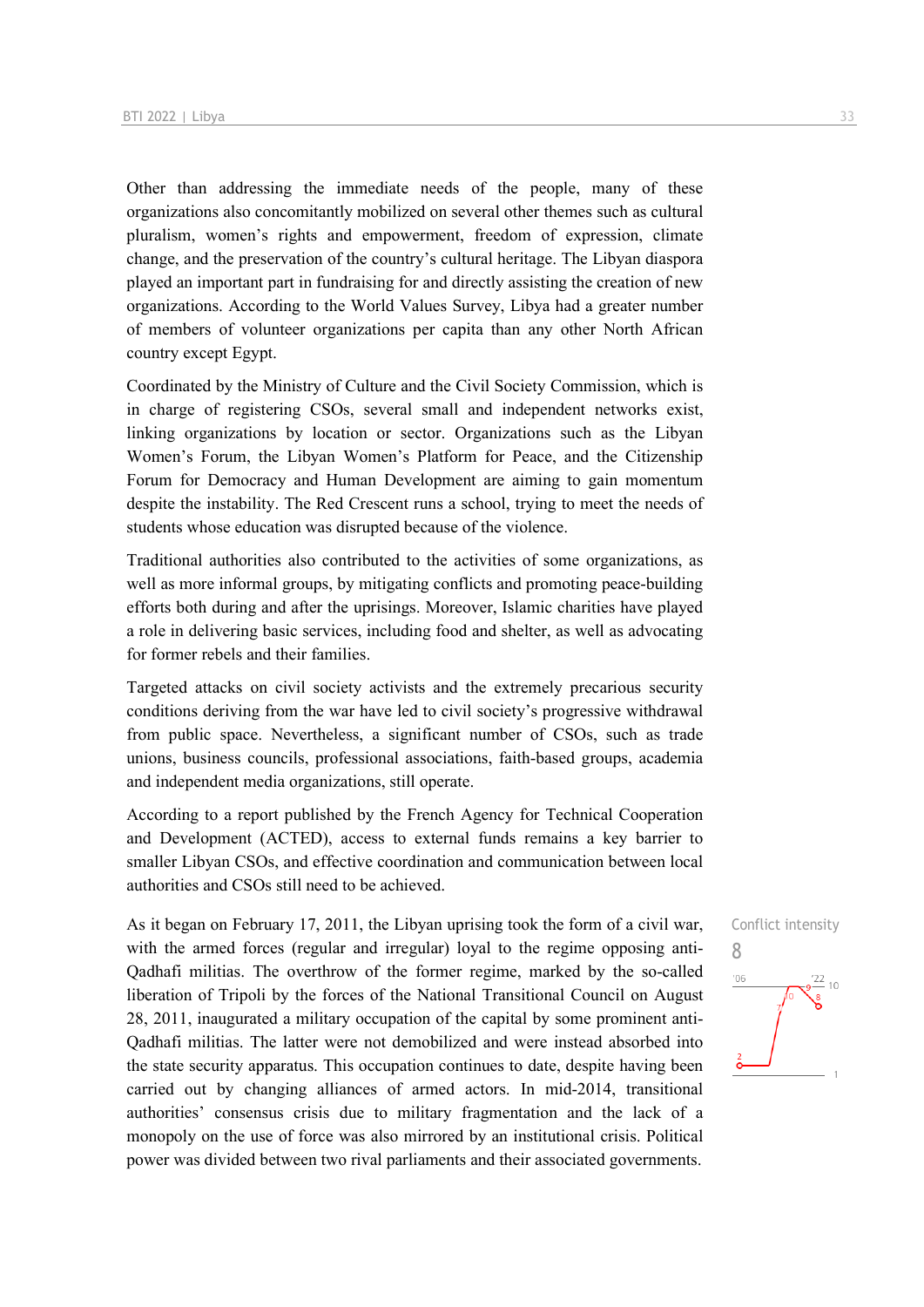The U.N. tried to mediate in this dispute and prevent military escalation, as well as a potential financial collapse resulting from it, but did not succeed in this regard. In September 2014, the Islamic State (IS) group attempted to establish a presence in Libya, later claiming a presence in al-Bayda, Benghazi, Sirte, al-Khums and Tripoli. By December 2016, their strength had been significantly weakened, and following a seven-month battle, GNA-affiliated troops cleared Sirte as a last stronghold for IS fighters.

On April 4, 2019, General Khalifa Haftar launched his military offensive on Tripoli and definitively jeopardized the process for institutional reunification. This choice followed months of military escalation that since early 2019 had concerned the control of strategic locations, especially oilfields, in the south of the country. The intervention of a number of external actors supporting the two warring factions turned the conflict into a regional war by proxy that targeted civilians, vital economic infrastructure, hospitals and medical staff.

The war lasted until June 2020 in the capital and continued until October 2020 as GNA forces – supported by Turkey and Qatar – pushed Haftar's forces eastward in the hope of obtaining control of the Sirte oil basin. Despite the U.N. arms embargo on the country, the international sponsors of both conflict parties allowed them access to sophisticated weaponry including guided missiles and drones, armored vehicles, and sophisticated air defense systems. Russian contractors and foreign fighters from Syria and Sudan were also provided to both GNA-affiliated forces and Haftar's LNA.

Throughout 2019 and early 2020, then-U.N. special envoy to Libya Ghassan Salamé promoted repeated attempts to resume an intra-Libyan process of reconciliation. However, he eventually resigned in March 2020, criticizing the governments of countries involved in the Libyan conflict for failing to support the peace process, given their repeated violations of the arms embargo and their unlawful involvement in the ongoing war. The process initiated by the Berlin Conference's 55-point final declaration was therefore continued by Deputy Secretary Stephanie Williams, who resumed Salamé's mediation efforts. The military "5+5 GNA+LNA Follow-up Committee" was created, as well as an international follow-up committee to monitor progress in the peace process. The 5+5 military committee opened negotiations in Geneva in February 2020. Meanwhile, after Turkey's intervention seeking to prevent Tripoli's fall in January 2020, military confrontations reached a stalemate between summer and fall 2020. On October 23, 2020, the 5+5 military committee's members agreed on a cease-fire.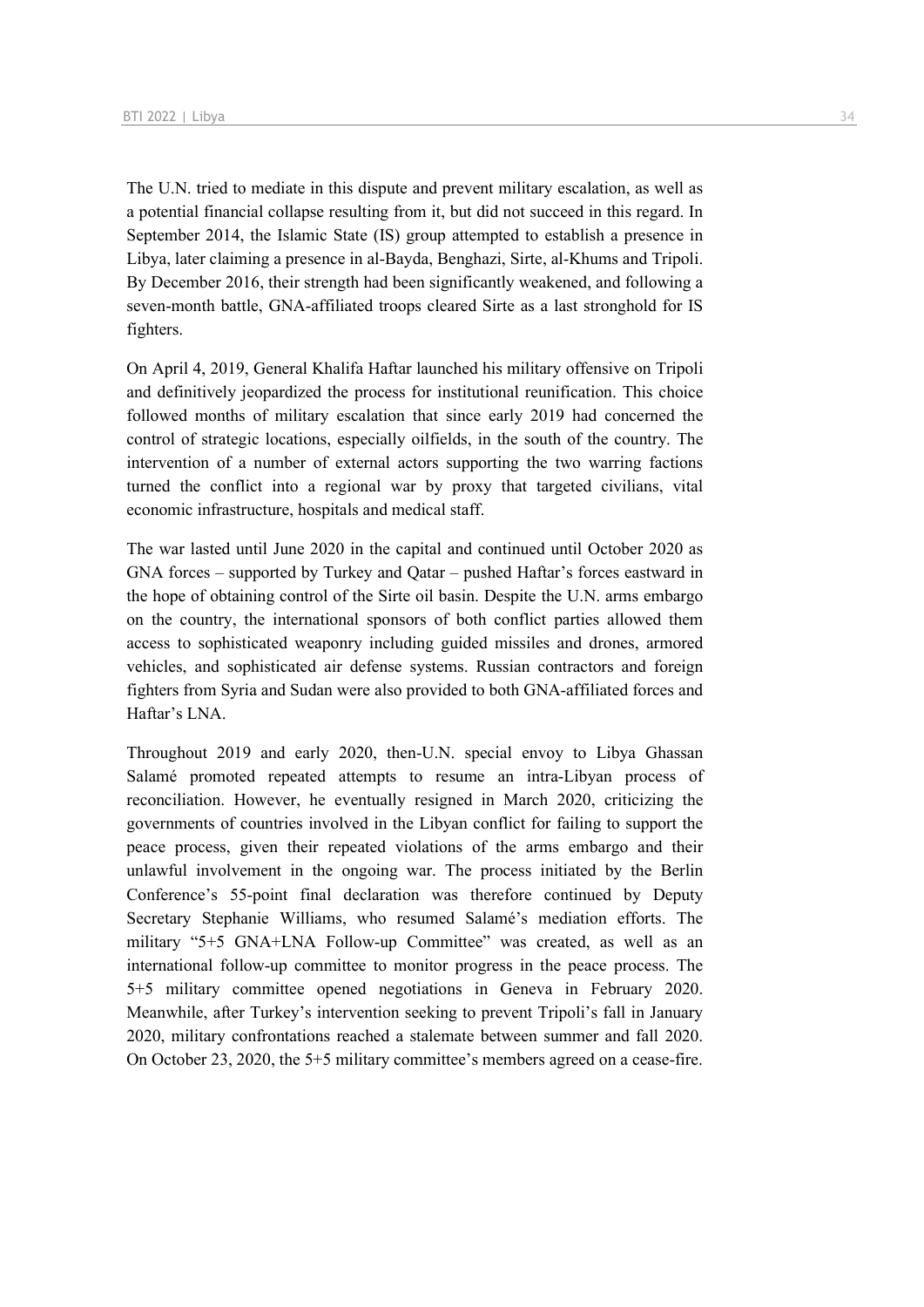### II. Governance Performance

#### **14 | Steering Capability**

Executive authorities' capacity to set and maintain strategic priorities has been constrained by the 2014 institutional split and a general lack of legitimation. Both authorities ultimately proved unable to reach consensus on strategic priorities compatible with those identified in "Libya 2020 Vision" document (peace, security and the rule of law; economic development; human development; good governance; and public sector reform).

Since the second quarter of 2019, the unprecedented militarization of the Libyan crisis further prejudiced prioritization and the organization of policymaking. Such efforts were largely focused on the objective of prevailing against the opposite warring party. The issues of democracy and the market economy de facto stopped being addressed by both authorities throughout most of 2019 and 2020. The Libyan Political Dialogue Forum initiative was interrupted, and subsequent U.N.-sponsored talks ultimately had to revolve around the need to reach an agreement on the interruption of hostilities.

Both authorities adopted no more than emergency measures to respond to the COVID-19 pandemic, and even such measures were largely insufficient.

By January 2021, the October 2020 cease-fire allowed most of the parties to resume consultations and discussions on a governance framework for the country's future within the scope of UNSMIL-sponsored Libyan Political Dialogue Forum (LPDF). The 75 participants have agreed on the inauguration of a "Preparatory Phase for a Comprehensive Solution" to the Libyan crisis and have approved a roadmap to resume the political process, which entails presidential and parliamentary elections to be held on December 24, 2021.

The LPDF also identified the serious and adequate preparation of future elections as a top priority for the interim executive, which is to be designated in February 2021, along with the unification of all national institutions and the provision of basic services to citizens.

#### **Ouestion** Score

| Prioritization |            |
|----------------|------------|
|                |            |
| '06            | $122_{10}$ |

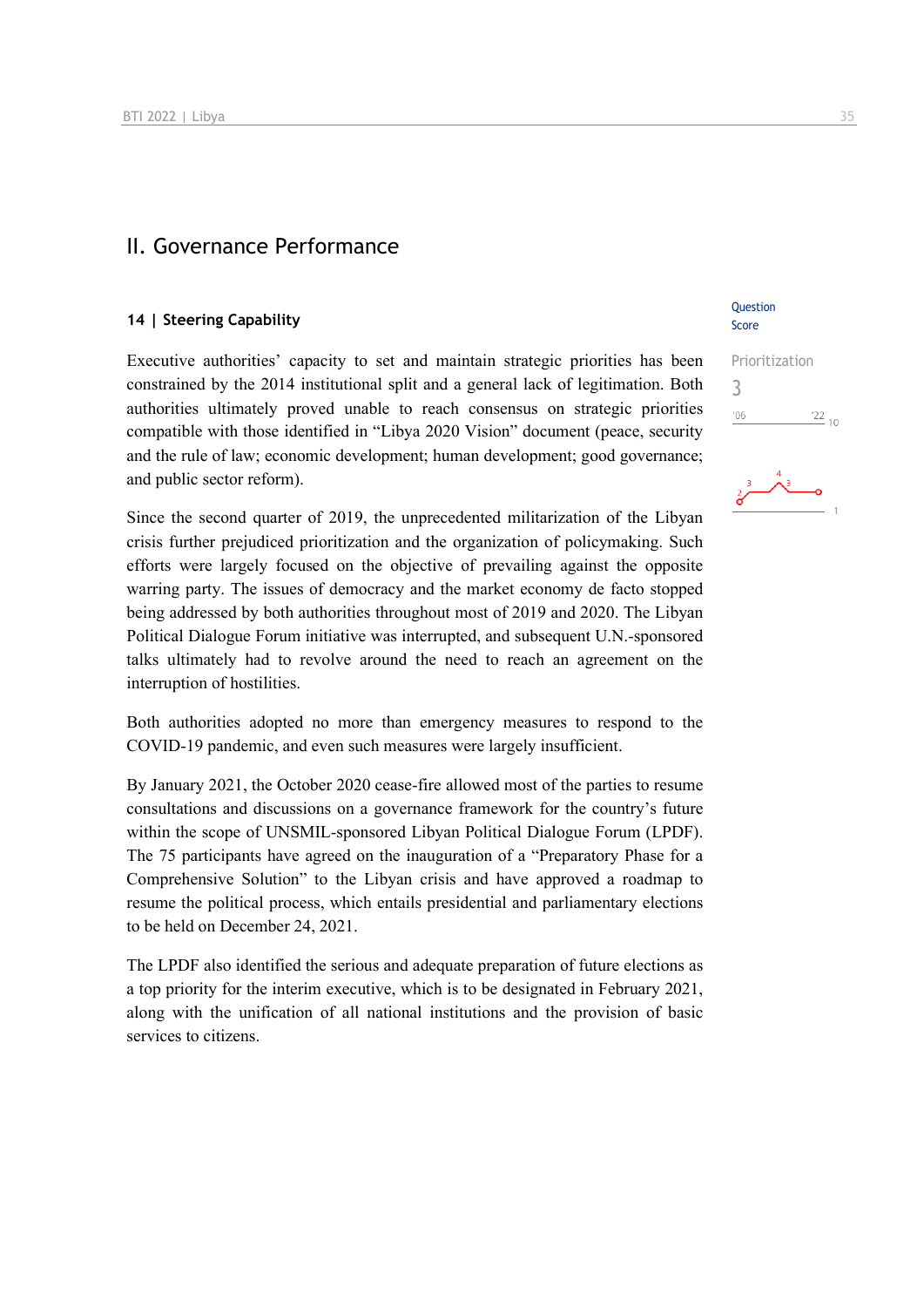The outbreak of a new phase of high-intensity conflict in April 2019, which primarily involved the capital, jeopardized the ability to implement policies in Libya. Both governments' internal and international strategies have been reconfigured through the lenses of the war, to the detriment of citizens' needs.

Municipalities have continued providing basic services, but their capacity to effectively do so has been dependent on local conditions, as well as the availability of goods and services at the national level, which has been greatly affected by the various phases of the conflict.

Until the beginning of 2019, the Libyan Political Agreement, signed in Skhirat (Morocco) in December 2015, could only partly be realized due to the resistance of influential actors. The 14-month war, coupled with the spread of COVID-19, has led to yet another reconfiguration of political priorities toward emergency interventions rather than medium- or long-term goals.

Fiscal reforms have been introduced as a response to the country's economic crisis. Such policies succeeded in reducing inflation, inducing convergence between the official and black-market exchange rates, and slightly reducing public expenditure. Nevertheless, these measures were unable to ameliorate the country's economic condition.

Since 2011, Libyan authorities have engaged with other countries and have made significant efforts to learn. In particular, Libya has engaged with the European Union and other countries from the North African region that have had successful experiences of political transition, such as Tunisia. Learning progress has however remained limited so far.

Libya has not concluded an association agreement with the EU, but the country does benefit from the European Neighborhood Policy and other EU financial instruments, as well as bilateral cooperation agreements with EU member states, particularly Italy.

On July 2019, Ghassan Salamé, then the head of the United Nations Support Mission in Libya (UNSMIL), launched a three-point peace plan at the United Nations Security Council (UNSC). In January 2020, the Berlin Conference was organized with the goal of preventing further military escalation in the country and opening negotiations for a cease-fire. Follow-up conferences were held in Geneva, Tunis and Cairo.

The interventions of the many U.N. agencies and international NGOs working in Libya were curtailed by the war as well as the pandemic. Nevertheless, international support eventually contributed to the cease-fire agreement of October 23, 2020, and the subsequent launching of Libyan Political Dialogue Forum.

However, it must be said that competing forms of international support have also been crucial in allowing the warring parties to continue hostilities for over a year.

Implementation 2  $'06$  $\frac{22}{10}$ 



|     | Policy learning |  |
|-----|-----------------|--|
| 4   |                 |  |
| '06 | $^{22}_{-10}$   |  |
|     |                 |  |

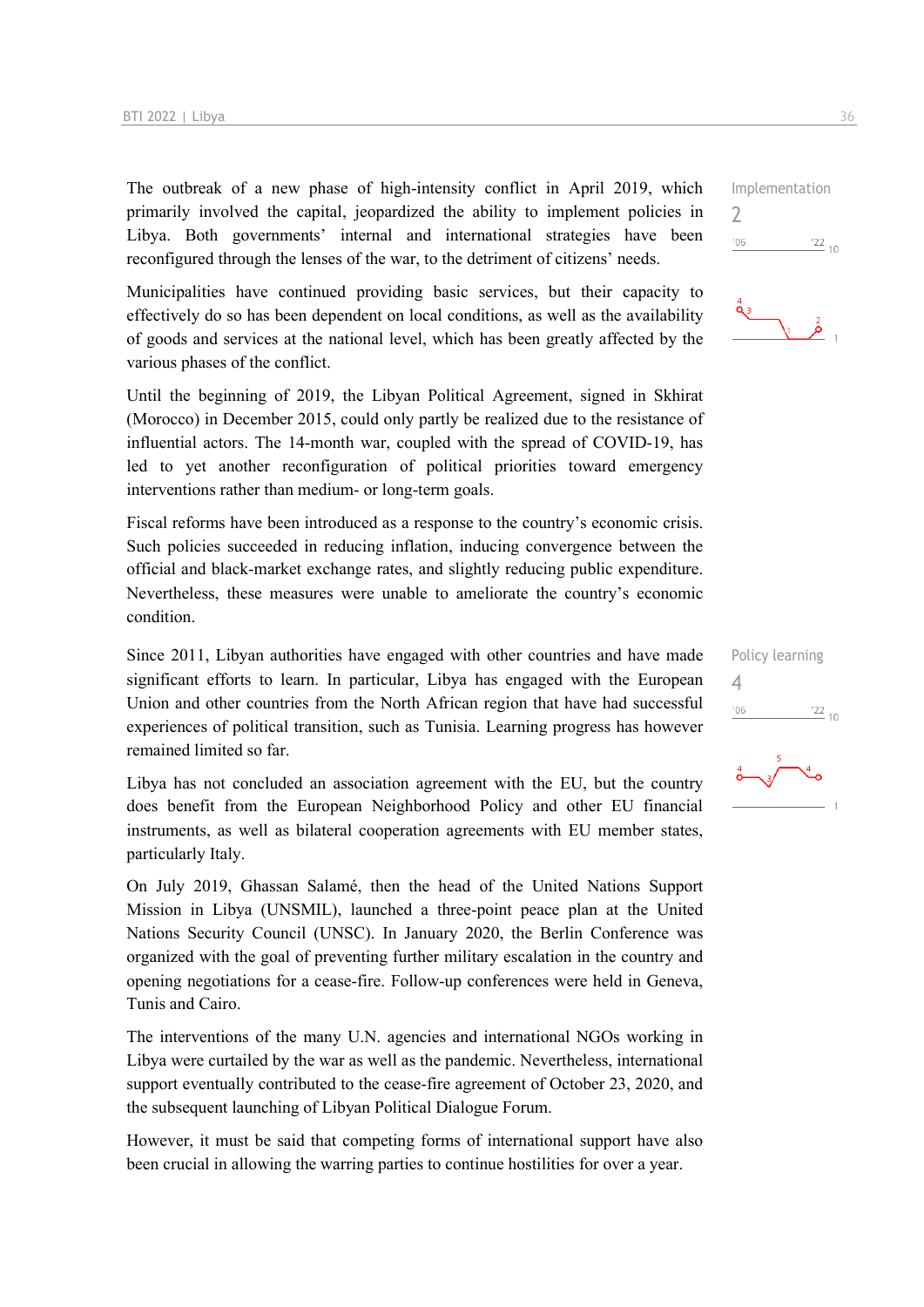#### **15 | Resource Efficiency**

Economic planning has been almost impossible due to the erratic development of GDP growth, which has largely depended on how well the production and export of oil are functioning, and in the last two years has been negatively impacted by protracted periods in which the oilfields have been seized by parties to the conflict. Moreover, the existence of two governments, including two central banks, has made economic planning almost impossible.

Libya has one of the highest unemployment rates in the world, which can be seen as the reason for the National Transitional Council's decision in 2011 to fund militias. However, this decision is also one of main causes of the widespread distribution of arms and the current crisis. Instead of investing resources in disarmament, the council indirectly expanded the violence on the ground. Government funding made membership of militias an attractive and lucrative job for many disenfranchised young people. This situation has been compounded by the ongoing polarization and political divisions.

Since the beginning of the civil war in 2014, employment standards for middle and senior positions have been absent. Many of these roles have been distributed based on kinship or regional quotas rather than capacity, particularly in ministries and embassies.

The spread of the coronavirus forced additional emergency spending, but this was insufficient to sustain a health care system that was already collapsing due to the war. Moreover, the existence of two governments made the response to the pandemic inconsistent throughout the country, thus reducing the efficiency of measures taken to confront the virus.

Recruitment of public officials is formally based on qualification but is strongly affected by corruption and clientelism.

Following the 2011 revolution, the government has had difficulty in implementing a coherent vision and policy, for several reasons: 1) members of the old regime have been expelled from institutions such as the bureaucracy and education system; 2) it has been difficult to establish new constituencies that would solidify the state- and nation-building efforts within a highly unstable security situation; 3) the need to address the accumulated historical baggage of regionalism, tribalism and ethnic conflict between the Berber (Amazigh), Tebu and Tuareg, and Arab Libyans (all of which have been vying for their own interests in the new Libya); and 4) an Islamist camp emerged that sought political control.

After more than two years of war, a U.N. sponsored process to reunite executive, economic and financial institution began in late 2020. Nevertheless, criticisms have already emerged among Libyan citizens with regard to the actual inclusiveness of this process, thus raising the risk that its results will be delegitimized.

Efficient use of assets 1  $-06$  $\frac{22}{10}$ 

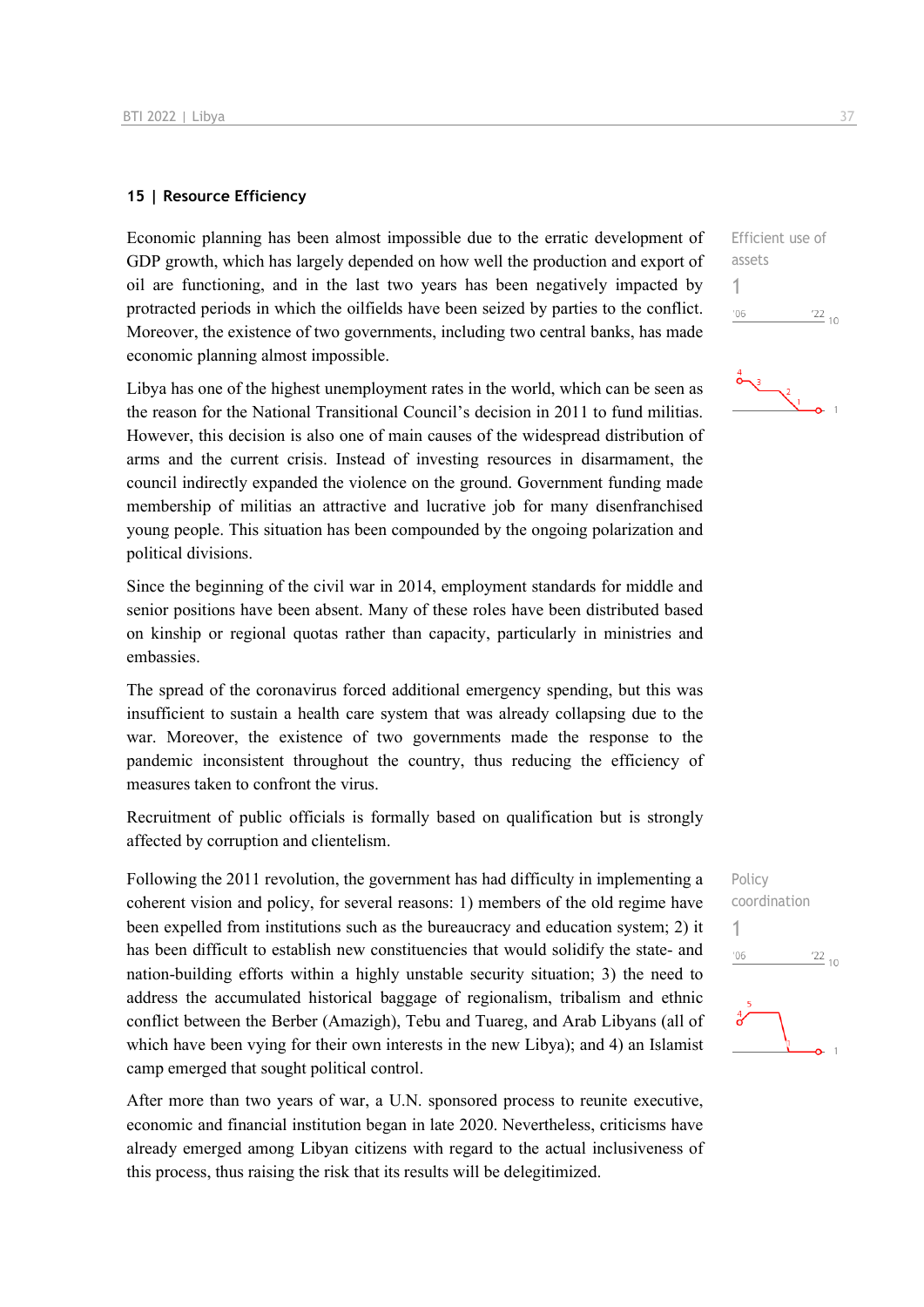Libya has ratified the U.N. Convention Against Corruption (UNCAC). Nevertheless, a report published by the U.N. Libya Experts Panel in 2018 highlighted the scale of corruption in Libya's banks and financial institutions, as well as their administrative inadequacies. The document reports that the Libyan Investment Authority had a total of \$67 billion in assets in 2012, but that this figure had decreased to \$34 billion by 2019. Additionally, the report revealed details of militias' involvement in fuel smuggling and human trafficking. The U.N. experts found that tens of millions of euros in interest payments were still being paid from earnings on Qadhafi's frozen funds held at Euroclear, a financial institution based in Brussels. Some of these payments were found to have made their way to accounts belonging to the Libyan Investment Authority.

There have been some attempts by civil society organizations to advocate against corruption. Between August and September 2020, unprecedented protests focused on corruption as one of the main causes for the country's already bad and constantly deteriorating living conditions. These demonstrations were violently repressed by authorities in both the west and the east.

Financial bribes purportedly took place during the sessions of the Libyan Political Dialogue Forum held in Tunis in November 2020. Such allegations threaten the integrity of the Libyan political dialogue and might have consequences for future general elections as well as the ability to attain peace and stability. Promise of a full administrative investigation into the matter was made by UNSMIL's acting representative, Stephanie Williams.

Libya's National Anti-Corruption Commission (NACC), founded in 2014, was accredited by the United Nations Office on Drugs and Crime (UNODC) in December 2020, a step hoped to improve its international collaboration. Together with the Libyan Audit Bureau (LAB), its effectiveness is largely hampered by the country's split and occasional militant attacks.

#### **16 | Consensus-Building**

The 12-point agreement concluded in Geneva on October 23, 2020, as well as the subsequent results of the LPDF, suggest that Libya's major political actors now agreed on democracy as a strategic long-term goal of the country's transformation.

Indeed, LPDF's meetings have mainly revolved around all the necessary steps to prepare future democratic elections. However, several Libyan groups whose representatives were not included among the LPDF's 75 members have argued that the group was undemocratically created. This argument holds the risk of delegitimizing the process.

# Consensus on goals 3 $'06$  $\frac{22}{10}$

Anti-corruption policy 2  $^{\prime}06$  $\frac{22}{10}$ 

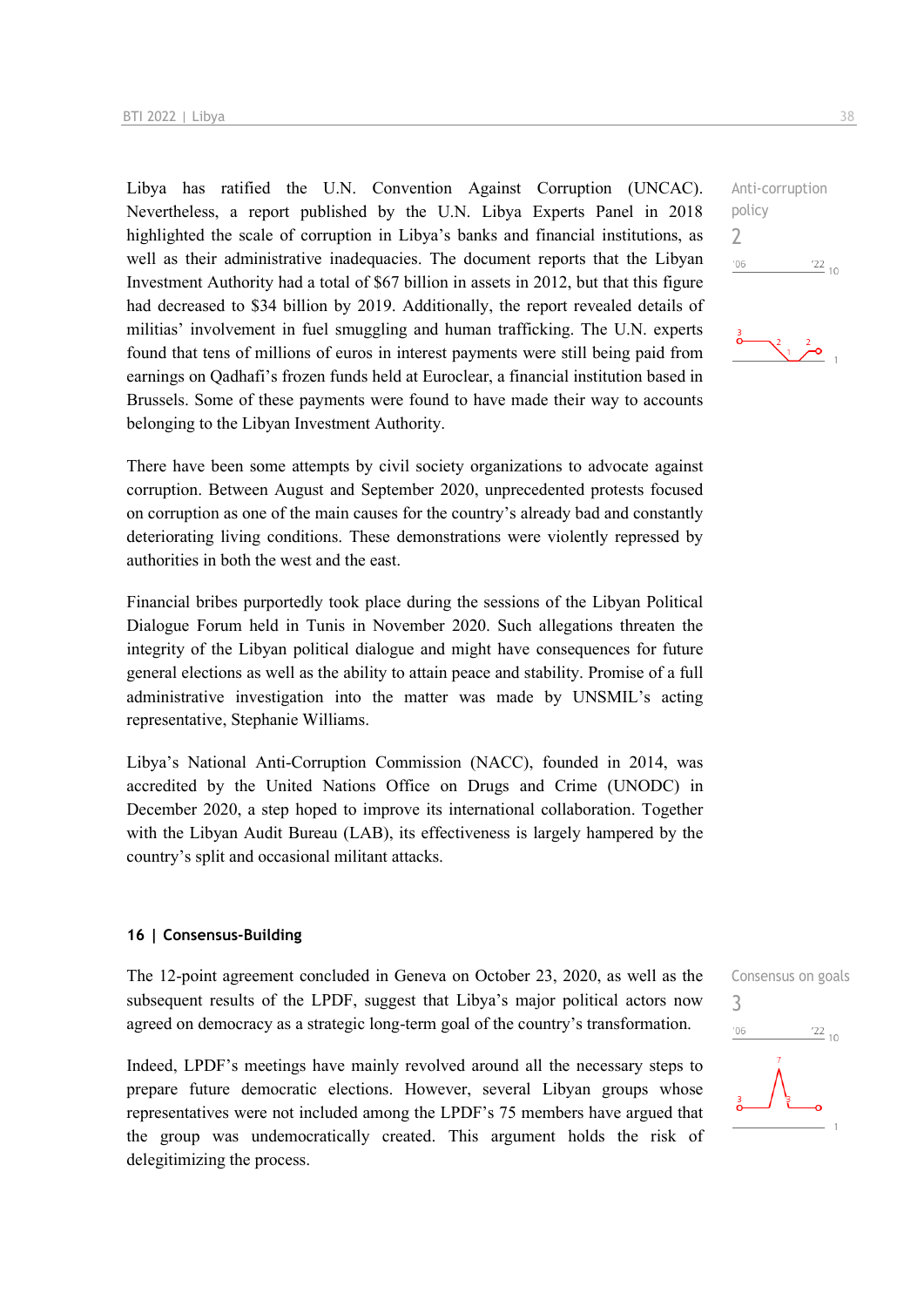The need to resume transformation toward a market economy has motivated Libyan authorities to work for the reunification of monetary and fiscal institutions, and to request an international audit of the central bank branches in Tripoli and al-Bayda, with the goal of restoring integrity, transparency and confidence in the Libyan financial system. Nevertheless, militias' competition for the control of local resources and territory, as well as the high volume of transactions in the informal sector, continue to make it difficult to reach real consensus on market economic rules, beyond political declarations. Overall, the proclaimed consensus on goals is rudimentary, very fragile and likely to be challenged by powerful actors.

After 10 years of civil war, and especially after the most recent armed confrontations in the country, Libya is awash with weapons. For these reasons, even those political forces that have a genuine interest in promoting the democratic transition, such as the many CSOs that have emerged and mobilized since 2011, have little control over actors with competing political agendas. The latter can still use their influence to severely disrupt the reform process.

Ever since its launch in 2016, the Libyan Political Agreement (LPA) has been unable to resolve political disputes on legitimacy. Key actors have been unable to find a solution for the myriad of local actors resorting to armed confrontation, the seizure of productive infrastructures and the boycott of the electoral process as instruments of political bargain.

The war has further exacerbated existing cleavages for populist or separatist purposes. As a result, cleavages based on ethnicity, religion and the effective exercise of citizenship rights have already dampened the hope connected with the Libyan Political Dialogue Forum (LPDF), which launched after the October 2020 cease-fire agreement.

Throughout the April 2019 – June 2020 war, civil society participation has been obstructed by the warring parties. Nevertheless, CSOs continued to mobilize throughout 2019 and 2020, focused especially on providing humanitarian response to the ongoing emergency, as well as to advocate for human rights and against corruption.

The political leadership has mostly ignored or even violently repressed civil society participation.

Civil society activity has been negatively affected by the restrictions on movement imposed on Libyan citizens in response to the spread of COVID-19.

Anti-democratic actors 3  $\frac{22}{10}$  $^{\prime}06$ 

Cleavage / conflict management  $\overline{\phantom{0}}$  $06'$  $\frac{22}{10}$ 



Civil society participation 2 $n<sub>0</sub>$  $^{22}$  10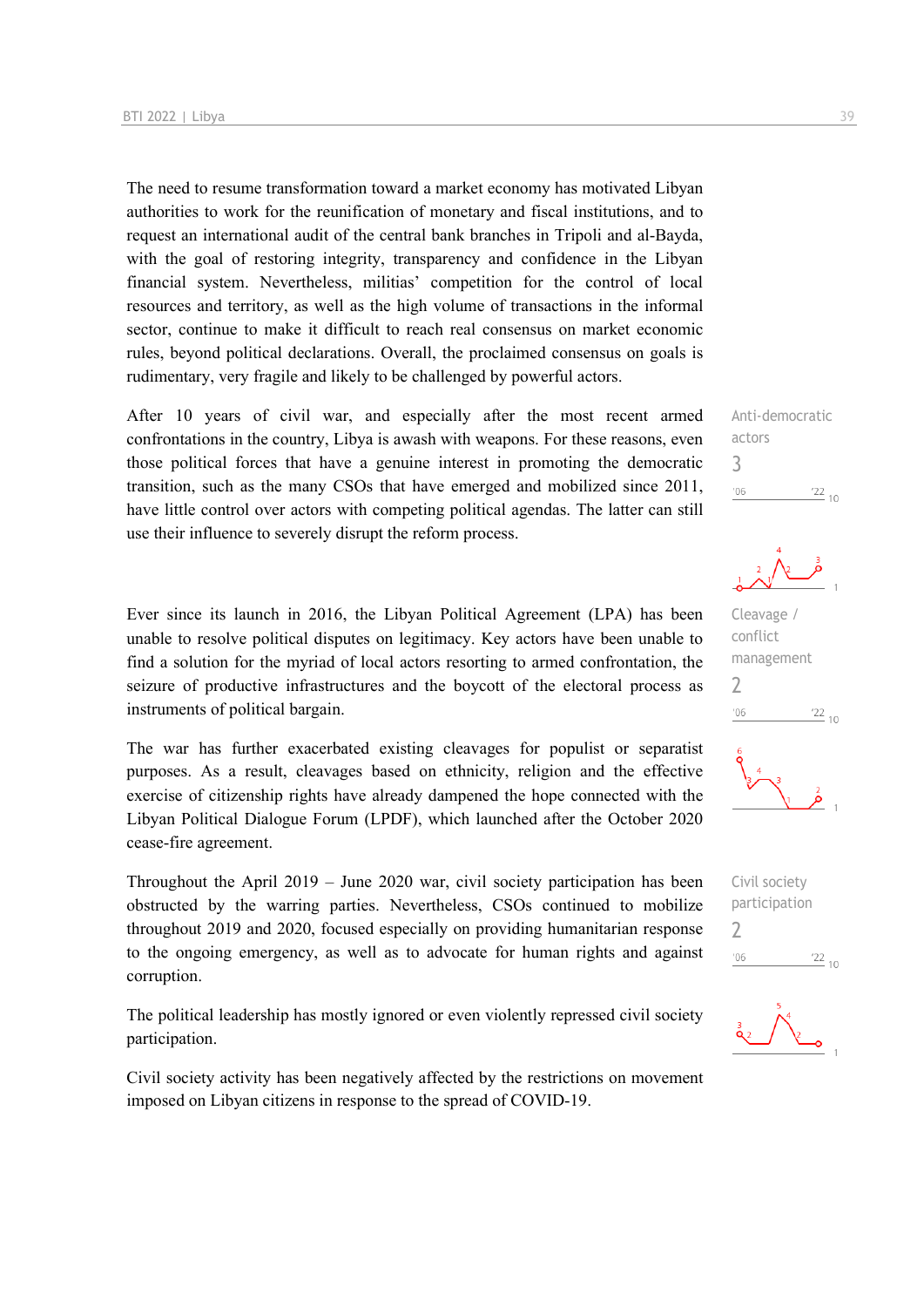One point of the LPDF's November 2020 roadmap seeks to launch a comprehensive national reconciliation process based on the principles of transitional justice, while promoting the culture of amnesty and tolerance in parallel with truth-seeking and reparation.

Many Libyan and international actors believe that peace will be attained only through political and economic settlements, although many political leaders have been instrumentalizing memories of historical injustices as a weapon against political competitors.

No one has yet been held responsible for the crimes committed under Qadhafi's rule, starting from the Abu Salim prison massacre, in which 1,200 prisoners were killed in June 1986. This is also true of most of the crimes committed during the various phases of the post-2011 civil war.

After Khalifa Haftar forces evacuated the district of Tarhouna in June 2020, eight mass graves were discovered. Assailants remain largely unidentified, and local authorities have failed to investigate and prosecute these crimes.

On June 22, 2020, the U.N. Human Rights Council established a fact-finding mission to investigate serious violations in Libya since 2016. However, due to COVID-19 related limitations, the mission has been unable to begin its investigations.

Future Libyan institutions will have to establish robust investigative mechanisms able to determine responsibility for violations, document and preserve evidence of these crimes, and bring justice for the most serious ones.

Most reconciliation initiatives to date have been promoted at the local level, mainly by traditional local leaders and some local councils. Such reconciliation mechanisms are normally based on customary law. One of the main initiatives was between the cities of Tawargha and Misrata and led to an agreement in 2017.

#### **17 | International Cooperation**

International aid workers evacuated the country in 2014, suspending development programs. Many of these operations relocated to neighboring countries such as Tunisia, but not all did. Several international NGOs are present in Libya, although few have staff located in the country on a long-term basis. All U.N. agencies have national staff.

During the assessment period, Libya's international support has mainly concerned the warring parties' receipt of military materials unlawfully from their respective international partners, along with military training and the support of foreign fighters.

Effective use of support 3 $\frac{22}{10}$  $^{\prime}06$ 

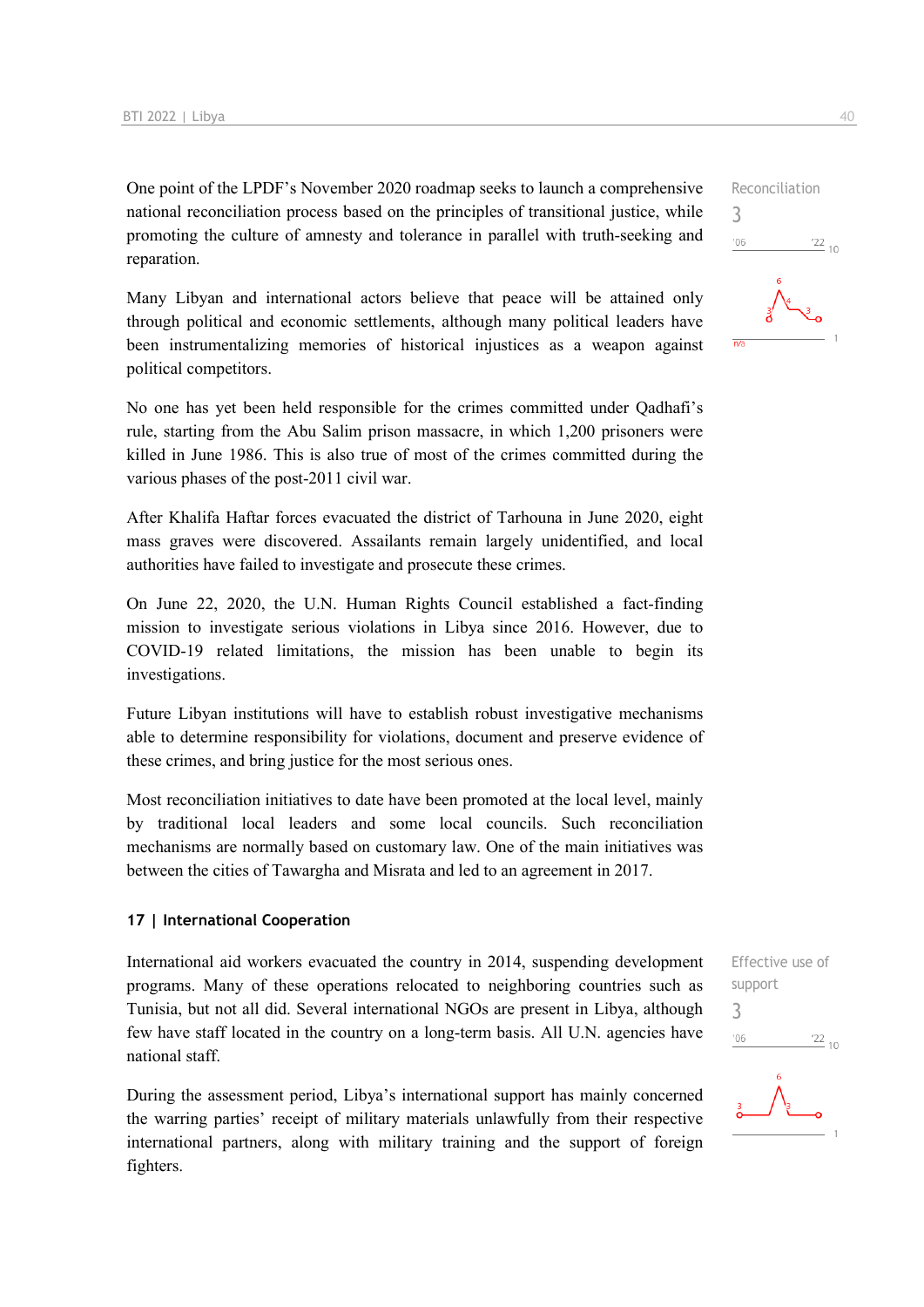A review of the foreign aid and technical assistance in one of the 2020 ESCWA reports on governance in Libya described how regional and international actors have exacerbated the existing divisions within Libya by providing support to various conflict parties, particularly since 2014.

On the other hand, however, the reigniting of the Libyan civil war also justified the country's internationally recognized authorities' requests for humanitarian support from the international community.

As a result, Libya received funding under the EU Emergency Trust Fund for stability and addressing root causes of irregular migration and displaced persons in Africa. A total of 13 projects have been launched within this framework, for an overall investment of almost €455 million so far.

Furthermore, the EU has offered Libya a package of over  $E126$  million in bilateral support across six sectors, including civil society; governance; health; youth and education; migration and protection; and support for the political process, security and mediation. A total of  $\epsilon$ 98 million was allocated to the country between 2014 and 2020.

In January 2021, the Humanitarian Response Plan requested \$189 million from the U.N. and its humanitarian partners to reach 451,000 people with food, health, protection, shelter, education, water, sanitation and hygiene.

ESCWA reports on governance in Libya have criticized how humanitarian intervention has served a number of foreign stakeholders' interest in collaborating with and exploiting local and regional actors in order to address challenges related to migration and other issues away from the Libyan government institutions. Moreover, many development initiatives and programs have been repeated because of a lack of coordination among international institutions and their failure to assess needs effectively.

Given the severe crisis in the oil sector, funding for Libya within the scope of international cooperation projects aimed at halting irregular migration has turned into an alternate source of rents for the country's economy.

Overall, especially during 2020, protracted hostilities and COVID-19-related restrictions have hampered Libyan authorities' effective use of international support.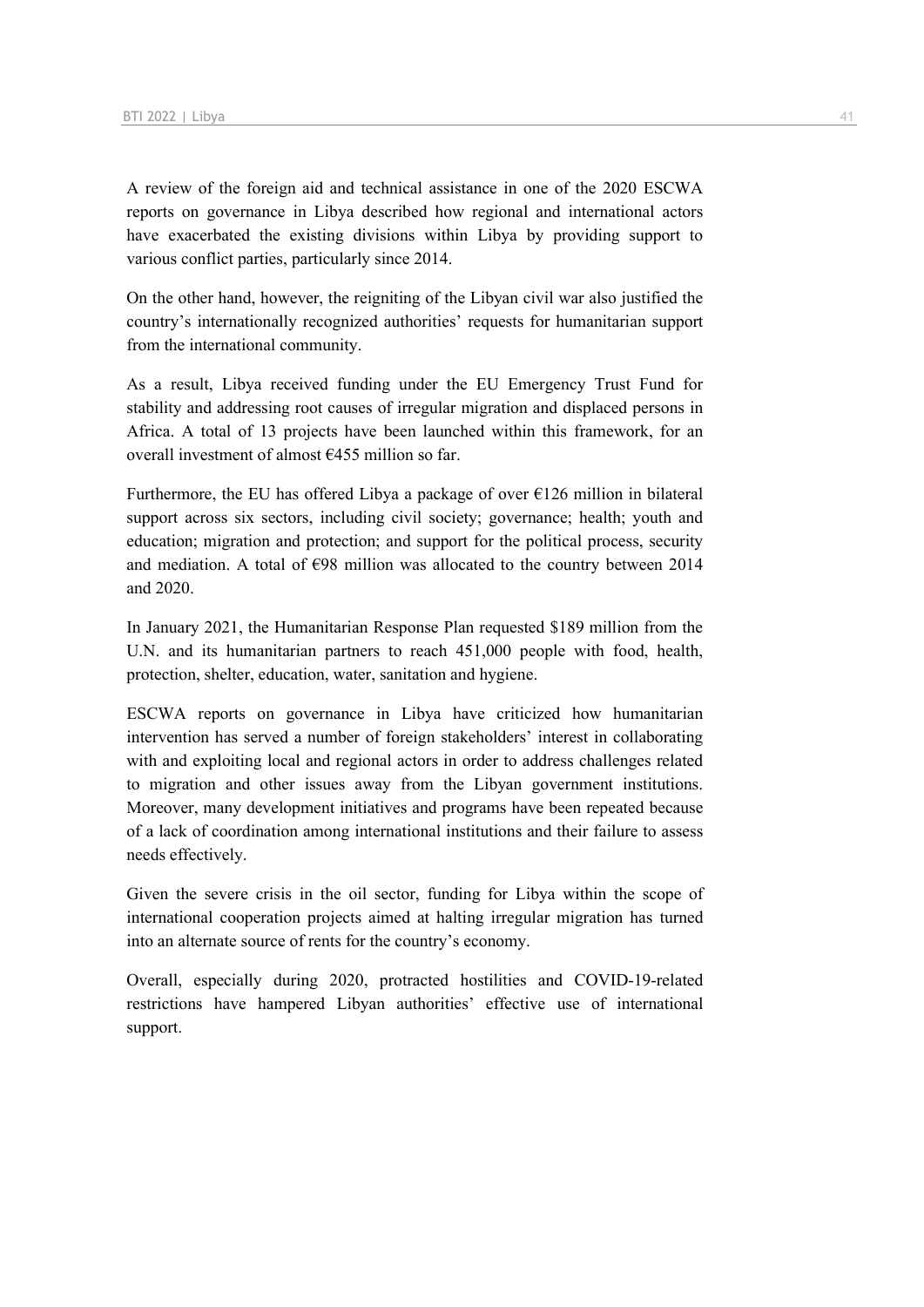Following the 2011 revolution, Libyan authorities – along with the international community – made efforts to dislodge Qadhafi's legacy, and to build new relations based on trust. However, because of the absence of institutional checks and balances, and the rise of corruption, this has not been successful. Libya's key institutions are extremely weak, and a lack of protection for the judiciary has damaged the justice system in both the east and west of the county.

International agencies closed their missions and left the country in 2014, when there was increasing violence targeting foreigners and foreign institutions, embassies, the United Nations, the International Committee of the Red Cross (ICRC) and others. More than 100,000 foreigners living in Libya left the country.

Starting from late 2020, the launch of the UNSMIL-sponsored LPDF meetings, and the resulting roadmap aimed at creating a government of national unity that could guide the country to new elections by the end of 2021, signaled Libyans' generalized will to return to a regular political process.

This evolution seemed to enhance Libya's credibility from the international community's side. However, it remains hampered by the limited acceptance of the government within the country, and the continuing de facto split into two territories.

Libya's attempts to work with neighboring countries have been frustrated by the split in regional cooperation that has internationally mirrored the 2014 institutional split at the national level.

The House of Representatives (HoR) and Haftar's army in the east have obtained the support of Egypt, Jordan, Sudan and the United Arab Emirates. The General National Congress (GNC), on the other hand, obtained the support of Qatar and Turkey in the west. These alignments became even more visible after the outbreak of the April 2019 war.

In December 2019, Prime Minister Fayez Mustafa al-Sarraj signed a memorandum of understanding with Turkey that secured reinforced cooperation on military matters for GNA forces, including training and military materials, in exchange for Libya's compliance with a new demarcation of maritime jurisdiction in the Mediterranean Sea that was more favorable to Turkish interests.

As a reaction, Libyan HoR speaker Aguila Saleh Issa sent an official letter to U.N. Secretary-General António Guterres, in which HoR declared the Turkey-Libya MoU invalid. The MoU also drew the strong opposition of Greece, Cyprus and Egypt. An EU Council statement clarified that the MoU has no legal bearing on third parties, because it does not comply with the Law of the Sea.

The 2014 Algerian initiative to promote an inter-Libyan dialogue and overcome divisions in the political system has remained unsuccessful to date.



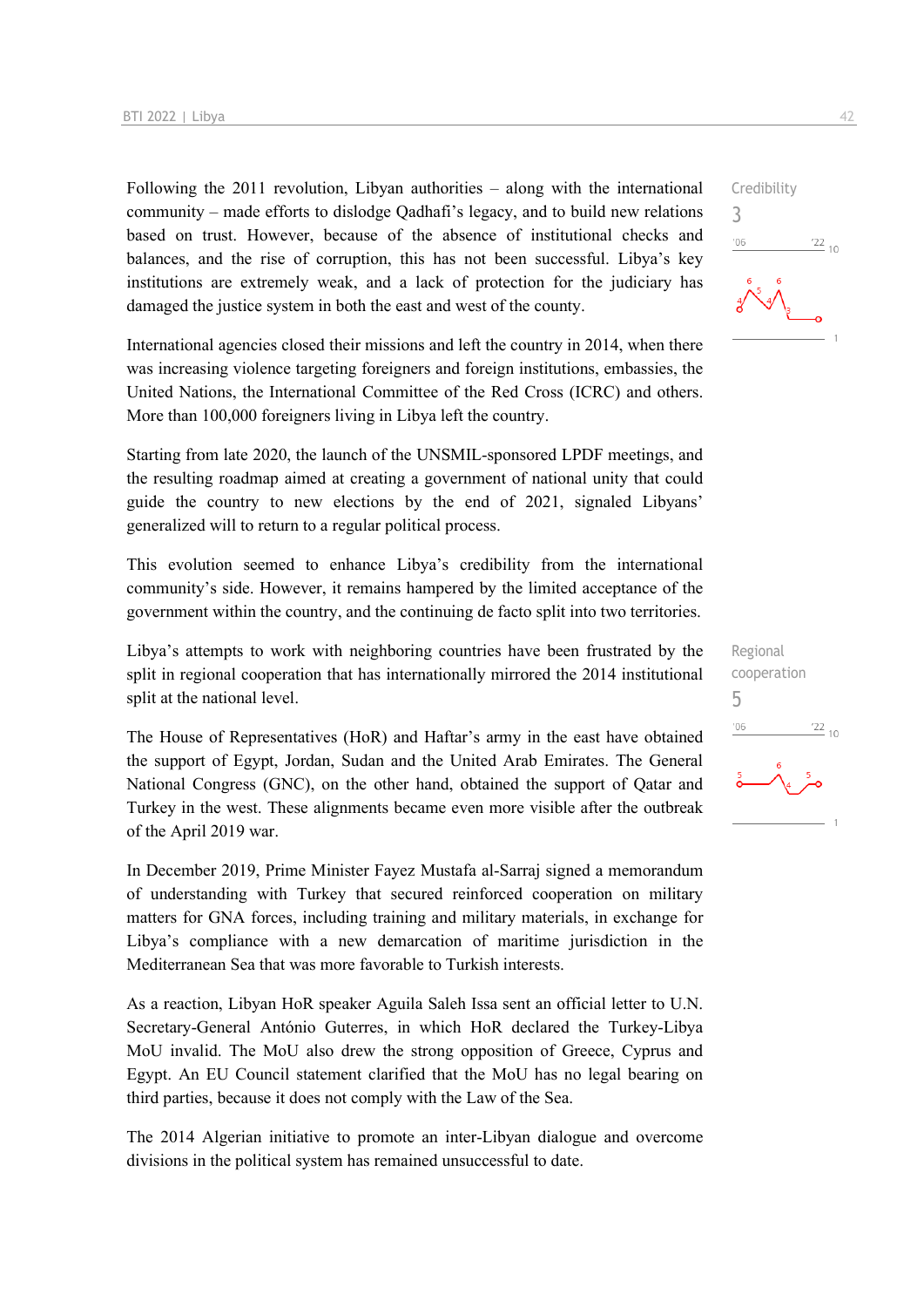While the involvement of regional actors in the conflict continued throughout 2019 and 2020, the spread of the pandemic resulted in the country's almost complete isolation at the geographical level. Both governments imposed border closures as preemptive measures, which were mirrored by similar restrictions implemented by neighboring countries such as Tunisia, Algeria and Egypt. Sudan officially closed its borders with Libya in 2017 in order to prevent arms smuggling and human trafficking. The same has been intermittently true for Tunisia. This reduced Libyan citizens' ability to access high-quality health care, which they used to seek abroad even before 2011.